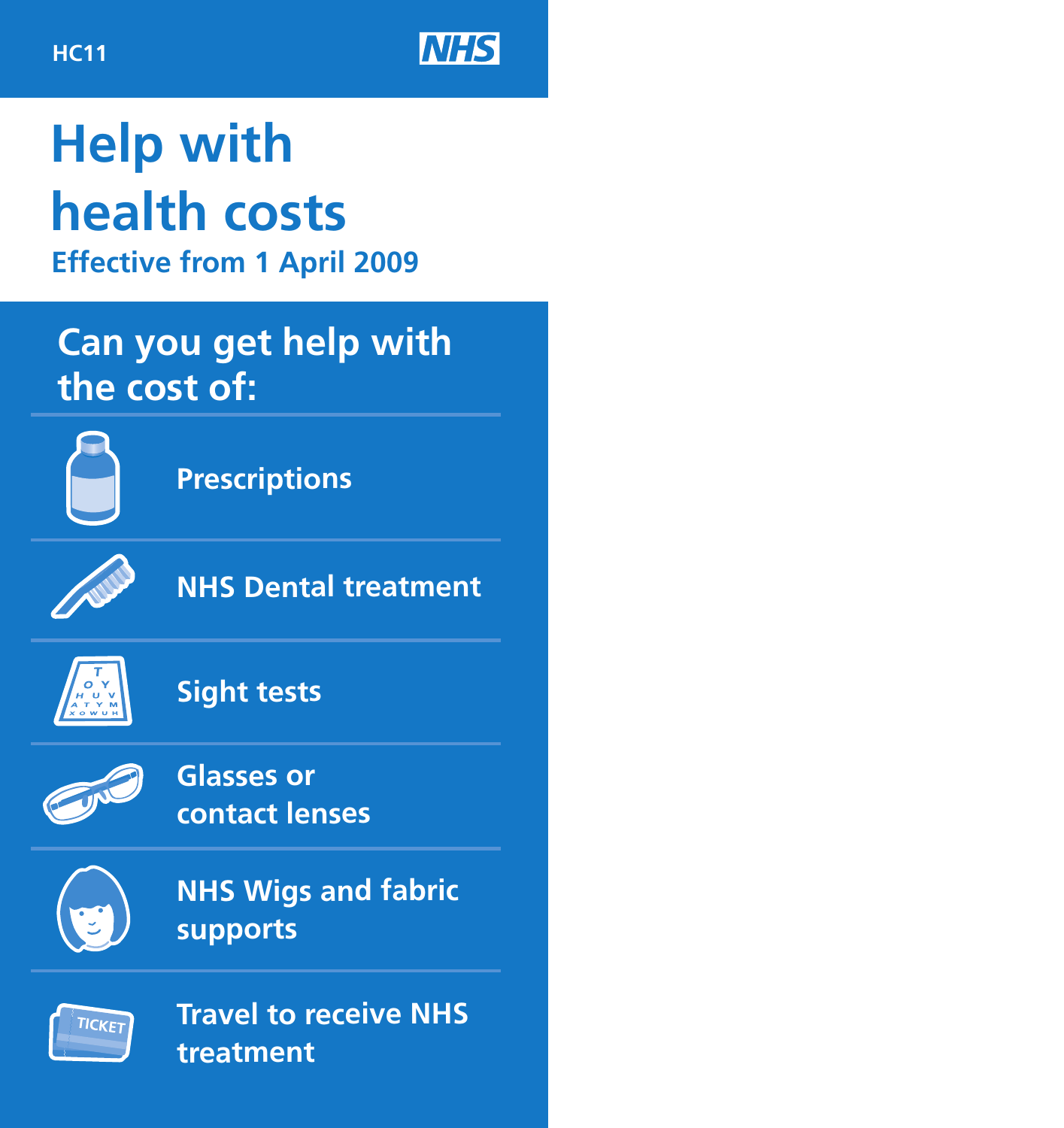**HC11 – Help with health costs**

**This leaflet is an interim version which includes information on Employment and Support Allowance and prescriptions for cancer patients. It not the finalised publication.**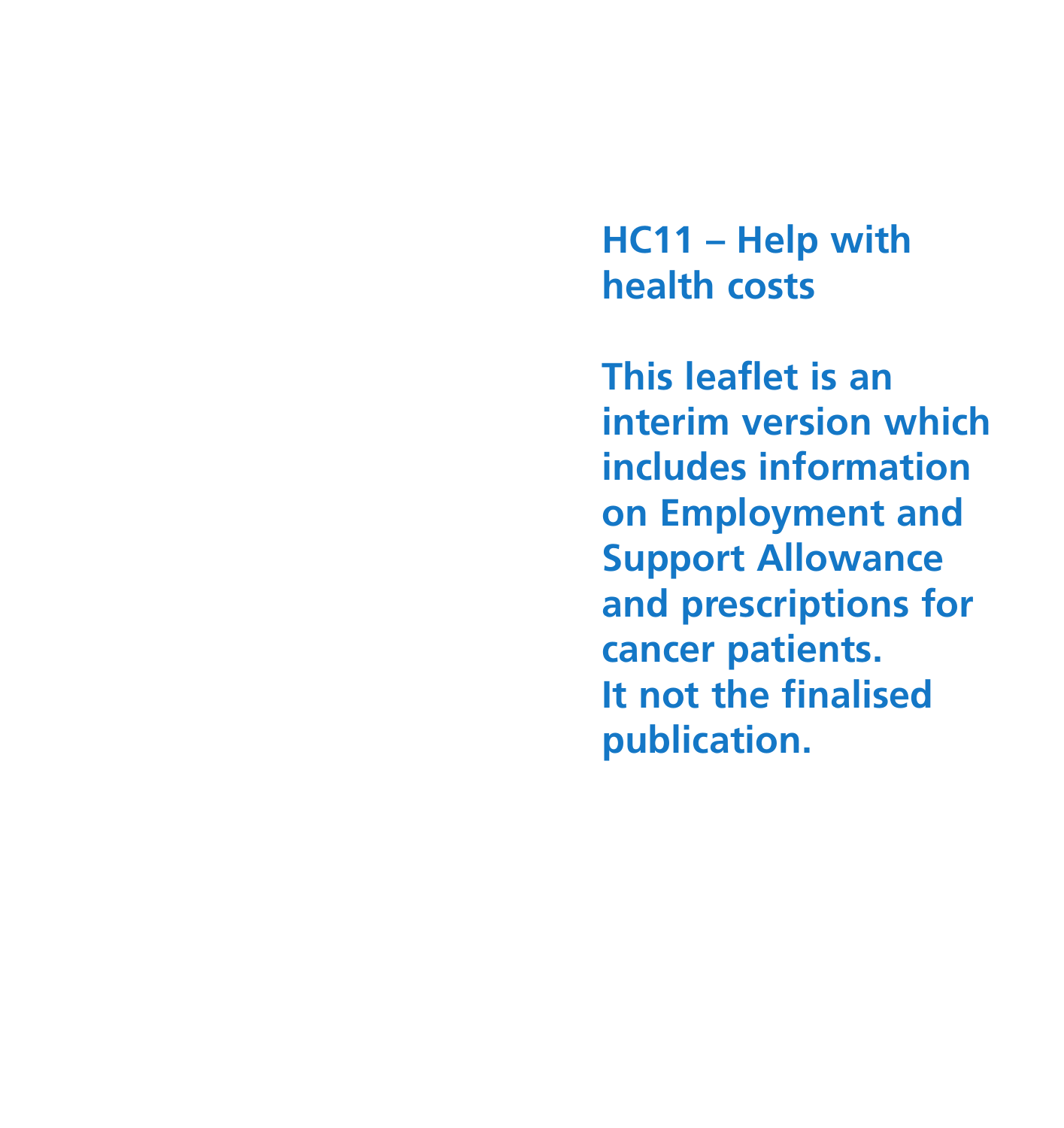# **Introduction**

This booklet gives guidance about NHS charging arrangements in **England only**.

The National Health Service (NHS) is, primarily, for the benefit of people resident in the United Kingdom (UK). If a person is accepted for NHS treatment, eligibility for exemption from charges for NHS treatment is based on the conditions described in this booklet.

Most NHS treatment is free, although there can be charges for some things. This booklet sets out information about who does not have to pay charges and also tells you about the help you might get with the cost of the following if you are on a low income:

- NHS prescriptions
- NHS dental treatment
- NHS Sight tests
- Glasses and contact lenses
- Necessary costs of travel to receive NHS treatment under the care of a consultant, or through a referral by a doctor or dentist
- NHS wigs and fabric supports (whenever we say 'fabric supports' we mean spinal or abdominal supports or surgical brassieres supplied through a hospital).

#### **HOW TO USE THIS BOOKLET**

You can quickly check if you are entitled to free treatment by going to the Quick check guides which start on page 8.

For more detailed guidance you need to go to the Contents list starting on page 5 and find the group you most easily fit into, then go to the page number shown (for example, if you are 60 or over, go to page 16).

After reading about the group that most applies to you, check to see if any others also apply (you may fit into more than one group).

For instance, you might be:

- 60 or over and also have a low income
- pregnant and also have a low income.

If this applies to you, you need to make sure you read about both groups.

When you have found the group, or groups, you belong to and what help you can get, go on to page 41. This tells you how to get help with NHS costs when you go for treatment.

**REFUNDS** There is also information about refunds in this booklet – read pages 48-55.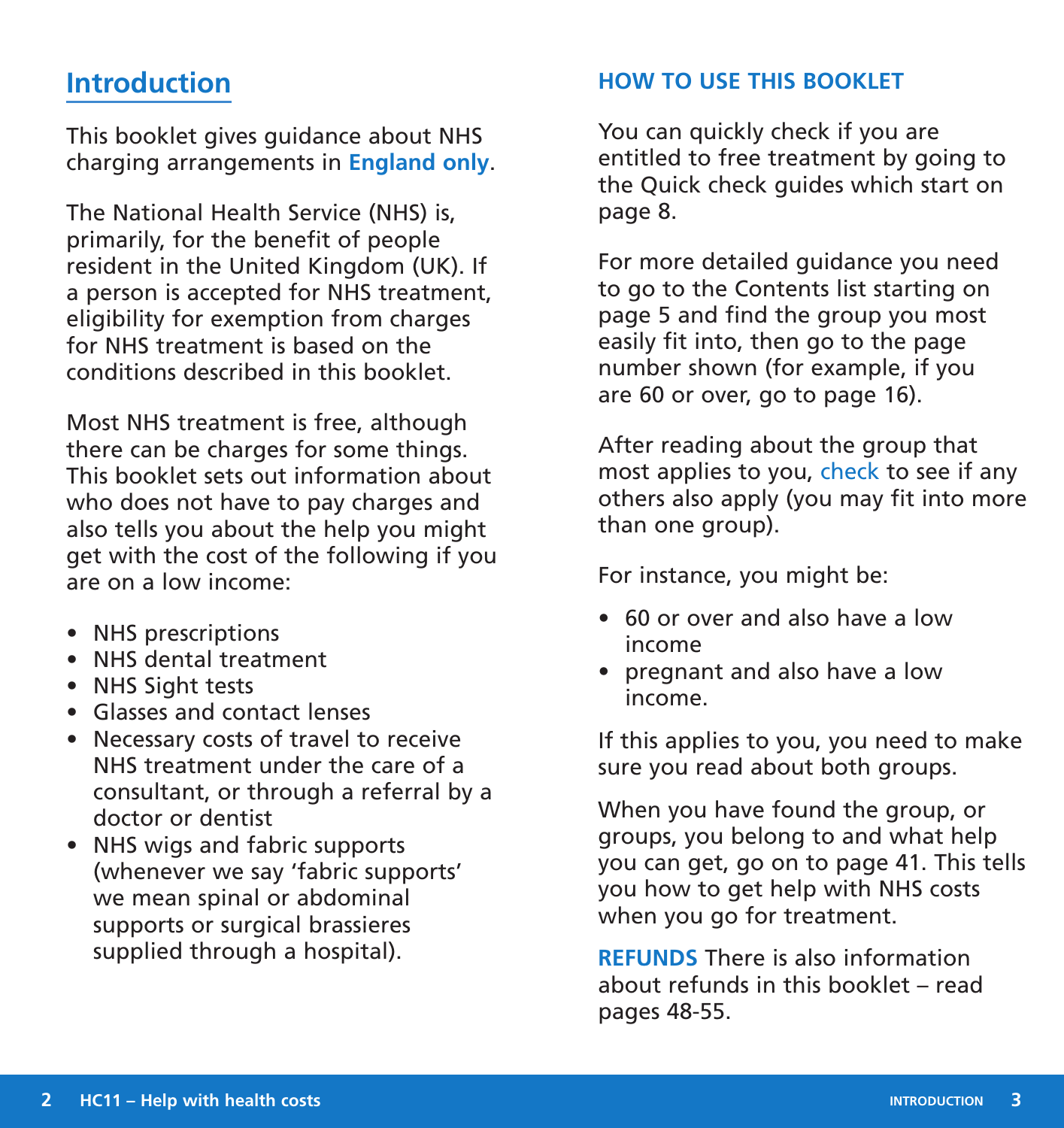**PENALTY CHARGES** If you are found to have made a wrongful claim for help with health costs, you will face penalty charges and may be prosecuted under powers introduced by the Health Act 1999 – read page 48.

**CURRENT RATES** The current rates of NHS charges and optical voucher values in England are listed in the separate leaflet HC12.

Go to page 76 to find out how to get this leaflet.

**THIS LEAFLET GIVES GENERAL GUIDANCE ONLY AND SHOULD NOT BE TREATED AS A COMPLETE AND AUTHORITATIVE STATEMENT OF LAW.**

# **Contents**

# **QUICK CHECK GUIDES**

| <b>NHS</b> prescriptions     |    |
|------------------------------|----|
| NHS dental treatment         |    |
| NHS sight tests              | 11 |
| NHS optical vouchers         | 12 |
| <b>NHS</b> travel costs      | 13 |
| NHS wigs and fabric supports | 14 |

### **AGE GROUPS**

| Children under 16                                         |    |
|-----------------------------------------------------------|----|
| Young people aged 16, 17<br>and 18 in full-time education | 15 |
| Other young people not<br>in full time education          | 16 |
| People 60 or over                                         | 16 |

### **INCOME GROUPS**

| People getting benefits or tax credits 17 |    |
|-------------------------------------------|----|
| Income Support                            | 17 |
| Jobseeker's Allowance                     | 18 |
| <b>Employment and Support Allowance</b>   | 18 |
| <b>Pension Credit Guarantee Credit</b>    | 19 |
| Other benefits                            | 20 |
| Tax credits                               | 20 |
| People with a low income                  | 24 |

# **OTHER GROUPS**

| War pensioners                  | 28. |
|---------------------------------|-----|
| People from abroad              | 28  |
| People with a specified medical |     |
| condition                       | 30  |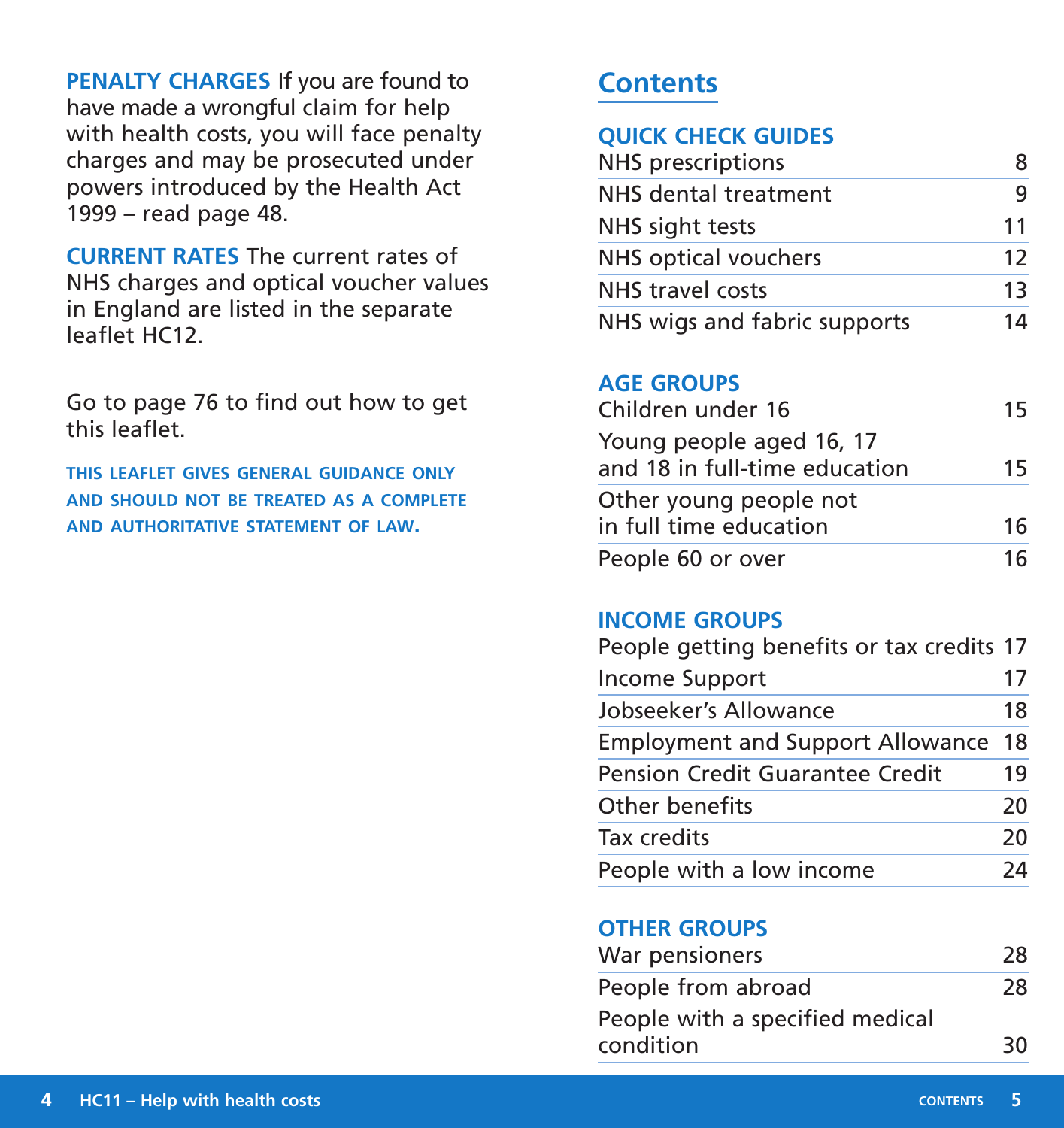| Pregnant women and those who have                                      |    |
|------------------------------------------------------------------------|----|
| had a baby in the previous                                             |    |
| 12 months                                                              | 32 |
| People who need lots of prescriptions                                  | 33 |
| People registered severely                                             |    |
| sight-impaired/blind or                                                |    |
| sight-impaired/partially sighted                                       | 34 |
| People who need complex lenses                                         | 34 |
| People who have lost or damaged                                        |    |
| their glasses or contact lenses                                        | 35 |
| People with impaired hearing                                           | 35 |
| People living in a care home                                           | 36 |
| People supported by a local                                            |    |
| authority after leaving care                                           | 36 |
| NHS in-patients                                                        | 37 |
| NHS out-patients/day patients                                          | 38 |
| People who need to travel                                              |    |
| to receive NHS treatment                                               | 39 |
| NHS treatment abroad                                                   | 40 |
| Isles of Scilly                                                        | 41 |
|                                                                        |    |
| <b>CLAIMING HELP WHEN YOU</b><br><b>GO FOR TREATMENT</b>               |    |
| <b>NHS</b> prescriptions                                               | 41 |
| <b>NHS dental treatment</b>                                            | 42 |
| Sight tests                                                            | 43 |
|                                                                        |    |
| NHS vouchers for glasses or contact<br>lenses                          | 44 |
|                                                                        |    |
| NHS vouchers for repair or replacement<br>of glasses or contact lenses | 45 |
| Travel to receive NHS treatment                                        | 45 |
|                                                                        | 46 |
| NHS wigs and fabric supports                                           |    |

| <b>CHECKS OF ENTITLEMENT</b>                             |    |
|----------------------------------------------------------|----|
| Checking your entitlement                                | 47 |
| <b>PENALTY CHARGE</b>                                    | 48 |
| <b>CLAIMING REFUNDS</b>                                  |    |
| NHS prescription charges                                 | 48 |
| <b>Prescription prepayment</b><br>certificate (PPC) fees | 49 |
| Other refunds                                            | 51 |
| NHS dental charges                                       | 52 |
| Sight test fees                                          | 53 |
| Glasses or contact lens costs                            | 53 |
| <b>Travel costs to receive NHS</b>                       |    |
| treatment                                                | 54 |
| NHS wig and fabric support charges                       | 54 |
| War pensioners                                           | 55 |

### **PROOF OF ENTITLEMENT TABLES**

| <b>NHS</b> prescriptions                |    |
|-----------------------------------------|----|
| NHS dental treatment                    | 62 |
| NHS sight tests                         | 68 |
| NHS sight tests and optical vouchers 72 |    |
|                                         |    |

| <b>ORDERING FORMS AND LEAFLETS</b> | 76 |
|------------------------------------|----|
| <b>ADVICE LINES</b>                |    |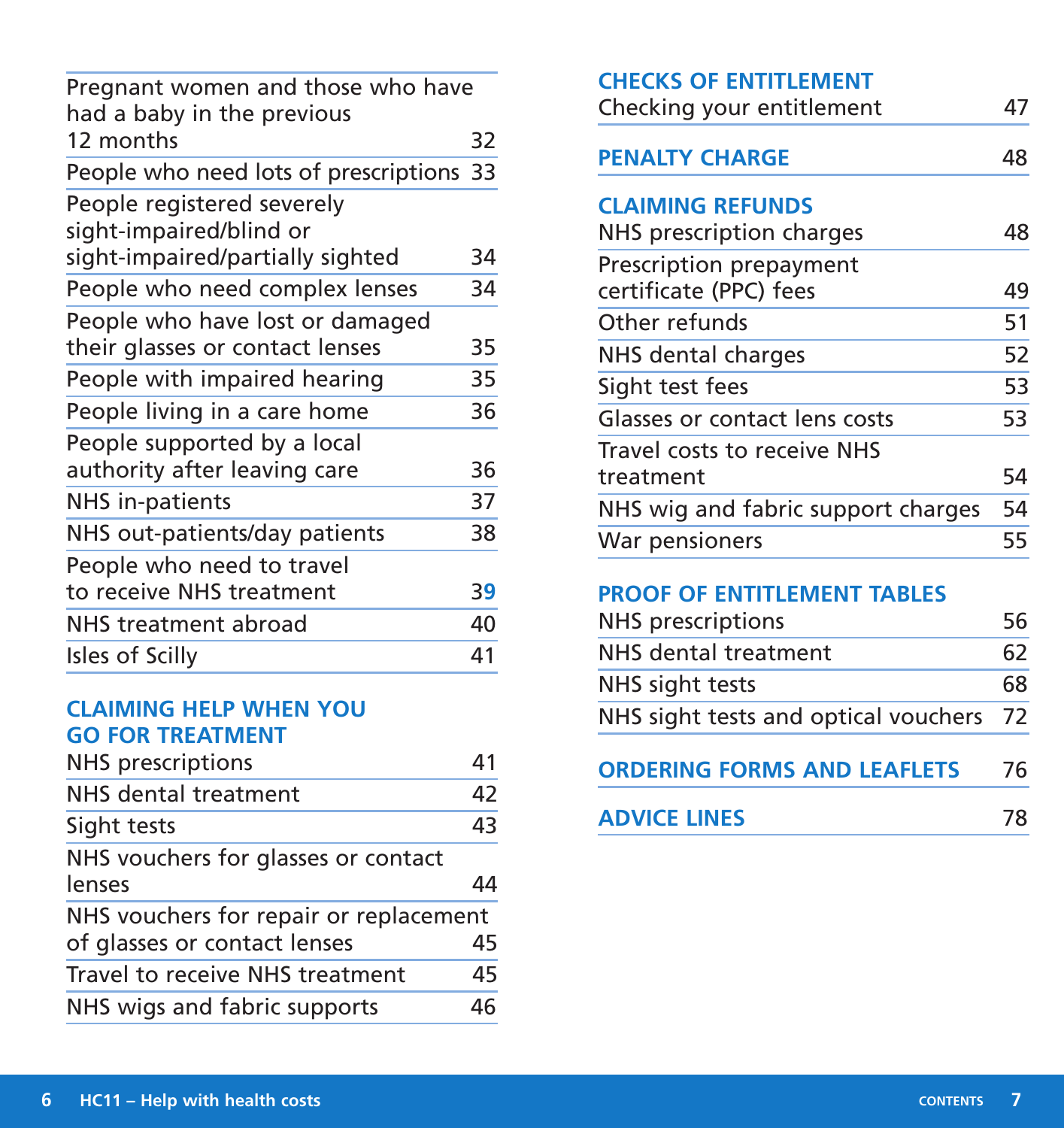# **Quick check guides**

# **NHS PRESCRIPTIONS**

**You can get free NHS prescriptions if at the time the prescription is dispensed you:**

- are aged 60 or over
- are under 16
- are aged 16, 17 or 18 in full-time education
- are pregnant, or have had a baby in the previous 12 months and have a valid exemption certificate
- have a listed medical condition and have a valid exemption certificate
- have a continuing physical disability which means you cannot go out without help from another person and have a valid exemption certificate
- are an NHS in-patient
- get or are included in an award of someone getting:
	- Income Support
	- Income-based Jobseeker's Allowance (Incapacity Benefit or Disability Living Allowance do not count, as they are not incomerelated)
	- Income-related Employment and Support Allowance
	- Pension Credit Guarantee Credit
- are entitled to, or named on, a valid NHS tax credit exemption certificate
- are named on a valid HC2 certificate

• have a valid war pension exemption certificate and the prescription is for your accepted disablement.

#### **Supplied free:**

- medication given to you to take at a hospital or an NHS Walk in Centre
- prescribed contraceptives
- medication personally administered to you by a GP
- medication supplied at a hospital or PCT clinic for the treatment of a sexually transmissible infection (STI)
- medication supplied by a PCT or Trust or by a Patient Group Direction for the treatment of Tuberculosis
- medication supplied by a PCT or Trust or by a Patient Group Direction to a person subject to a supervised community treatment order for the treatment of a mental disorder.

**NOTE:** if you need a wig or fabric support read page 14.

### **NHS DENTAL TREATMENT**

# **You can get free NHS dental treatment if:**

- **• when the treatment starts you are:** 
	- aged under 18
	- aged 18 in full-time education
	- pregnant, or have had a baby in the 12 months before treatment starts
	- an NHS in-patient and the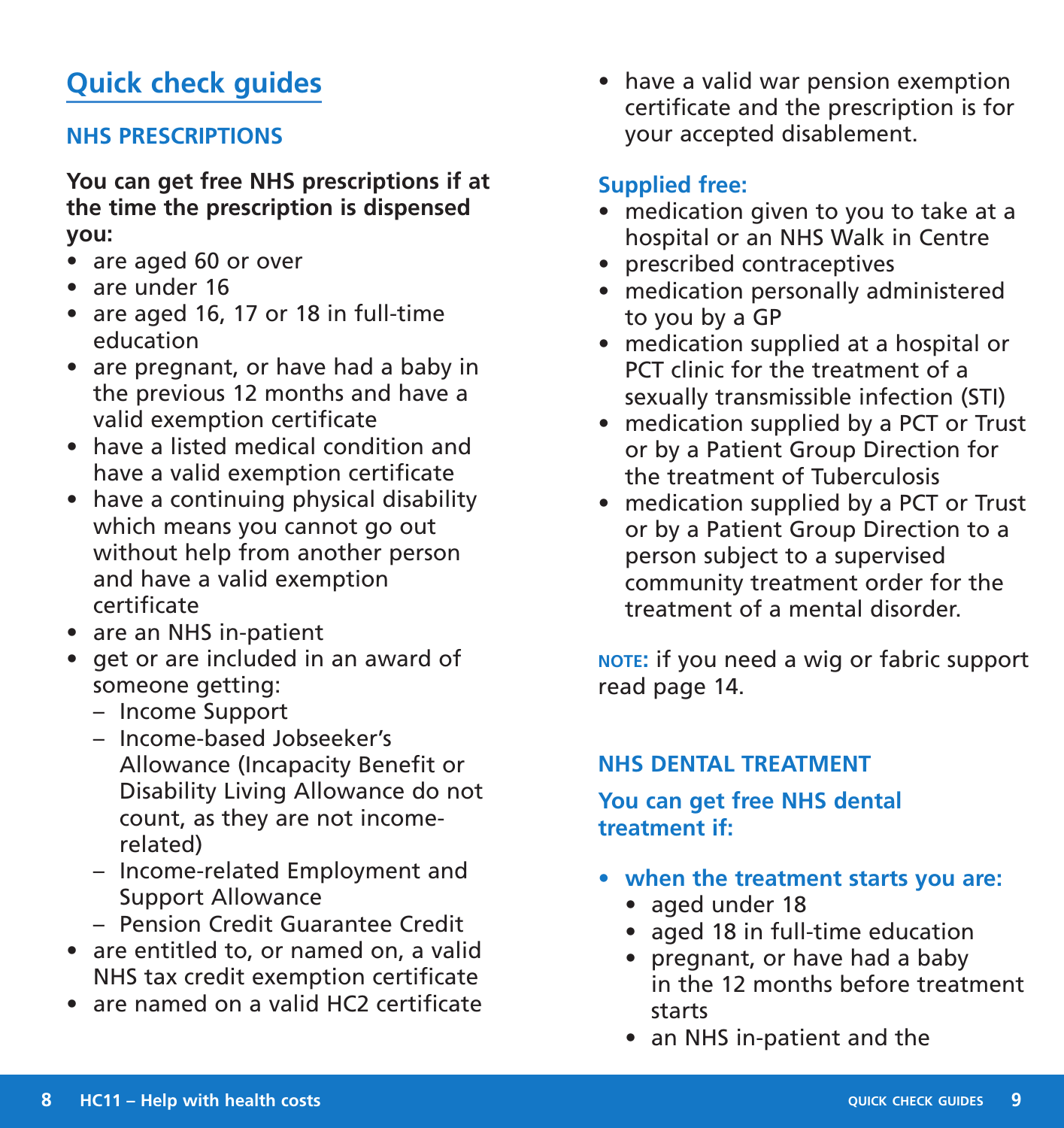treatment is carried out by the hospital dentist

- an NHS Hospital Dental Service out-patient\*
- \* *There may be a charge for dentures and bridges.*
- **• when the treatment starts or when the charge is made you:**
	- get or are included in an award of someone getting:
		- Income Support
		- Income-based Jobseeker's Allowance (Incapacity Benefit or Disability Living Allowance do not count as they are not income-related)
		- Income-related Employment and Support Allowance
		- Pension Credit Guarantee Credit
- are entitled to, or named on, a valid NHS tax credit exemption certificate
- are named on a valid HC2 certificate

**Partial help:** if you are named on a valid HC3 certificate you might get some help towards the cost of your NHS dental treatment.

War pensioners – read page 28.

# **NHS SIGHT TESTS**

# **You can get free sights tests if you:**

- are under 16
- are aged 16,17 or 18 in full-time education
- are aged 60 or over
- are a diagnosed glaucoma patient
- have been advised by an ophthalmologist that you are at risk of glaucoma
- are aged 40 or over and are a parent, brother, sister, son or daughter of a diagnosed glaucoma patient
- have been diagnosed as diabetic
- are registered as severely sightimpaired/blind or sight-impaired/ partially sighted
- need complex lenses
- are someone whose sight test is carried out through the hospital eye department as part of the management of your eye condition
- get or are included in an award of someone getting:
	- Income Support
	- Income-based Jobseeker's Allowance (Incapacity Benefit or Disability Living Allowance do not count as they are not incomerelated)
	- Income-related Employment and Support Allowance
	- Pension Credit Guarantee Credit
- are entitled to, or named on, a valid NHS tax credit exemption certificate
- are named on a valid HC2 certificate.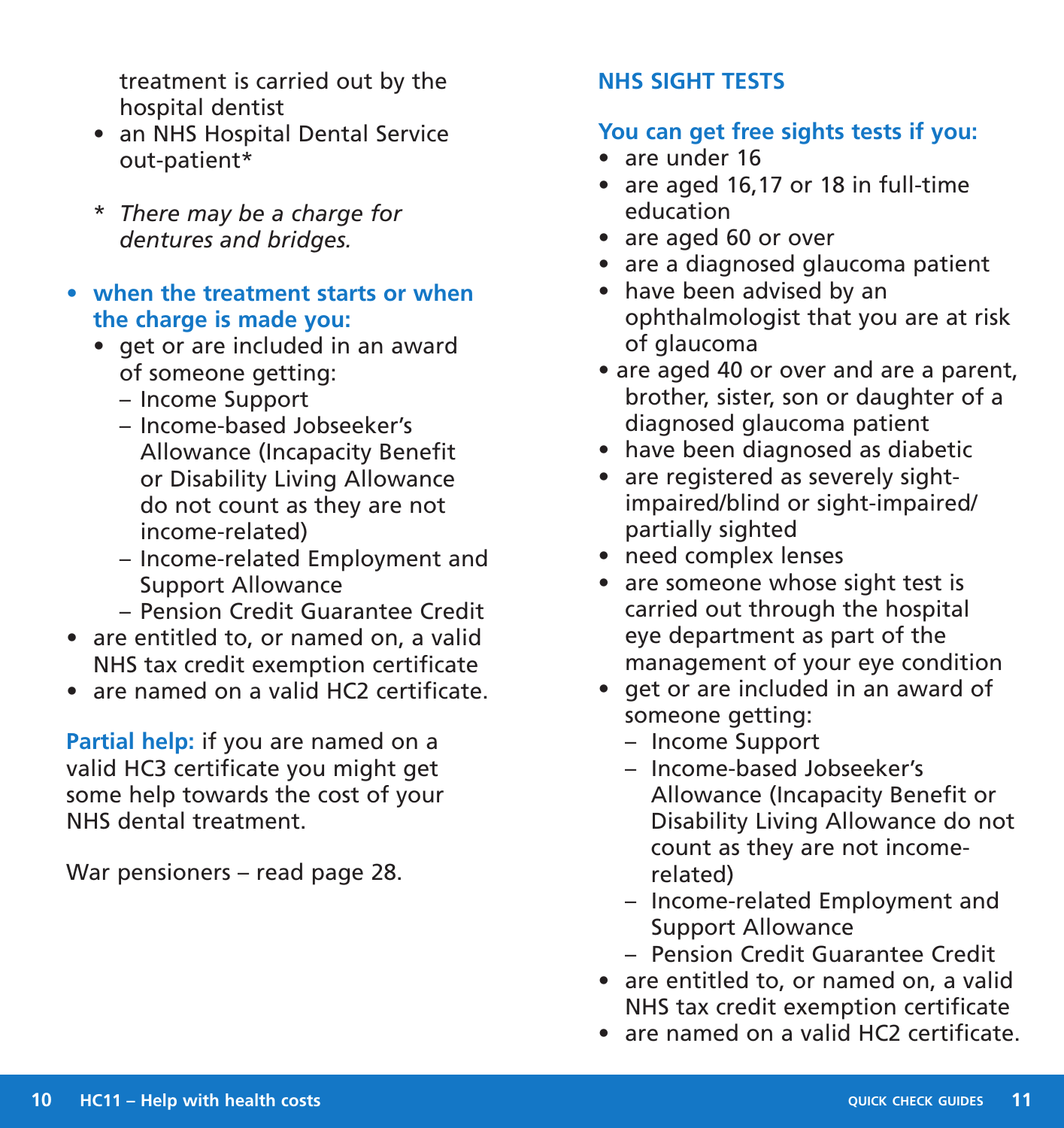**Partial help:** if you are named on a valid HC3 certificate you might get some help towards the cost of a private sight test.

War pensioners – read page 28.

# **NHS OPTICAL VOUCHERS**

#### **You can get vouchers towards the costs of glasses or contact lenses if you:**

- are under 16
- are aged 16, 17 or 18 in full-time education
- need complex lenses read page 34
- get or are included in an award of someone getting:
	- Income Support
	- Income-based Jobseeker's Allowance (Incapacity Benefit or Disability Living Allowance do not count as they are not incomerelated)
	- Income-related Employment and Support Allowance
	- Pension Credit Guarantee Credit
- are entitled to, or named on, a valid NHS tax credit exemption certificate
- are named on a valid HC2 certificate

**Partial help:** if you are named on a valid HC3 certificate, you might get some help.

**NOTE:** If your glasses or contact lenses cost more than your voucher value, you will have to pay the difference.

**NHS VOUCHERS FOR REPAIR OR REPLACEMENT OF GLASSES OR CONTACT LENSES**

#### **You can get vouchers if you:**

• are under 16 (if you are 16 or over, conditions apply – read page 35).

# **NHS TRAVEL COSTS**

#### **You can get help with necessary travel costs to receive NHS treatment through a referral by a doctor or dentist if you:**

- get or are included in an award of someone getting:
	- Income Support
	- Income-based Jobseeker's Allowance (Incapacity Benefit or Disability Living Allowance do not count as they are not incomerelated)
	- Income-related Employment and Support Allowance
	- Pension Credit Guarantee Credit
- are entitled to, or named on, a valid NHS tax credit exemption certificate
- are named on a valid HC2 certificate (includes travel by your dependent children)
- are a war pensioner and the treatment is for a disability that the Service Personnel and Veterans Agency accepts for treatment

Children under 16 and young people 16 and over – read pages 39-40.

War pensioners – read page 28.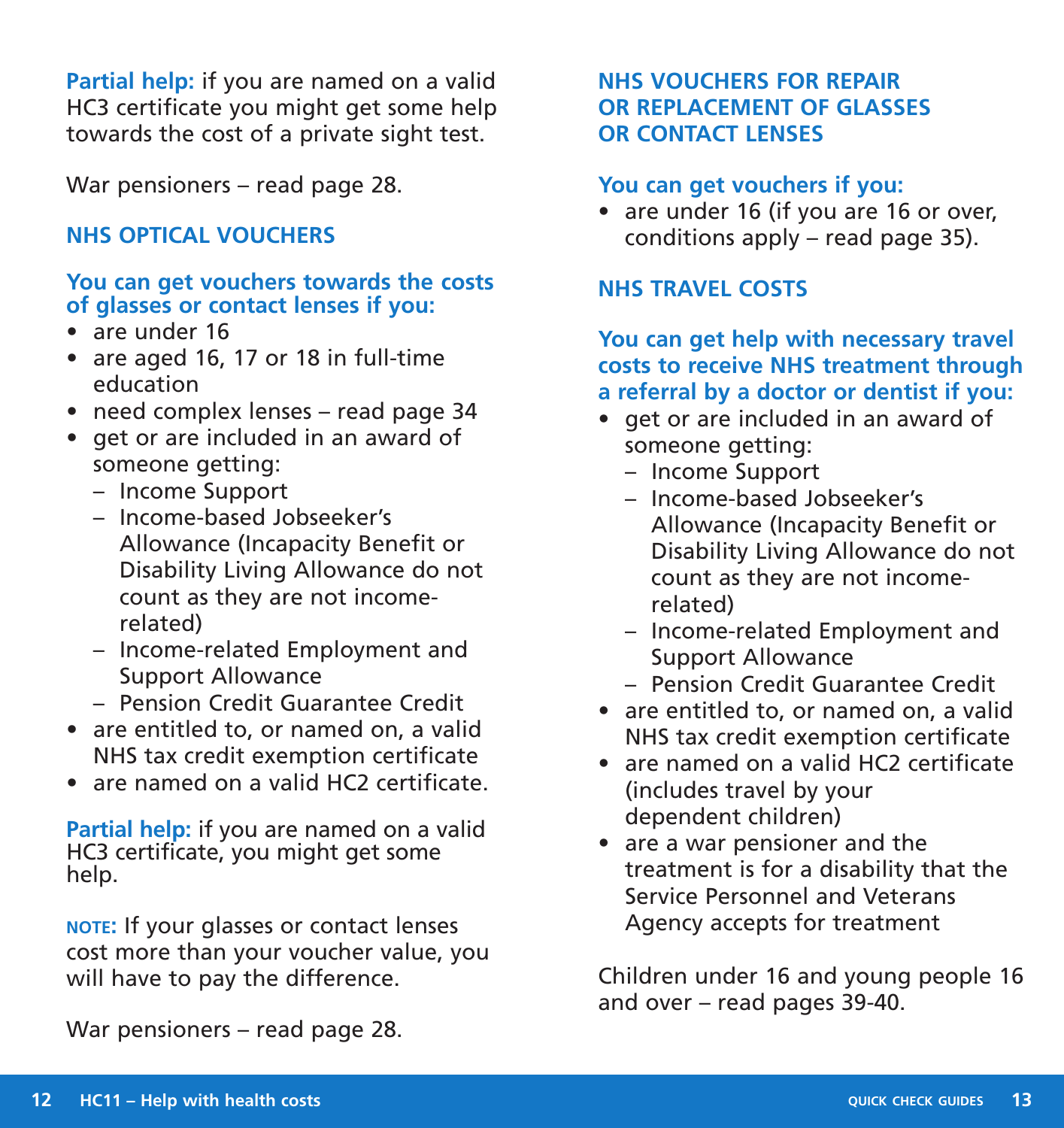**Partial help:** if you are named on a valid HC3 certificate you might get some help.

# **NHS WIGS AND FABRIC SUPPORTS**

# **You can get free wigs and fabric supports if you:**

- are under 16
- are aged 16, 17 or 18 in full-time education
- are a hospital in-patient
- have a valid war pension exemption certificate and the wig or fabric support is for your accepted disablement
- get or are included in an award of someone getting:
	- Income Support
	- Income-based Jobseeker's Allowance (Incapacity Benefit or Disability Living Allowance do not count as they are not incomerelated)
	- Income-related Employment and Support Allowance
	- Pension Credit Guarantee Credit
- are entitled to, or named on, a valid NHS tax credit exemption certificate
- are named on a valid HC2 certificate.

**Partial help:** if you are named on a valid HC3 certificate you might get some help.

# **Age groups**

# **CHILDREN UNDER 16 AND YOUNG PEOPLE AGED 16, 17 AND 18 IN FULL-TIME EDUCATION**

Qualifying full-time education means you must be receiving full-time instruction at a recognised educational establishment or by other means accepted as comparable by the Secretary of State to a school, college or university. You will be covered between years or when changing schools if a letter is provided from the school / college to be attended in September. If it is not a recognised establishment, you still may be able to claim for help with health costs under the NHS Low Income Scheme – read pages 24-27.

You are generally not considered to be receiving full-time education once you have finished A Level (or equivalent) as you will have come off a school or college register. If however you do intend to continue in full-time education and have a letter offering you a higher education place for the term following your further education, you may be eligible during the vacation.

# **You get free:**

- NHS prescriptions
- NHS dental treatment for any course of treatment that starts before your 19th birthday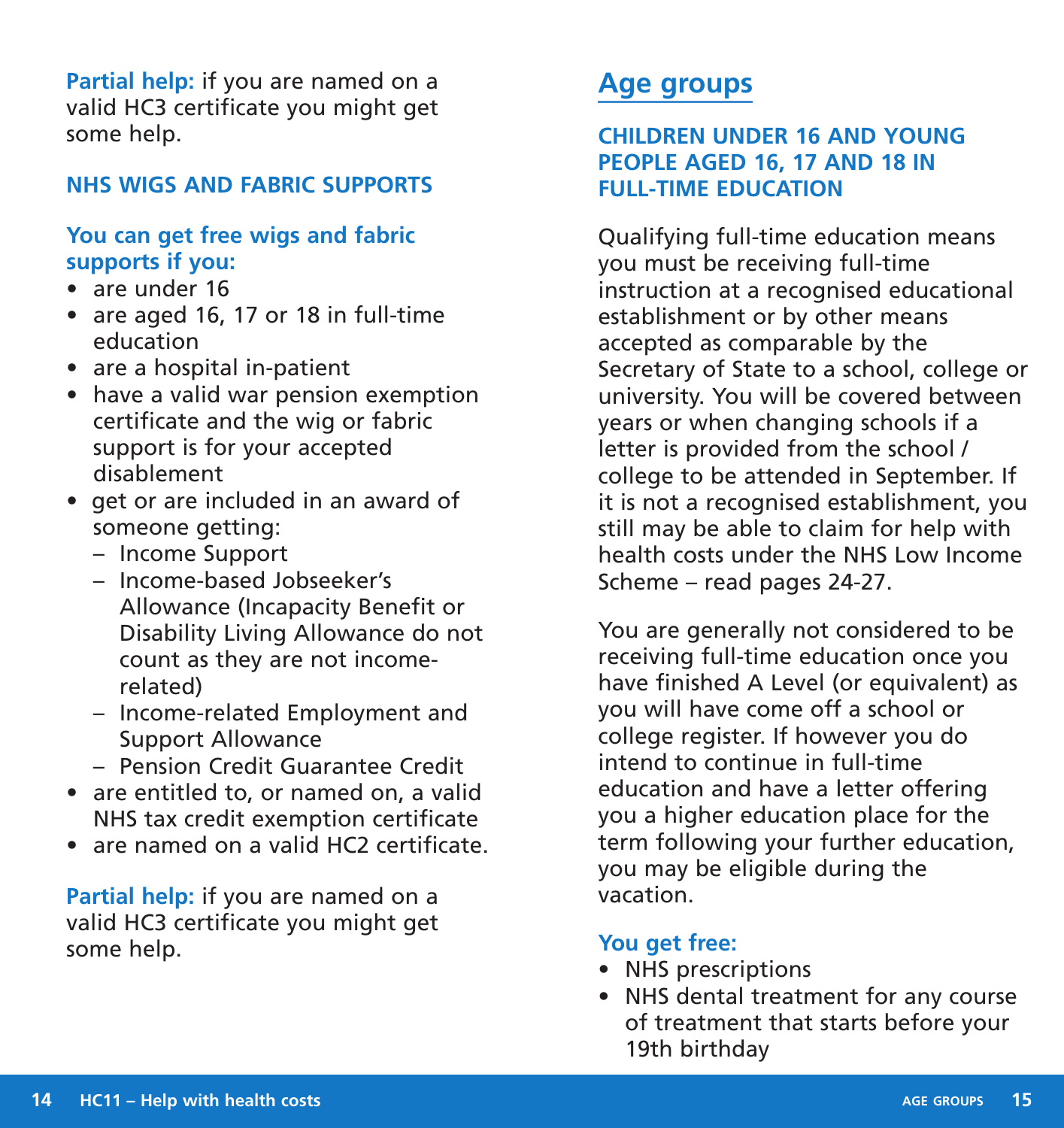- NHS sight tests
- NHS wigs and fabric supports.

#### **You also get:**

• vouchers towards the cost of glasses or contact lenses

NOTE: If you have lost or damaged your glasses or contact lenses – read page 35. If you need help with travel costs for NHS treatment – read pages 39-40.

#### **YOUNG PEOPLE AGED 19 IN FULL TIME EDUCATION OR TRAINING**

If someone (usually a parent) still receives Child Benefit and tax credits for you, and their income is equal to or less than the qualifying level (please see page 21) you are entitled to the same things as those aged under 19 in full time education - see above.

# **OTHER YOUNG PEOPLE NOT IN FULL-TIME EDUCATION**

### **You get free:**

• NHS dental treatment for any course of treatment which starts before your 18th birthday.

### **You may also get help:**

- with travel costs for NHS treatment read pages 39-40
- if you are aged 16 or 17 and are supported by a Local Authority because you have recently left Local

Authority care – read page 36

• if you do not have much money to pay other health costs, you can still claim for help – read pages 24-27.

# **PEOPLE AGED 60 OR OVER**

# **You get free:**

- NHS prescriptions
- NHS sight tests.

If you need help with other health costs, check to see if you fit into any of the groups listed on pages 5–7.

# **Income groups**

# **PEOPLE GETTING BENEFITS OR TAX CREDITS**

You, your partner and any dependant children and young people under 20 included in the award of the benefit or credit are entitled.

If you are waiting for your claim to be settled and need help urgently with any health costs – read pages 24-27.

# **INCOME SUPPORT (IS)**

# **If you are included in the award you get free:**

- NHS prescriptions
- NHS dental treatment
- NHS sight tests
- NHS wigs and fabric supports.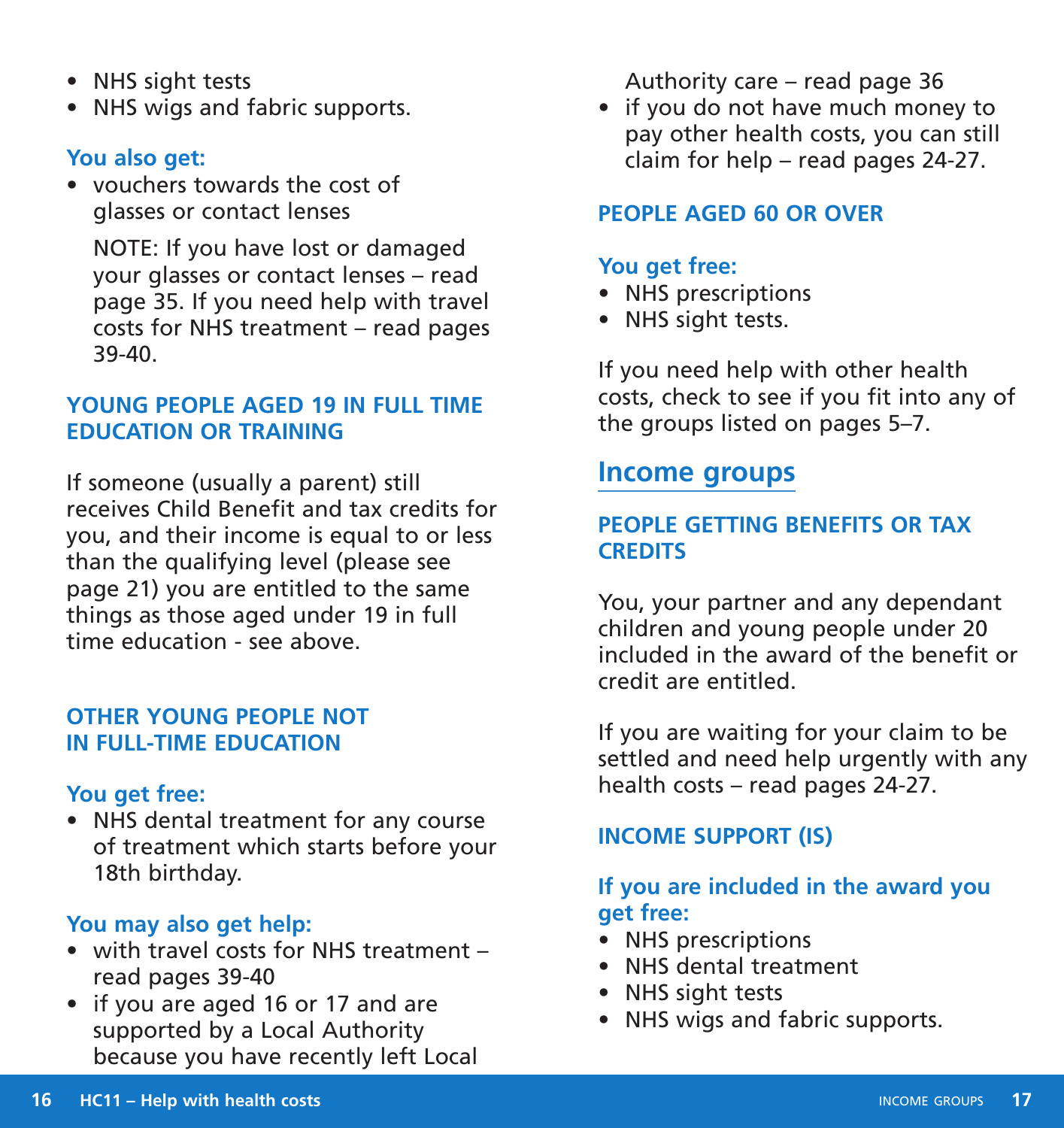#### **You and your partner also get:**

- a voucher towards the cost of glasses or contact lenses
- refunds of necessary travel costs to receive NHS treatment under the care of a consultant, or through a referral by a doctor or dentist.

#### **INCOME-BASED JOB SEEKER'S ALLOWANCE – JSA (IB)**

You, your partner and any dependent children and young people under 20 included in a JSA (IB) claim are entitled to the same things as people getting Income Support – read page 17.

# **CONTRIBUTION-BASED JSA – JSA(C)**

**IMPORTANT**: On its own, JSA(C) or contribution based Employment and Support Allowance does not entitle you to help with health costs. If you have to pay health costs, check to see if you are in any of the groups listed on pages 5–7. You might be able to get help if you are on a low income – read pages 24-27.

If you are not sure about the type of JSA you are getting, ask at your Jobcentre Plus office.

#### **INCOME-RELATED EMPLOYMENT AND SUPPORT ALLOWANCE – ESA(IR)**

You, your partner and any dependent children and young people under 20 included in an ESA(IR) claim are entitled to the same things as people getting Income Support – read page 17.

# **CONTRIBUTION-BASED EMPLOYMENT AND SUPPORT ALLOWANCE – ESA(C)**

**IMPORTANT**: On its own, ESA(C) does not entitle you to help with health costs. If you have to pay health costs, check to see if you are in any of the groups listed on pages 5–7. You might be able to get help if you are on a low income – read pages 24-27.

If you are not sure about the type of ESA you are getting, ask at your Jobcentre Plus office.

### **PENSION CREDIT GUARANTEE CREDIT**

#### **If you get:**

- Pension Credit Guarantee Credit
- Pension Credit Guarantee Credit with Savings Credit, or
- If you are aged under 60 and your partner gets either of the above, you, your partner and any dependent children and young people under 20 included in a Pension Credit Guarantee Credit claim are entitled to the same help with health costs as people getting Income Support – see page 17.

**IMPORTANT:** If you only get Pension Credit **Savings** Credit on its own, this does not entitle you to help with health costs. If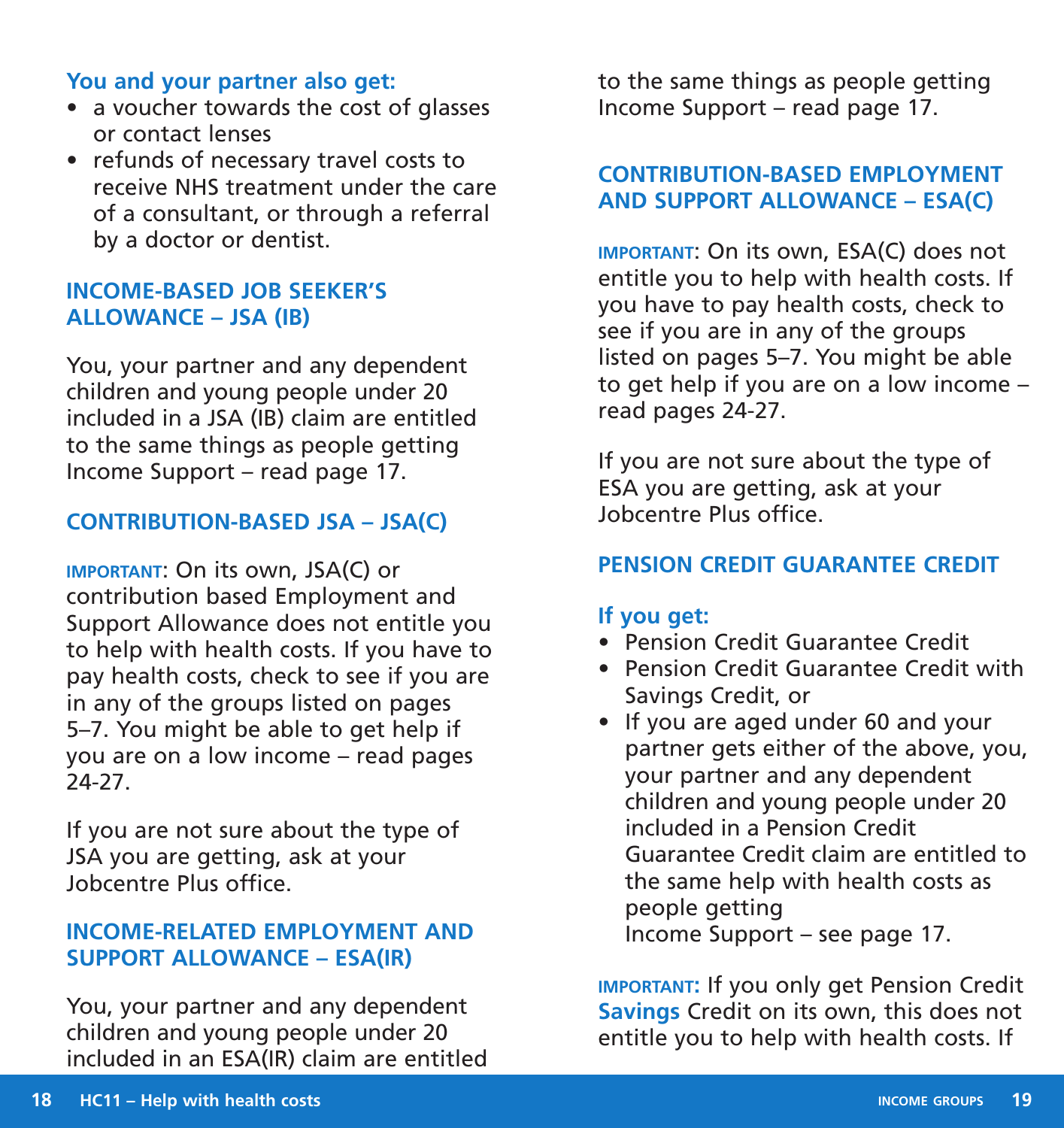you have to pay health costs, check to see if you are in any of the other groups listed on pages 5–7. You might be able to get help if you are on a low income – read pages 24-27.

#### **How to check if you are getting Pension Credit Guarantee Credit**

Your award notice tells you what type of Pension Credit you get. This is shown at item 5 on the page entitled 'How your Pension Credit has been worked out'. If you have not received an award notice, or have mislaid it, you should ring the Pension Centre on local call rate number 0845 6060 265 and ask for a copy.

#### **OTHER BENEFITS**

Only IS, JSA (IB), ESA(IR) and Pension Credit Guarantee Credit give you, your partner and any dependent children and young people under 20 included in the claim automatic help with health costs.

**IMPORTANT:** Other benefits, such as Incapacity Benefit or Disability Living Allowance, do not entitle you to help with health costs. This is because they are not income related. If you have to pay health costs, check to see if you are in any of the other groups listed on pages 5–7. You can also get help if you are on a low income – read pages 24-27.

### **TAX CREDITS**

These are:

- Working Tax Credit (WTC)
- Child Tax Credit (CTC)
- **1.** If you meet the qualifying conditions (read paragraph 3 in this section) you will automatically be sent an NHS tax credit exemption certificate by the NHS Business Services Authority (NHSBSA). You do not need to apply for a certificate – but read paragraph 7.
- **2.** If you meet the qualifying conditions you can get free:
	- NHS prescriptions
	- NHS dental treatment
	- NHS sight tests
	- NHS wigs and fabric supports.

### **You also get:**

- vouchers towards the cost of glasses or contact lenses
- refunds of necessary travel costs to receive NHS treatment under the care of a consultant, or through a referral by a doctor or dentist.

This also applies to your partner or any dependent children and young people under 20 included in your Tax Credit assessment.

- **3.** To qualify for help with health costs:
	- your family income for tax credits must be £15,276\* or less (this is on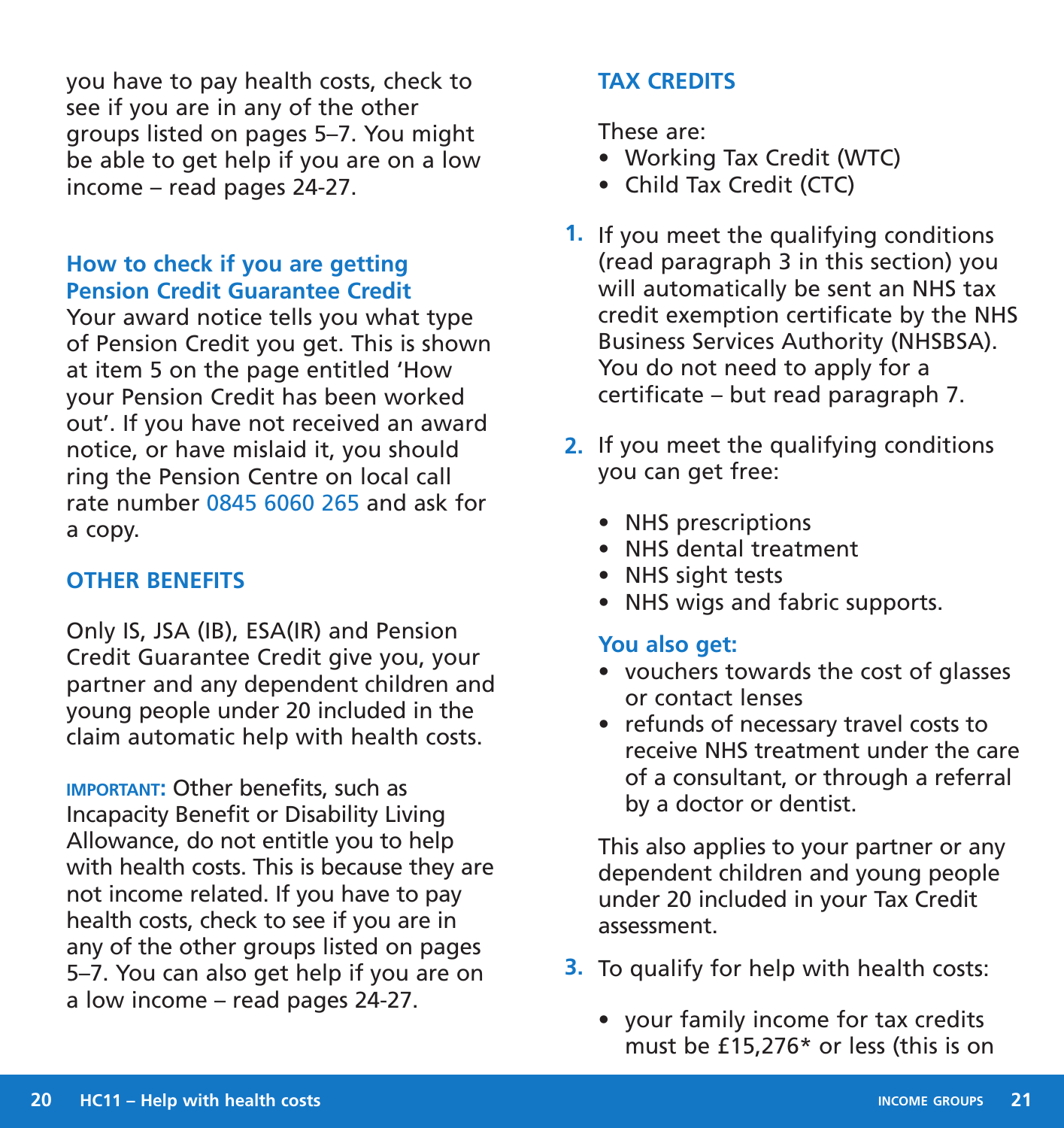your tax credit award notice or decision letter issued by HM Revenue and Customs (HMRC)) and one of the following applies:

- you are working and have children so you get WTC and CTC, **or**
- you are working and disabled so you get WTC with a disability element or severe disability element – check your award notice or decision letter, **or**
- you are not eligible for WTC but get CTC.

\* *If you are reading this after 6 April 2010, you should check to see if this figure has been increased.*

To find out more about Tax Credits visit www.hmrc.gov.uk/taxcredits.

**4.** If you are unsure about the amount of your income for tax credit purposes, you can check this with HMRC's Tax Credit Helpline on: 0845 300 3900.

For people with hearing or speech difficulties, HMRC's Helpline number is 0845 300 3909.

**5.** If you have made a claim for tax credit but not yet received your award notice or decision letter, you should contact the HMRC on the above number (not the NHSBSA).

# **NHS Tax Credit Exemption Certificates**

**6.** HMRC will send information to the NHSBSA each month about people

getting tax credits who are entitled to an exemption certificate. The NHSBSA will send out exemption certificates. You do not have to apply for one.

# **If you have an award but no certificate**

**7.** The NHSBSA cannot send you an exemption certificate until they receive the information from HMRC. This could be up to six weeks after you get your tax credit award. If you meet the conditions for help listed in paragraph 3, you can sign NHS treatment forms to say you do not have to pay because you get tax credits.

Use your award notice as evidence of your entitlement until your certificate arrives.

**8.** If you are still unsure about whether or not you are entitled to an NHS tax credit exemption certificate, ring the NHSBSA on 0845 609 9299, and have your tax credit award notice ready so you can tell them what is on it.

# **If you lose your Tax Credit Exemption Certificate**

9. Tell the NHSBSA by writing to: Exemption Issue Office, PO Box 1011, Newcastle-upon-Tyne, NE99 2ZP, and let them know what happened. They will send you a duplicate.

# **If you do not qualify for help through Tax Credit Exemption**

**10.** If you do not meet the conditions in paragraph 3, you may be able to claim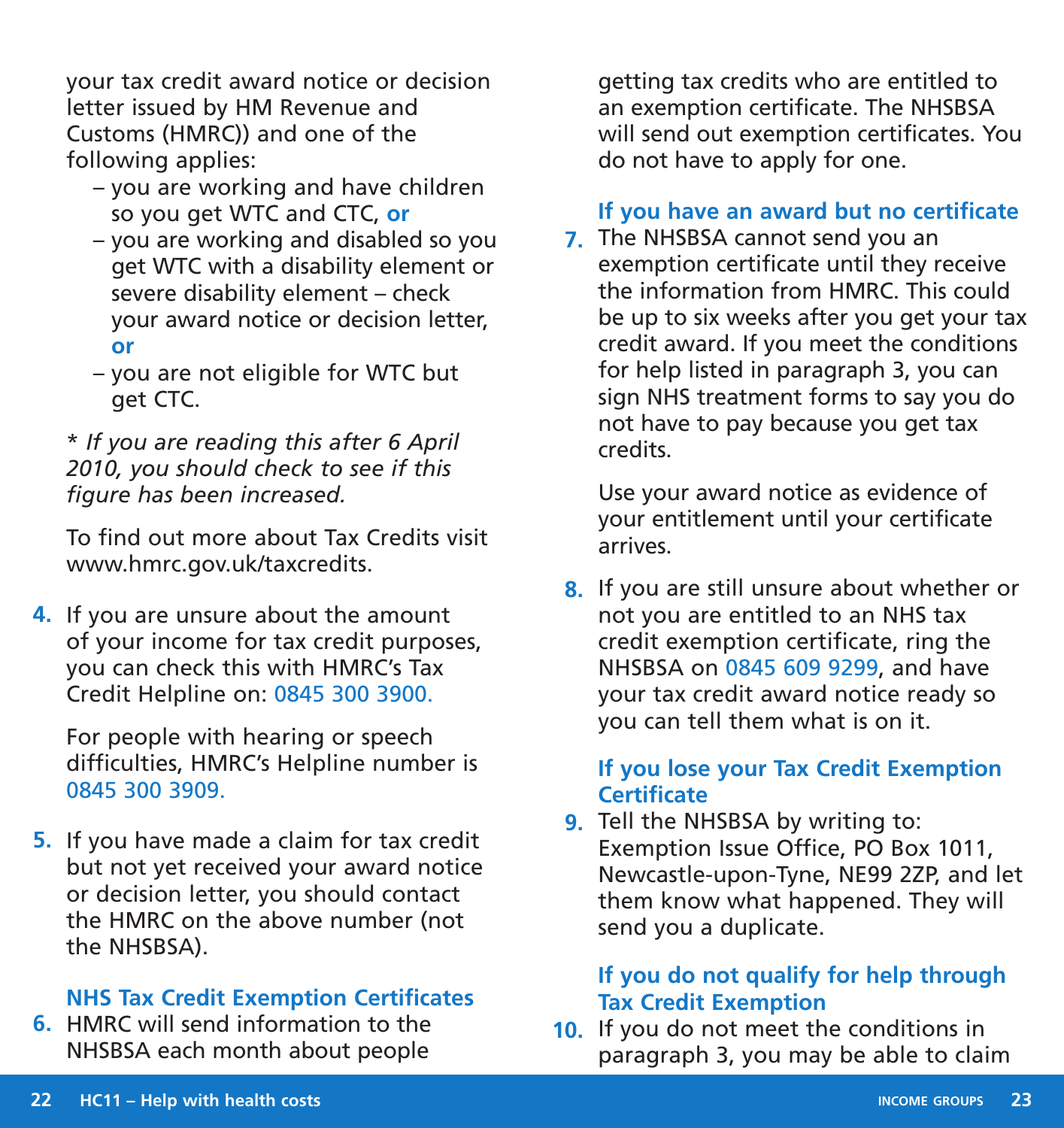help through the NHS Low Income Scheme – read pages 24-27.

**11.** Ring HMRC's Tax Credit Helpline on 0845 300 3900 for advice about other help (as well as help with health costs) that might be available through tax credits.

# **THE NHS LOW INCOME SCHEME**

If you have to pay for any of the items listed on page 2 of this leaflet, and are on a low income (for example, on Incapacity Benefit only), the NHS Low Income Scheme may be able to help you with health costs. But if you have capital which is over the capital limits which are currently £16,000 or £23,000\* for people who live permanently in a care home, you cannot claim any help through this scheme.

\* *If you are reading this after 7 April 2009, you should check to see if the capital limits have changed.*

If you have a partner, their property, savings and any other money is counted with yours.

A partner is a person you live with as part of a couple of the same or opposite sex, whether or not you are married or have a civil partnership.

Children will not be included in the NHS Low Income Scheme assessment. You

will need to claim Child Tax Credit from HMRC. To find out more about Tax Credits visit www.hmrc.gov.uk/taxcredits or phone 0845 300 3900.

If you would like to find out if the NHS Low Income scheme can help you, pick up an HC1 form (claim for help with health costs) from a Jobcentre Plus office or NHS hospital. Your dentist or optician may have copies too, or ring 0845 610 1112 for one.

You can fill in a special short claim form, the HC1(SC) if either of the following applies to you:

- you live permanently in a care home and the local authority helps you with the cost
- you are supported by the local authority because you are aged 16 or 17 and recently left local authority care.

Ask your home manager/local authority/care worker for an HC1(SC) claim form. Otherwise, use the normal form, the HC1.

If you are aged 16 or over, you can make your own claim on an HC1, but you needn't do this if you count as a dependant of someone who is getting any of the eligible benefits or credits listed on pages 17–23.

If a dependent child under 16 has to go to for NHS treatment under the care of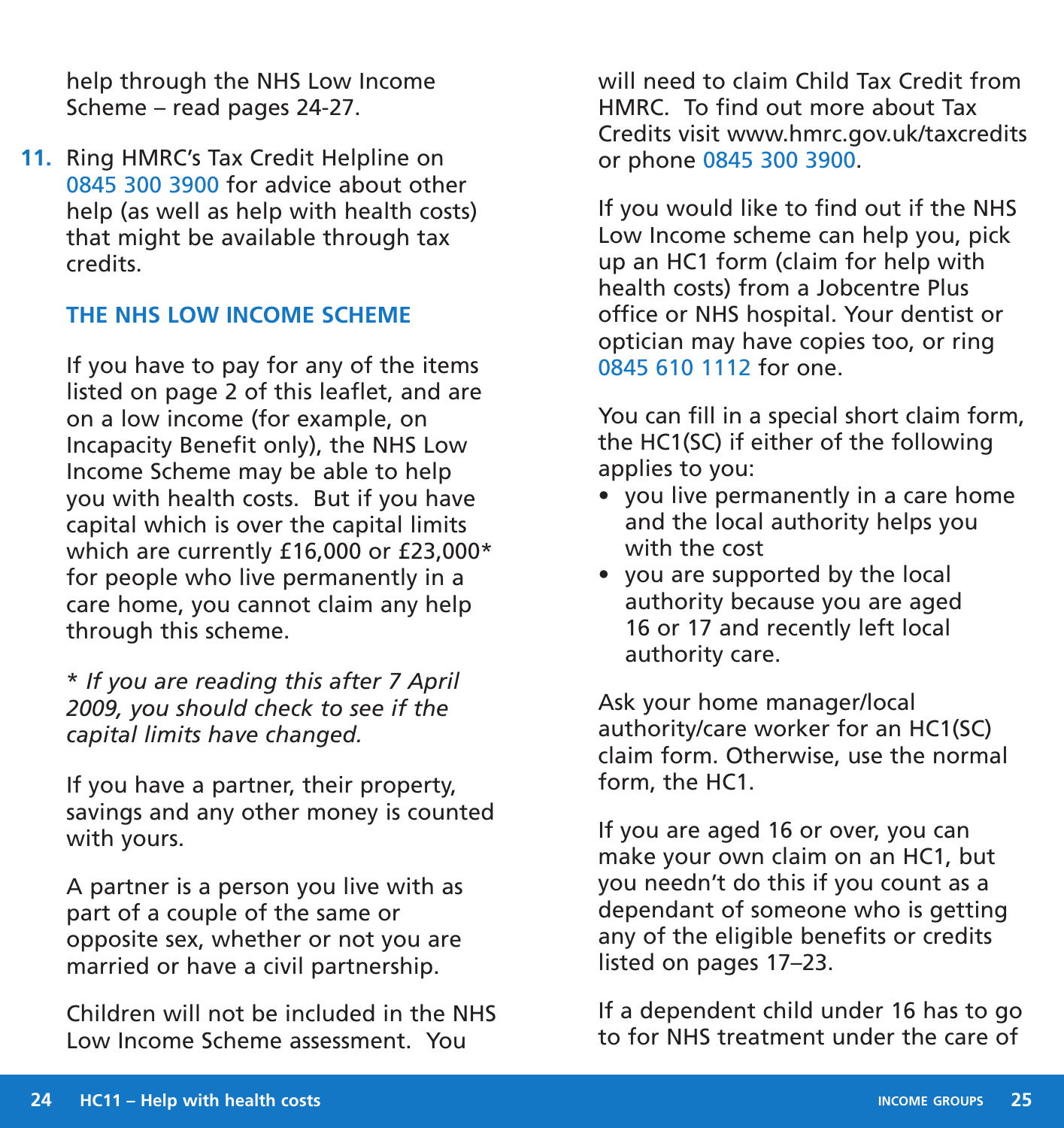a consultant, or through a referral by a doctor or dentist, you can claim help with their travel costs. Any help will be based on the parent's income, not the child's.

Fill in the HC1 or HC1(SC) and send it off in the envelope that comes with it. The claim form tells you what to do and may ask you to send in evidence of your income.

If you have any queries about how to fill in these forms, what to send, or need help with translation you can call the NHSBSA on 0845 850 1166, or write to:

NHS Business Services Authority, Sandyford House, Newcastle-upon-Tyne NE2 1DB

After you have sent off the claim form, the NHSBSA use the information you have supplied to work out how much help you might get towards your health costs.

To work out your low income entitlement, your income will be compared with your 'requirements', which include a personal allowance, premiums, plus housing costs and council tax you have to pay. The HC1 tells you more about this and explains what counts as income.

# **NHS Low Income Scheme Certificates**

If you qualify for help you will be sent an NHS certificate HC2 for full help or an NHS certificate HC3 for partial help with health costs. The certificate will tell you who it covers and how long it lasts.

If your circumstances change for the better, you do not need to report it. If your circumstances change for the worse, you should make another claim.

People seeking asylum and who are supported by the Border and Immigration Agency (BIA), including those on subsistence support only, will be sent an NHS charges certificate (HC2) for full help with health costs with their first support payments – also read pages 28-29.

**IMPORTANT:** An HC2 certificate does not entitle you to NHS treatment. It entitles you to full help with health costs if you have been accepted for NHS treatment.

If you need help urgently with any health costs before IS, JSA (IB), ESA(IR), Pension Credit or tax credits are awarded, make a separate claim on an HC1. Do not wait for your benefit or credit claim to be settled. But if you have a tax credit award notice, read pages 20-23 to see if you can get help without making a low income claim.

If you do not want to delay your NHS treatment or repair/replacement of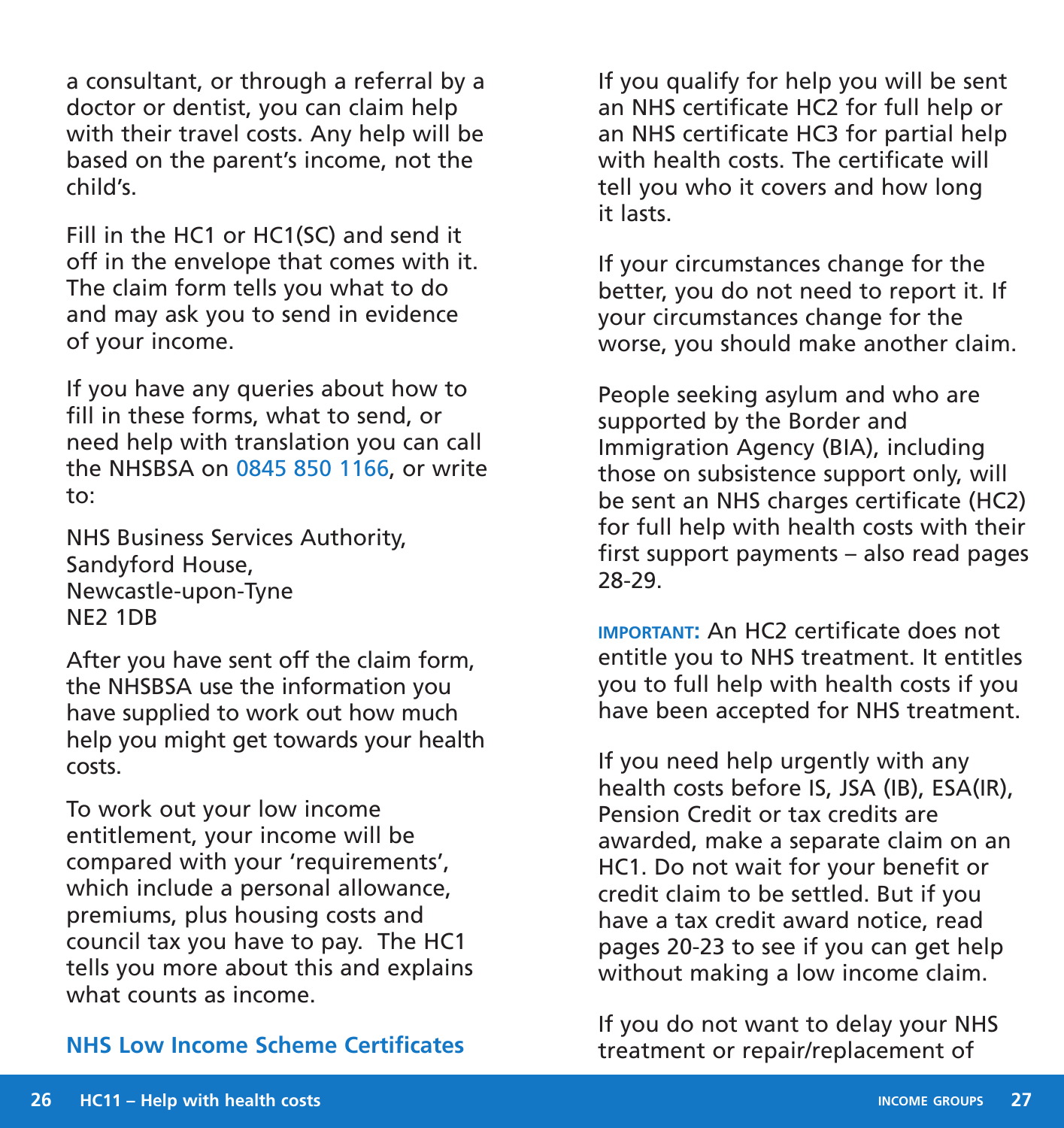glasses (but read page 35 first) or need emergency NHS dental treatment, you may need to pay and claim a refund later.

If you want to claim a refund of any health cost – read pages 48-55.

# **Other groups**

# **WAR PENSIONERS**

You get free NHS prescriptions and NHS wigs and fabric supports at the point of treatment if you have a valid war pension exemption certificate and the treatment is for your accepted disablement.

You can claim money back for dental treatment, travel costs, sight tests, glasses or contact lenses if the treatment, or the reason for travel, is for your accepted disablement. Write to: The Treatment Group, Service Personnel and Veterans Agency, Norcross, Blackpool FY5 3WP. You can get a pre-paid addressed envelope from Post Offices.

Otherwise, check if you are in any of the groups listed on pages 5–7.

# **PEOPLE FROM ABROAD**

People who come from abroad and are accepted as ordinarily resident in the UK (including those given leave to

remain in the UK and people accepted as coming to work or study in the UK), and who are accepted for NHS treatment, may claim help with health costs in the same way as other residents.

If you are accepted for NHS treatment, first check to see if you are in one of the groups listed on pages 5–7. Otherwise, you can make a claim under the NHS Low Income Scheme – read pages 24-27.

Further information about people who come from abroad can be found on the Department of Health website, at **www.dh.gov.uk/overseasvisitors**

People seeking asylum and who are supported by the Border and Immigration Agency (BIA), including those on subsistence support only, will be sent an NHS charges certificate (HC2) for full help with health costs with their first support payments.

People seeking asylum, who are not in one of the groups listed on pages 5-7 and are not supported by BIA or failed asylum seekers need to make a claim under the NHS Low Income Scheme read pages 24-27.

Information for health staff, service planners and agencies providing advice to asylum seekers is in *Caring for dispersed asylum seekers – A resource*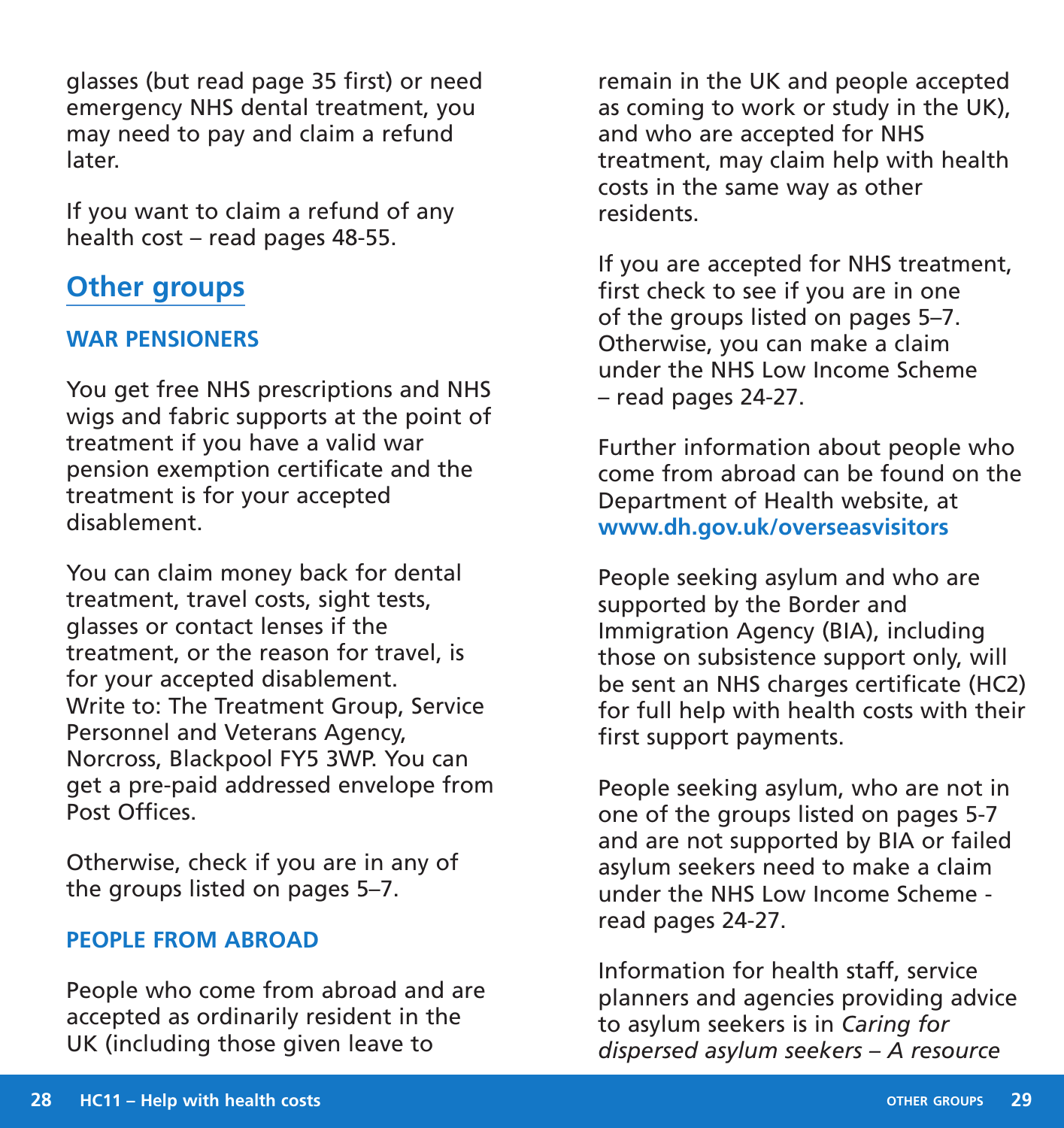*pack,* a copy of which is available to download from the Department of Health's website, at **www.dh.gov.uk** Please use the advanced search facility to look for the title.

#### **PEOPLE WITH A SPECIFIED MEDICAL CONDITION**

#### **You can get free:**

- NHS prescriptions if you have a valid medical exemption certificate because you have:
	- a permanent fistula (for example, caecostomy, colostomy, laryngostomy or ileostomy) requiring continuous surgical dressing or requiring an appliance
	- a form of hypoadrenalism (for example, Addison's Disease) for which specific substitution therapy is essential
	- diabetes insipidus and other forms of hypopituitarism
	- diabetes mellitus, except where treatment is by diet alone
	- hypoparathyroidism
	- myasthenia gravis
	- myxoedema (that is, hypothyroidism requiring thyroid hormone replacement)
	- epilepsy requiring continuous anticonvulsive therapy
	- you have a continuing physical disability which means you cannot go out without the help of another person, or

• because you are undergoing treatment for cancer. Including for the effects of cancer or the effects of previous or current cancer treatment. Exemption for this condition applies from 1 April 2009 only.

**NOTE:** We ask doctors to advise you about free prescriptions, but it is up to you to find out if you are entitled or not. **Only** the conditions listed count. If you are unsure about the name of your condition, check with your doctor.

### **You can also get free:**

- NHS prescriptions for the treatment of
	- a sexually transmissible infection (STI)
	- for a patient subject to a community treatment order, in respect of any drug supplied to that patient for the treatment of a mental disorder
	- medication for the treatment of tuberculosis

when the medication is supplied at a hospital or Primary Care Trust (PCT) clinic.

- NHS sight test if you:
	- are a diagnosed glaucoma patient
	- are aged 40 or over and are the parent, brother, sister, son or daughter of a person with diagnosed glaucoma
	- have been advised by an ophthalmologist that you are at risk of glaucoma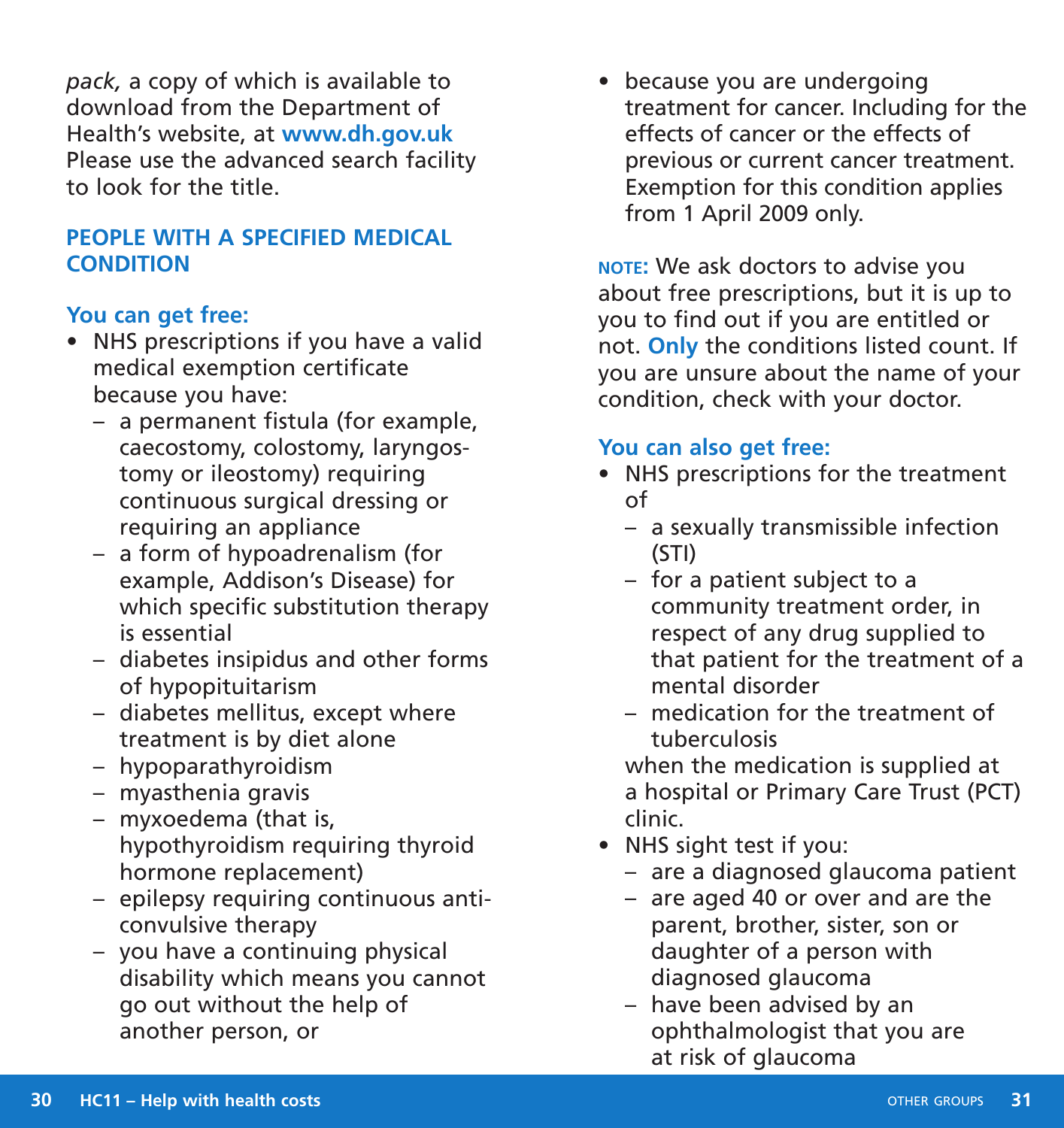# – are a diagnosed diabetic.

**NOTE:** the medication to treat the STI is only free if it is supplied by the hospital or PCT clinic. You will have to pay charges in the normal way if the hospital or clinic gives you a prescription form to take to your 'high street' pharmacy, even if the medication is for an STI. You will also have to pay charges in the normal way for any other medication supplied by the hospital or clinic.

# **Getting your medical exemption certificate**

To apply for a medical exemption (Medex) certificate, ask your doctor for Form FP92A. The form tells you what to do. Your GP, hospital or service doctor (or, if the GP chooses, a member of the GP's practice who can access your medical records) will sign the form to confirm your statement.

The certificate will start one month before the date that the NHS Business Services Authority (NHSBSA) receives the application form (except for certificates for those receiving treatment for cancer, which cannot start before 1 April 2009). Your exemption certificate will be posted to you.

Medical exemption certificates normally last for five years and then need to be renewed. You may receive a reminder

that your certificate needs to be renewed, but if not, it is your responsibility to ensure that it is renewed.

# **PREGNANT WOMEN AND THOSE WHO HAVE HAD A BABY IN THE PREVIOUS 12 MONTHS**

# **You get free:**

- NHS prescriptions but only if you have a valid maternity exemption certificate/card issued by the NHS Business Services Authority
- NHS dental treatment if, when you are accepted for a course of treatment, you are pregnant or have had a baby in the previous 12 months.

To apply for your maternity exemption card ask your doctor, nurse, midwife or health visitor for Form FW8. The form tells you what to do. Your doctor, nurse, midwife or health visitor will sign the form to confirm your statement.

Your exemption card will last until 12 months after the expected date of birth. If your baby is born early, you can continue to use your exemption card until it expires. If your baby is born late, you can apply for an extension. If you apply after your baby is born, your exemption card will run for 12 months from your baby's birth.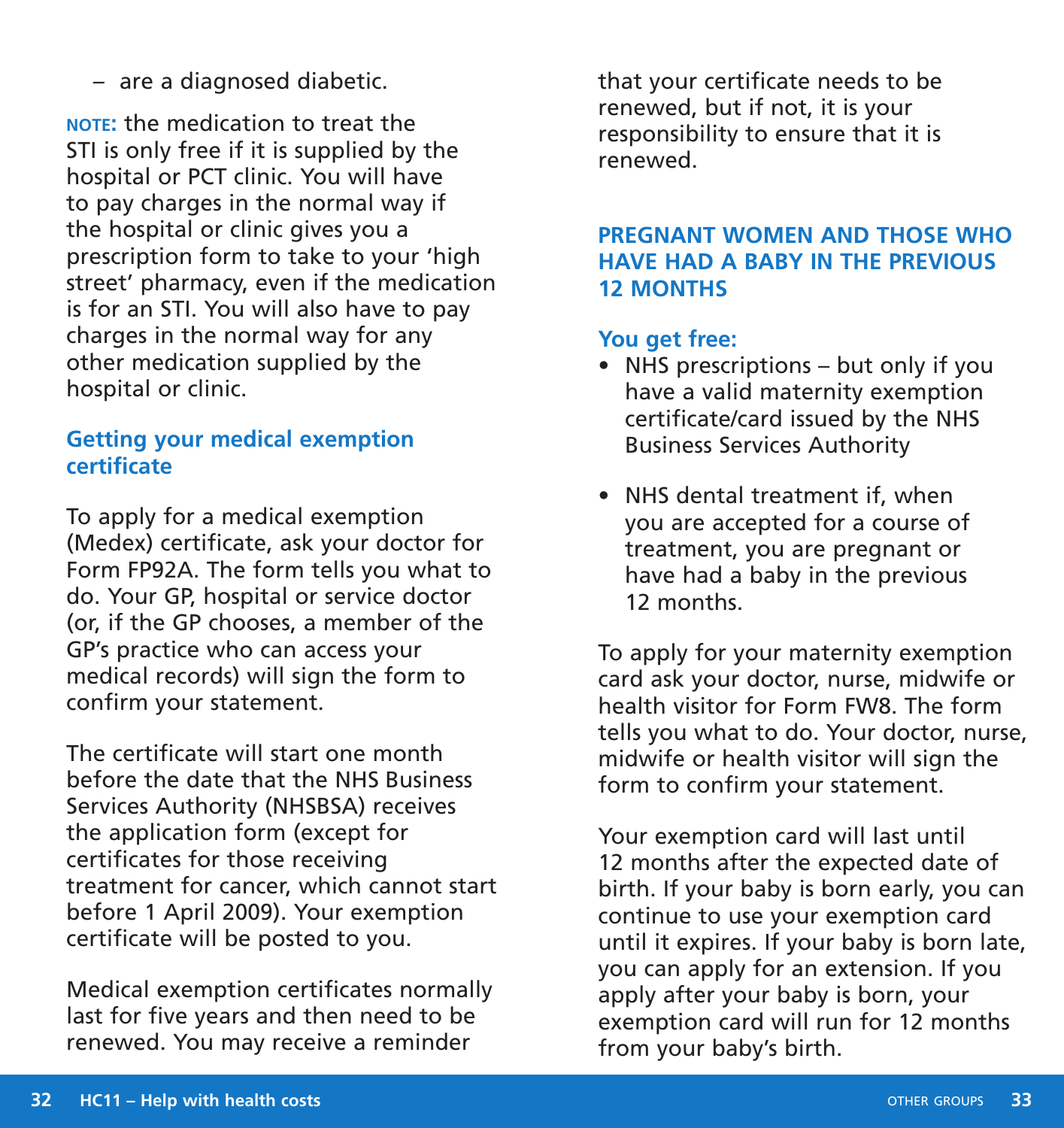#### **PEOPLE WHO NEED LOTS OF PRESCRIPTIONS BUT HAVE TO PAY CHARGES: PRESCRIPTION PREPAYMENT CERTIFICATES (PPC)**

If you are not entitled to free prescriptions and you think you will have to pay for 4 or more items in 3 months or more than 14 items in 12 months, you may find it cheaper to buy a PPC.

To check the cost of a PPC you can either visit,

www.nhsbsa.nhs.uk/healthcosts, ring 0845 850 0030 or look in leaflet HC12 (available in some pharmacies or GP surgeries).

You can choose to pay for a 12-month PPC by 10 monthly Direct Debit instalments. If you pay using this option you are entering into a commitment to pay all the instalments. If you use the PPC after failing to pay an instalment you may have to pay a penalty charge. The PPC cannot be issued until the first Direct Debit instalment is paid.

You can apply for a PPC:

- On- line at www.nhsbsa.nhs.uk/healthcosts
- By phoning 0845 850 0030
- By filling in form FP95, available from your pharmacy. The form tells you what to do.

For other enquiries about applications for PPCs, or to report lost or stolen PPCs, please ring 0845 601 8076.

### **PPC start date**

The PPC will start from the date your application is received unless you ask for a different start date. This can be up to one month before or one month later than the date your application is received.

# **PEOPLE REGISTERED SEVERELY SIGHT-IMPAIRED/BLIND OR SIGHT-IMPAIRED/PARTIALLY SIGHTED**

You get free NHS sight tests. If you need help with other health costs, check if you are in one of the groups listed on pages 5–7.

# **PEOPLE WHO NEED COMPLEX LENSES**

You get free NHS sight tests if you're prescribed complex or powerful glasses with at least one lens which:

- has a power in any one meridian of plus or minus 10 or more dioptres; or
- is a prism-controlled bifocal lens.

You also get a voucher towards the cost of glasses or contact lenses.

# **PEOPLE WHO HAVE LOST OR DAMAGED THEIR GLASSES OR CONTACT LENSES**

If you are under 16, you get a voucher towards the cost of repair or replacement.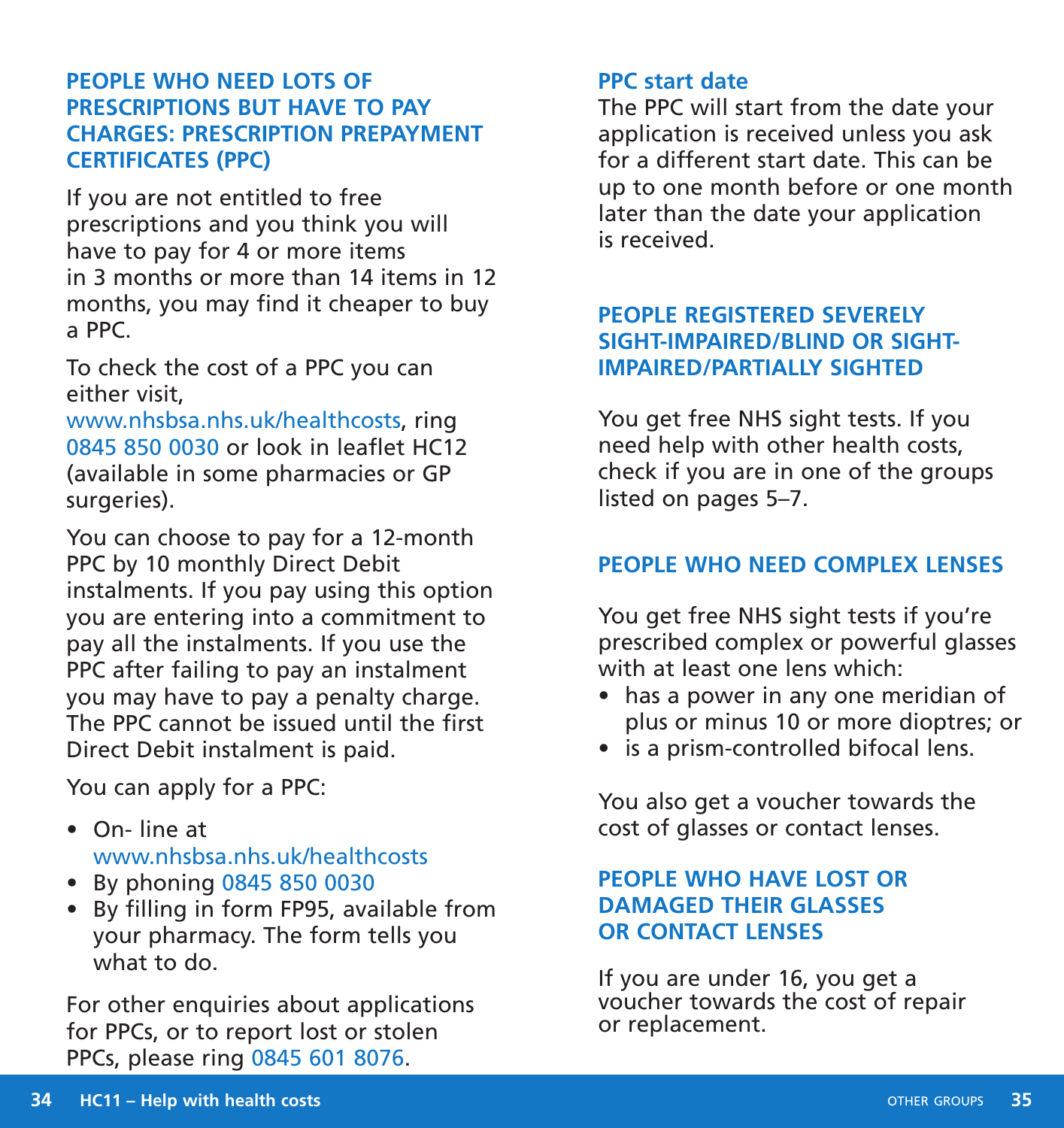If you are 16 or over, you may be entitled to a voucher towards the cost of repair or replacement if your PCT agrees that:

- the loss or damage was due to illness; and
- you can't get any help through a warranty, insurance or after sales service; and
- you would be entitled to an NHS voucher for glasses or contact lenses – read page 12.

If in doubt contact your PCT.

This does not apply to disposable contact lenses.

# **PEOPLE WITH IMPAIRED HEARING**

You can get free, on loan, NHS hearing aids. The aids will be supplied with batteries (and replacements) and fitted, serviced and maintained free of charge. If you want more information, please ask your GP. **PEOPLE LIVING IN A CARE HOME**

These were previously called residential care homes or nursing homes. Living in care home does not automatically entitle you to help.

- if you are under 60 and getting Income Support or Income-related Employment and Support Allowance – read pages 17-18
- if you are 60 or over and getting Pension Credit Guarantee Credit – read page 19
- if the local Authority helps you with

all or part of the cost – read pages 24-27

• otherwise, check to see if you are in any of the other groups listed on pages 5–7 or check to see if you can get help via the NHS Low Income Scheme – read pages 24-27.

# **PEOPLE SUPPORTED BY A LOCAL AUTHORITY AFTER LEAVING CARE – CARE LEAVERS**

If you are aged 16 or 17 and supported by a local authority because you recently left local authority care, you are entitled to full help with health costs through the NHS Low Income Scheme – read pages 24-27.

If you are not supported by a local authority and you are not getting Income Support, Income-based Jobseeker's Allowance, Income-related Employment and Support Allowance or Child Tax Credit, you may still be able to get help through the Low Income Scheme. Also check if you are in any of the groups on pages 5–7.

### **NHS IN-PATIENTS**

# **You get free:**

- all NHS treatment,
- NHS wigs and fabric supports supplied while in hospital
- glasses or contact lenses supplied through the hospital eye department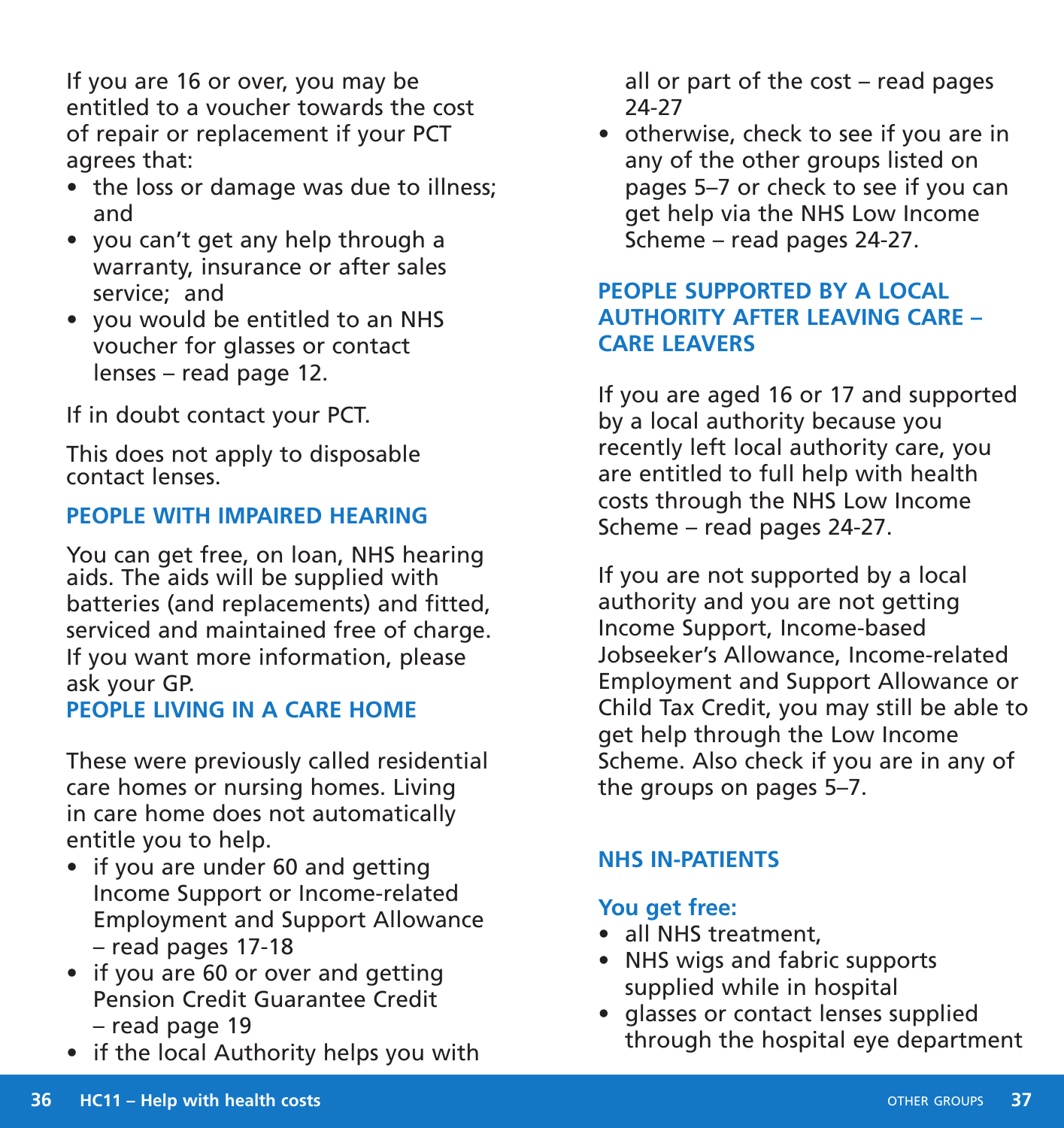**38 • HC11 – Help with health costs** OTHER GROUPS **CONSIDERED AT A RESIDENT CONSIDERATION** 

if clinically necessary (but you must choose the cheapest frame available). If you choose a more expensive one (except for medical reasons), you will have to pay the difference

• medication given to you while you are still an in-patient to take home with you when you leave hospital.

**NOTE:** If you ask a dentist or optician to visit you in hospital, you will have to pay the cost in the normal way, as if you were being treated at their practice. Read pages 5–7 to see if you are in a group that can get free NHS dental treatment, a free NHS sight test or vouchers towards your glasses.

# **NHS OUT-PATIENTS/DAY PATIENTS**

# **You get free:**

- all medication given to take while you're being treated at the hospital. But you pay a prescription charge(s) for any medication you are prescribed to take at home, unless you're entitled to free NHS prescriptions
- medication supplied at a hospital to treat an STI
- NHS dental treatment carried out at the hospital (but there may be a charge for dentures and bridges unless you are entitled to free NHS dental treatment)
- sight tests. If your consultant refers you to an optometrist for a sight

test as part of the management of your eye condition while you are still a patient of the hospital eye department, that sight test is free. If your consultant decides that for clinical reasons a change of glasses or contact lenses is needed shortly after you have bought a pair, you will not be charged for the second pair. You may also get help towards the first pair if you are in one of the groups entitled to a voucher – read page 12

- medication supplied by a PCT or Trust or by a Patient Group Direction for the treatment of Tuberculosis
- medication supplied by a PCT or Trust or by a Patient Group Direction to a person subject to a supervised community treatment order for the treatment of a mental disorder.

# **PEOPLE WHO NEED TO TRAVEL TO RECEIVE NHS TREATMENT**

# **You may be entitled to help with your travelling costs if:**

- you attend a hospital, or other place, to receive NHS treatment under the care of a consultant, or through a referral by a doctor or dentist. This includes tests and check-ups and visits for treatment of STIs
- you travel by the cheapest means of transport which it is reasonable for you to use
- in the opinion of your doctor, you need someone to travel with you, your companion's travel costs are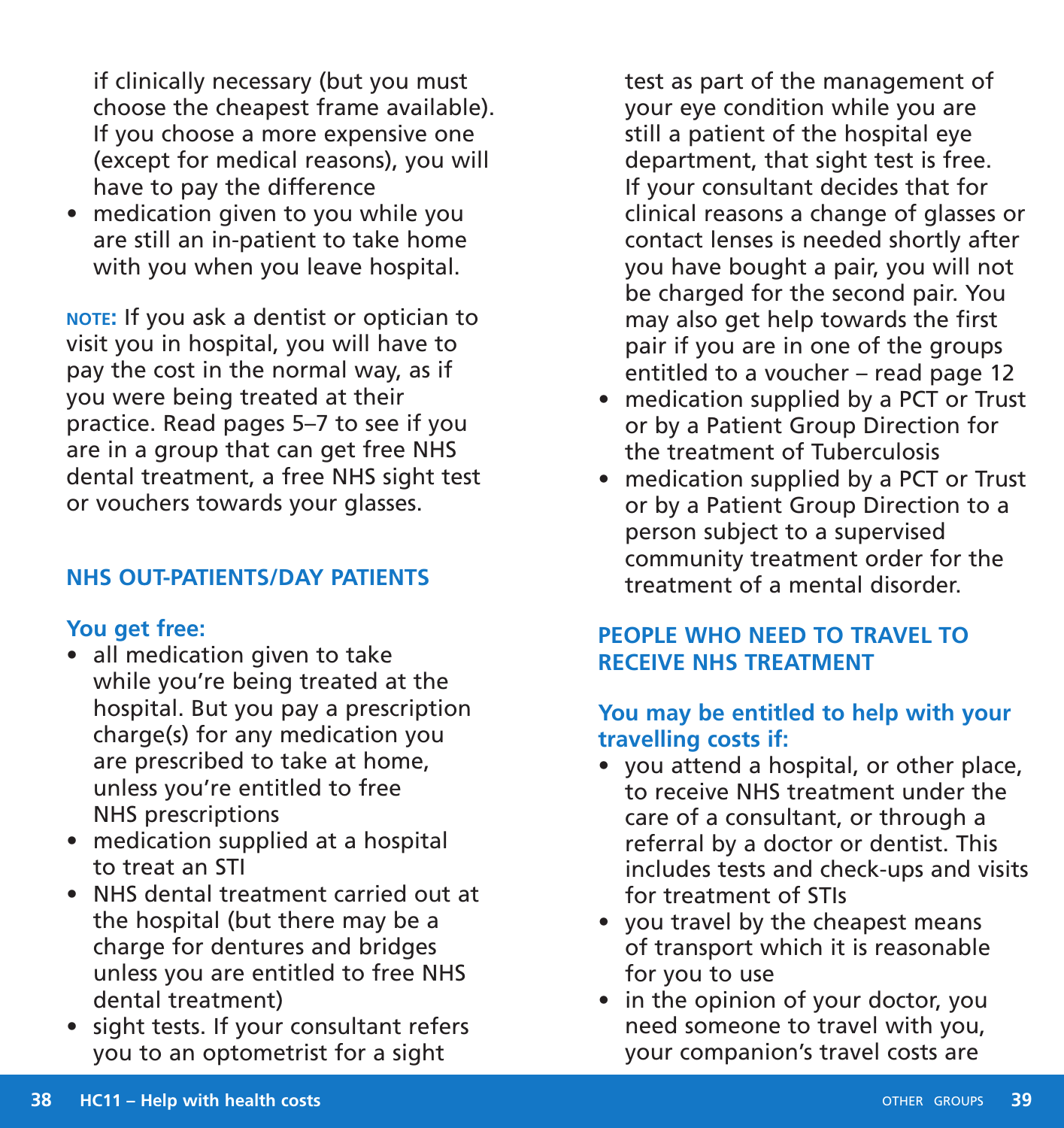added to your travel costs and it's your income that counts

- you are getting benefits or credits – read pages 17-23
- you have a low income read pages 24-27
- you are 16 or over but under 20 and are counted as a dependant of someone getting any of the benefits/credits on pages 17-23, you get help via that benefit or credit
- you are 16 and over and not a dependant of a person who gets benefits or credits, you can make your own claim, even if you live with your parents – read pages 24-27
- the patient is a child under 16; it is their parent's income that counts. If someone else takes them to hospital, it is still the parents' income that counts.

If you are not sure what travel costs you can get help with, ask the hospital before you travel. For more information go to: **www.dh.gov.uk** and use the advanced search facility to look up NHS travel costs.

### **NHS TREATMENT ABROAD**

You may be able to get help with the cost of travel from your home to the international rail terminal, port or airport where you leave Great Britain. The arrangements are the same as if you were travelling from home to receive NHS treatment under the care of a

consultant, or through a referral by a doctor or dentist – read pages 39-40.

Regardless of your income, you can get help with the cost of return travel from the point where you leave GB to where you are going to be treated. Your method of travel (e.g. air or rail) and the cost must be agreed before you travel by the person arranging your treatment. If the person arranging your treatment considers that you need someone to travel with you, ask them about help with your companion's travel costs.

#### **OTHER TRAVEL ARRANGEMENTS**

### **The Isles of Scilly**

You get help with the cost of travel to a mainland hospital for NHS treatment. Leaflet HC12 tells you how much this is. See your health centre before you travel.

There is a set maximum you have to pay unless you get free travel, or help with the costs. Leaflet HC12 tells you how much this is.

# **Claiming help when you go for treatment**

### **NHS PRESCRIPTIONS**

People who do not have to pay should fill in the back of their prescription form. Put a cross in the first box in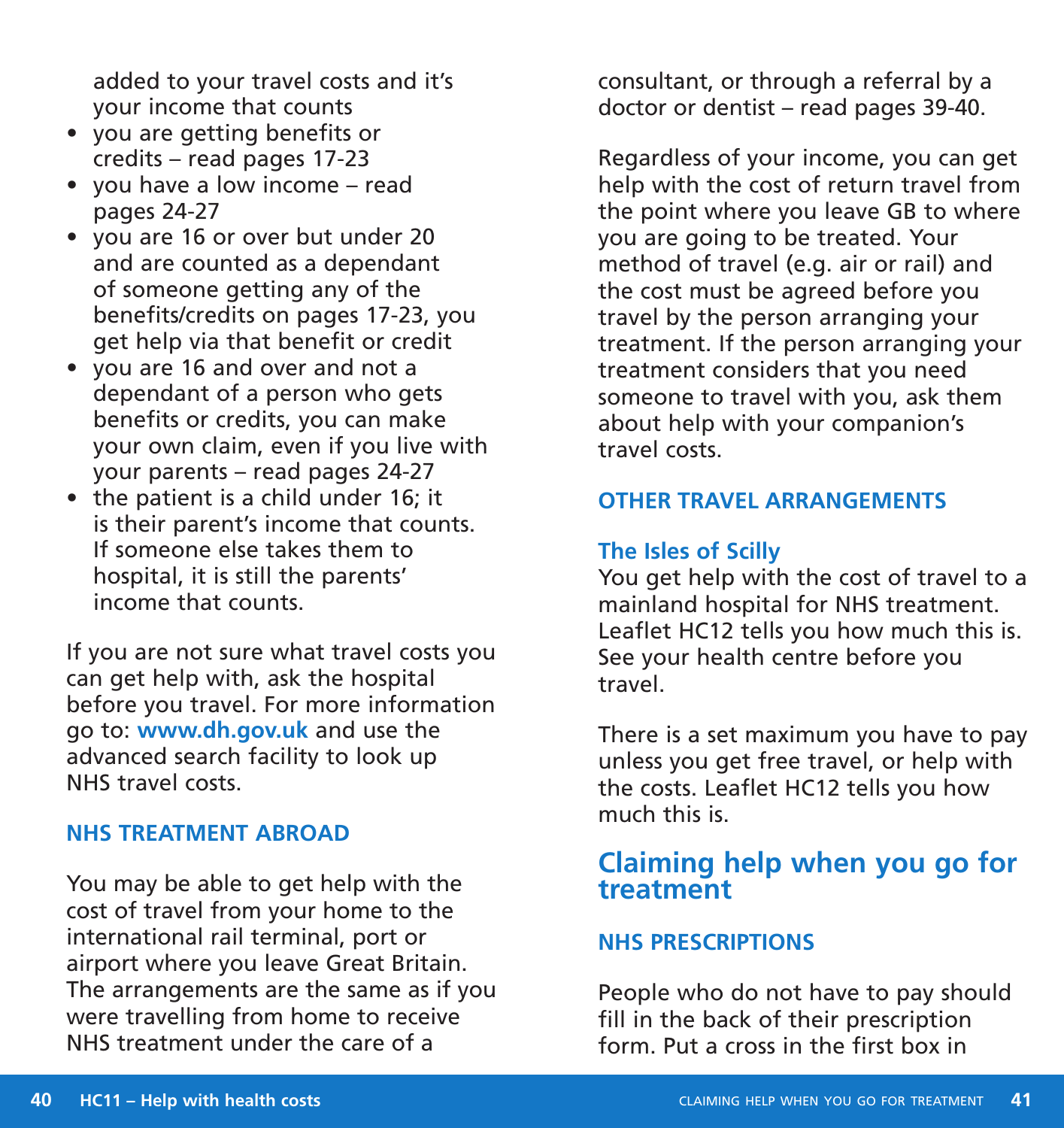Part 1 that applies to you and complete and sign Part 3 on the back of the prescription form. If someone else (your representative) goes to get your prescription, they should complete the back of the prescription form. Or you can do this before you give them the prescription form. You, or your representative, may be asked to show proof of your entitlement to free prescriptions – check the tables on pages 56-61 for more information about this.

If you are under 16 years of age or aged 60 or over and your date of birth is printed on the prescription form you do not need to make a signed declaration.

### **NHS DENTAL TREATMENT**

Tell the dentist you want NHS treatment when you make the appointment. Sign the form you are given when you go for treatment. If you do not have to pay, put a cross in the appropriate box. If you have a valid HC2 certificate or Tax Credit Exemption Certificate, write in the certificate number.

If you have a valid HC3 certificate, write in the certificate number and the maximum your certificate says you can pay. You will pay either what appears on the certificate or the actual charge, whichever is the least. See leaflet HC12

for details of charges.

If your circumstances change before you are asked to pay, read page 9 to see if you are entitled to free NHS dental treatment.

You will be asked to show proof of your entitlement to help with dental costs – check the tables on pages 62-67 for more information about this.

When you claim help with the cost of your NHS dental treatment, you are responsible for knowing whether or not you are entitled and for the declaration you make. If you are not sure you are entitled to help then you must pay. You can claim a refund, make sure you keep all receipts (see page 51).

### **SIGHT TESTS**

When you go for your sight test, tell the optician if you are entitled to a free NHS sight test and ask for Form GOS1 to apply for it.

- If you have a valid HC2 certificate for full help or Tax Credit Exemption Certificate, you must show it to your optician.
- If you are severely sight-impaired/ blind or sight-impaired/partially sighted, the name and address of the Local Authority where you're registered has to be put on Form GOS1.
- If you have diabetes or glaucoma,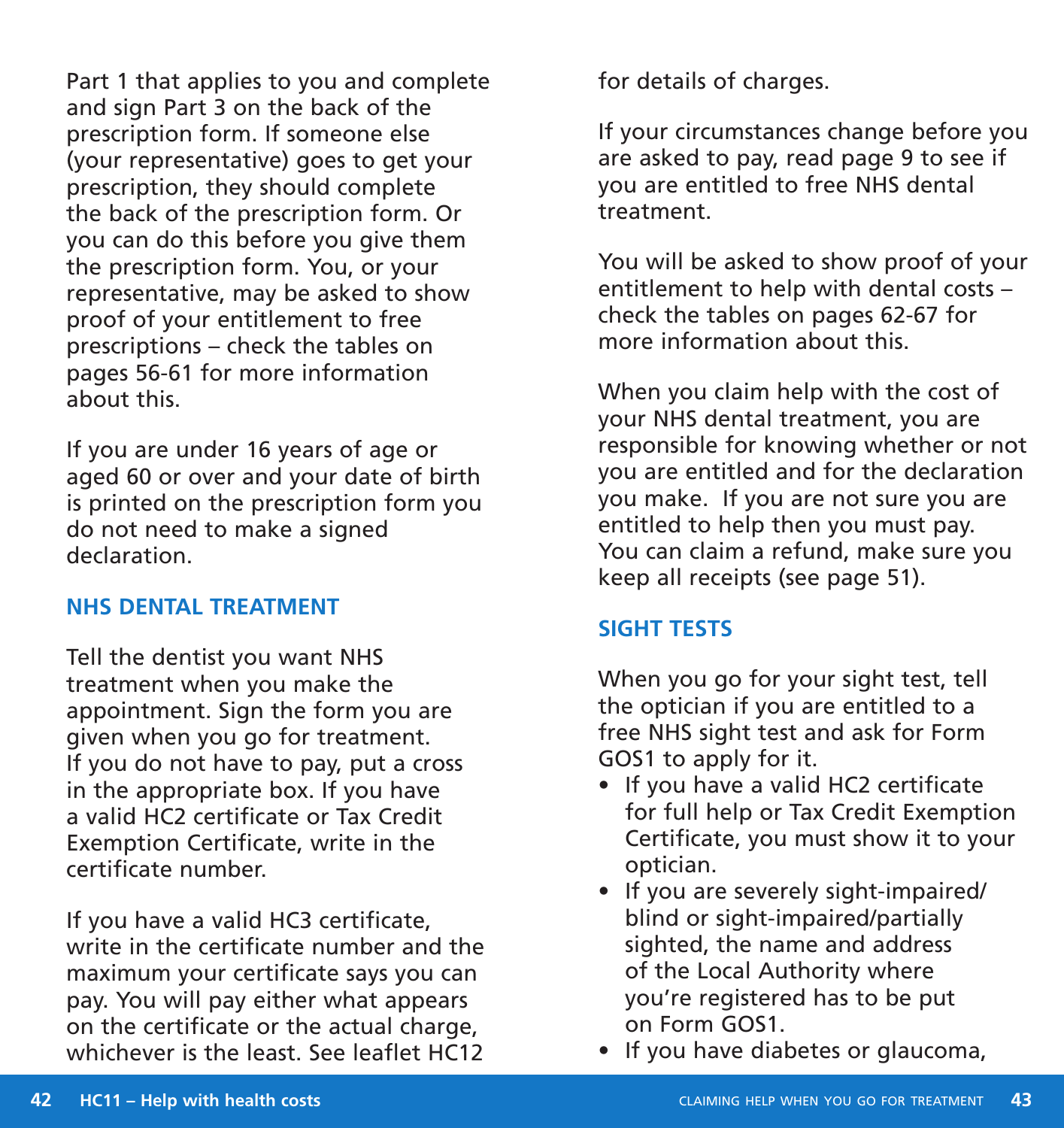or have been advised by an ophthalmologist that you are at risk of glaucoma, the name and address of your doctor has to be put on form GOS1.

• If you already need a complex lens, if possible show the optician your last prescription or the glasses you are wearing.

The optician will give you Form GOS2 showing the results of your sight test.

If you have a valid HC3 Certificate, show it to the optician and ask if you are entitled to any help with the cost of your private sight test. You apply for this help on Form GOS5.

# **NHS VOUCHERS FOR GLASSES OR CONTACT LENSES**

- There is more information about using vouchers on the back of your GOS2 form.
- You may be entitled to a GOS voucher if you have a new or changed prescription, or your glasses need replacing on the grounds of fair wear and tear. Ask for a GOS3 voucher form when you have your sight test, or when you order your glasses or contact lenses. A GOS3 voucher form is valid for two years, but you can only use it if you are still entitled to a voucher for glasses or contact lenses when you order them.
- The optician will ask you to fill in

and sign GOS3 when you order your lenses or glasses to say why you are entitled to the voucher and to confirm that you have received your glasses or contact lenses. Show the optician proof of your entitlement to use a voucher.

• If you have a valid HC3 certificate, you can ask for a GOS3 voucher form. Show your HC3 to the optician when you order glasses or contact lenses and ask if you can get any help towards the cost. Your voucher value will be reduced by the amount shown on your HC3.

You may be asked to show proof of your entitlement to a free sight test or optical voucher. Check the tables on pages 68-75.

### **NHS VOUCHERS FOR REPAIR OR REPLACEMENT OF GLASSES OR CONTACT LENSES**

Ask your optician for Form GOS4 – it tells you what to do.

# **TRAVEL TO RECEIVE NHS TREATMENT UNDER THE CARE OF A CONSULTANT, OR THROUGH A REFERRAL BY A DOCTOR OR DENTIST**

If you are referred for treatment under the care of a consultant, or referred by a doctor or dentist, and you travel to receive that treatment you can claim help with the cost of your travel on low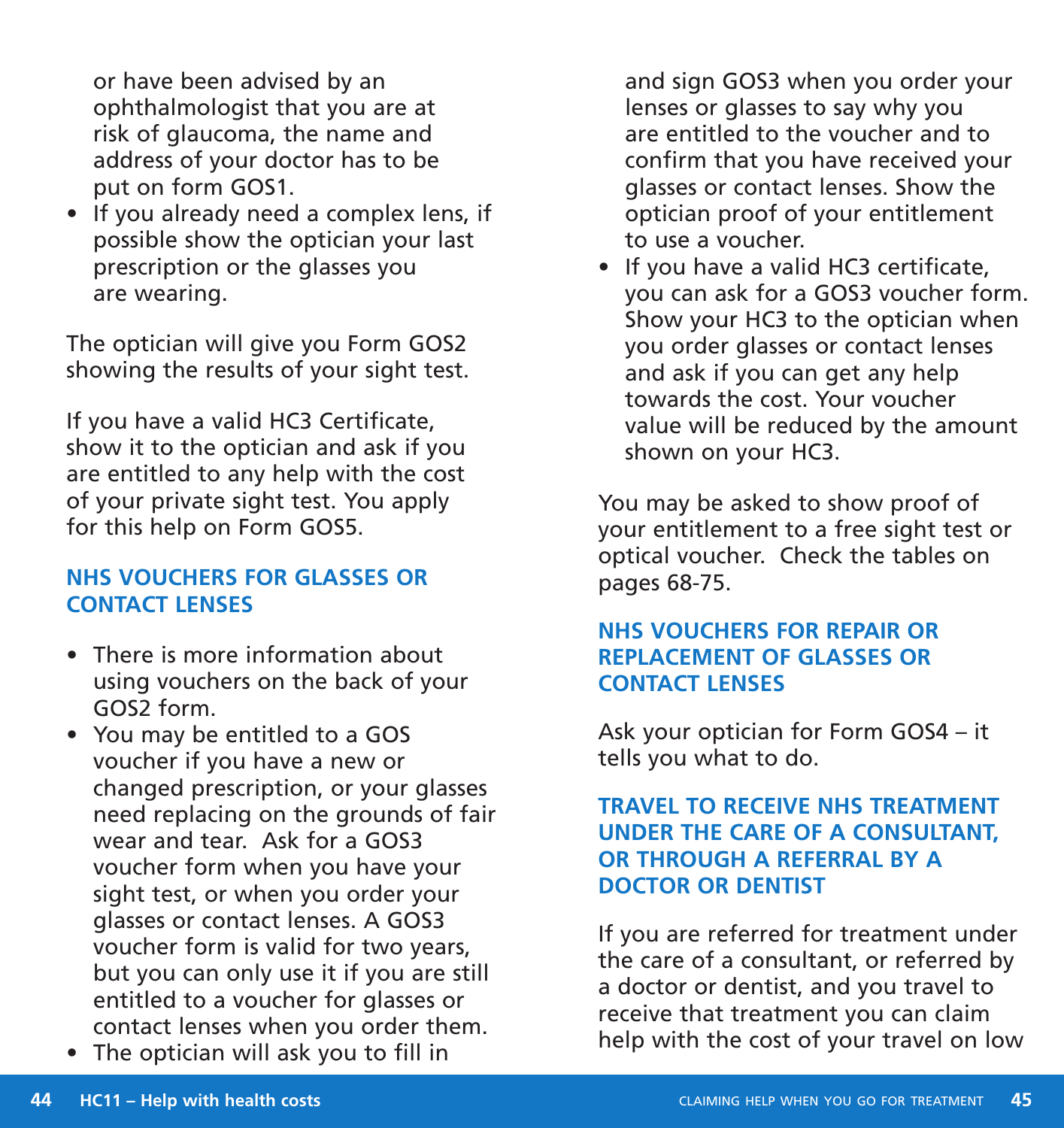income grounds. If you are referred by a doctor or dentist to the same premises but on a different day you can claim for that travel cost.

When you go for treatment, tell the hospital (or place where you are being treated) that you want to claim back the cost of your journey. Where your place of treatment has a cashier facility you will be able to claim your money back during your visit. You will be asked to show proof of your entitlement, such as your award notice, your tax credit exemption certificate or your HC2 certificate.

Also keep any tickets or receipts you have as proof of the cost.

Where your place of treatment does not issue payments (e.g. a GP practice or dental surgery) you will need to claim your expenses using claim form HC5(T). It tells you what to do.

#### **NHS WIGS AND FABRIC SUPPORTS**

Tell the person who fits your wig or fabric support that you are entitled to it free, and show proof of your entitlement or war pension exemption certificate.

If you have a valid HC3 certificate, show it to the person who fits your wig or fabric support and ask if you are entitled to any help with the charge.

For each item, the most you will pay will be the amount on the certificate or the actual cost – whichever is the least.

# **Checks of entitlement**

If you are claiming free treatment, or you are using an optical voucher, you should show proof of why you do not have to pay or why you can use a voucher. For example, an entitlement letter, birth certificate or NHS exemption certificate. For more information about this – read the tables on pages 56-75.

If you cannot show proof, you will have to sign to say why you do not have to pay (or can have an optical voucher) and you will get your NHS treatment free, or be able to use your optical voucher. But your treatment form will be marked as 'no evidence seen' so your entitlement can be checked later. You won't be able to get partial help unless you show your HC3.

If you are not sure you are entitled to help with health costs then you must pay. You can claim a refund, make sure you keep all receipts (see page 48).

#### **CHECKING YOUR ENTITLEMENT**

Checks will be made as follows:

• Free prescriptions. The checks will be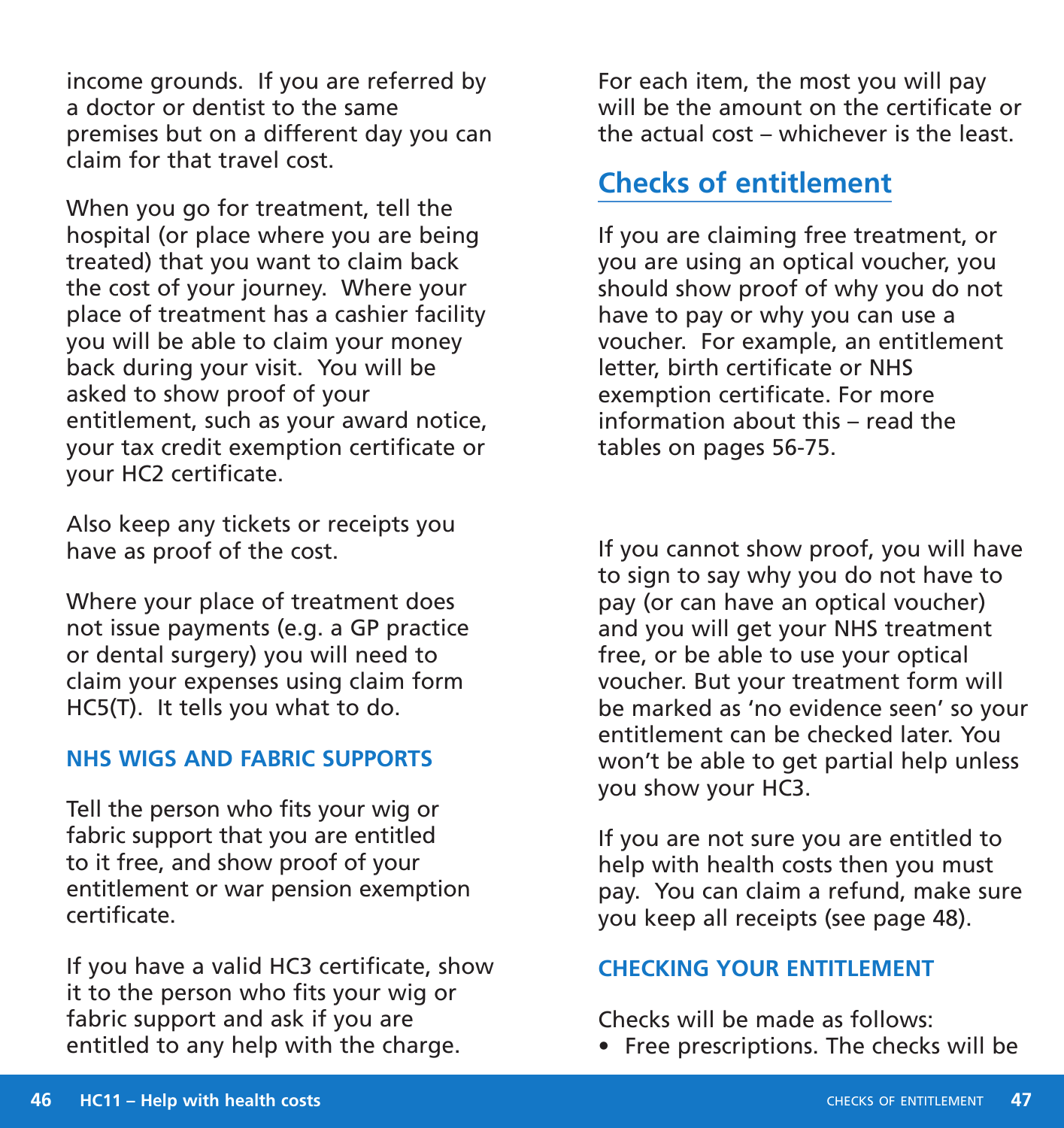made by your local Primary Care Trust (PCT).

- Full or partial help with NHS dental treatment. The checks will be made by the Dental Services Division of the NHS Business Services Authority.
- Free NHS sight tests and vouchers towards the cost of glasses or contact lenses. The checks will be made by your local PCT.

# **The penalty charge**

**Any patient found to have wrongly claimed help with health costs will face penalty charges and, in some cases, prosecution under powers introduced by the Health Act 1999.**

The penalty charge is a civil fine and may be imposed where a patient is found to have wrongly claimed total or partial help with health costs. The penalty charge is five times the amount owed, up to a maximum of £100. This is in addition to the original charge. Payment will be pursued by civil recovery if necessary.

For further information about penalty charges pick up leaflet HC12 *A quick guide to help with health costs including charges and optical voucher values*, you may be able to get one from your doctor. Or ring **0845 610 1112** to order a copy, go to **www.cfsms.nhs.uk**, click on 'Documents' and go to 'Penalty Charge Guidance'. Or ring **0845 850 1166** for advice.

# **Claiming refunds**

# **NHS PRESCRIPTION CHARGES**

Ask your pharmacist, hospital or doctor for an NHS receipt form FP57 **when you pay** – you can't get one later. The receipt form tells you what to do. You have to apply for a refund within 3 months of paying the prescription charge.

# **PRESCRIPTION PREPAYMENT CERTIFICATE (PPC) FEES**

# **Full refunds**

The patient's estate can get a full refund if, within the first month of a **3 or 12-month** PPC:

- the PPC holder dies; or
- goes into hospital and dies there before the certificate runs out.

# **Proportional refunds**

You can get a proportional refund of your PPC if during the first month of a **3-month** PPC or before the start of the last month of a **12-month** PPC, any of the following happens:

- you become entitled to free prescriptions and, if applicable, you have a valid NHS exemption certificate
- you go into hospital and remain there until the expiry of the prepayment certificate.

The patients estate can receive a proportional refund of the PPC if after the first month of a **3 or 12-month** PPC: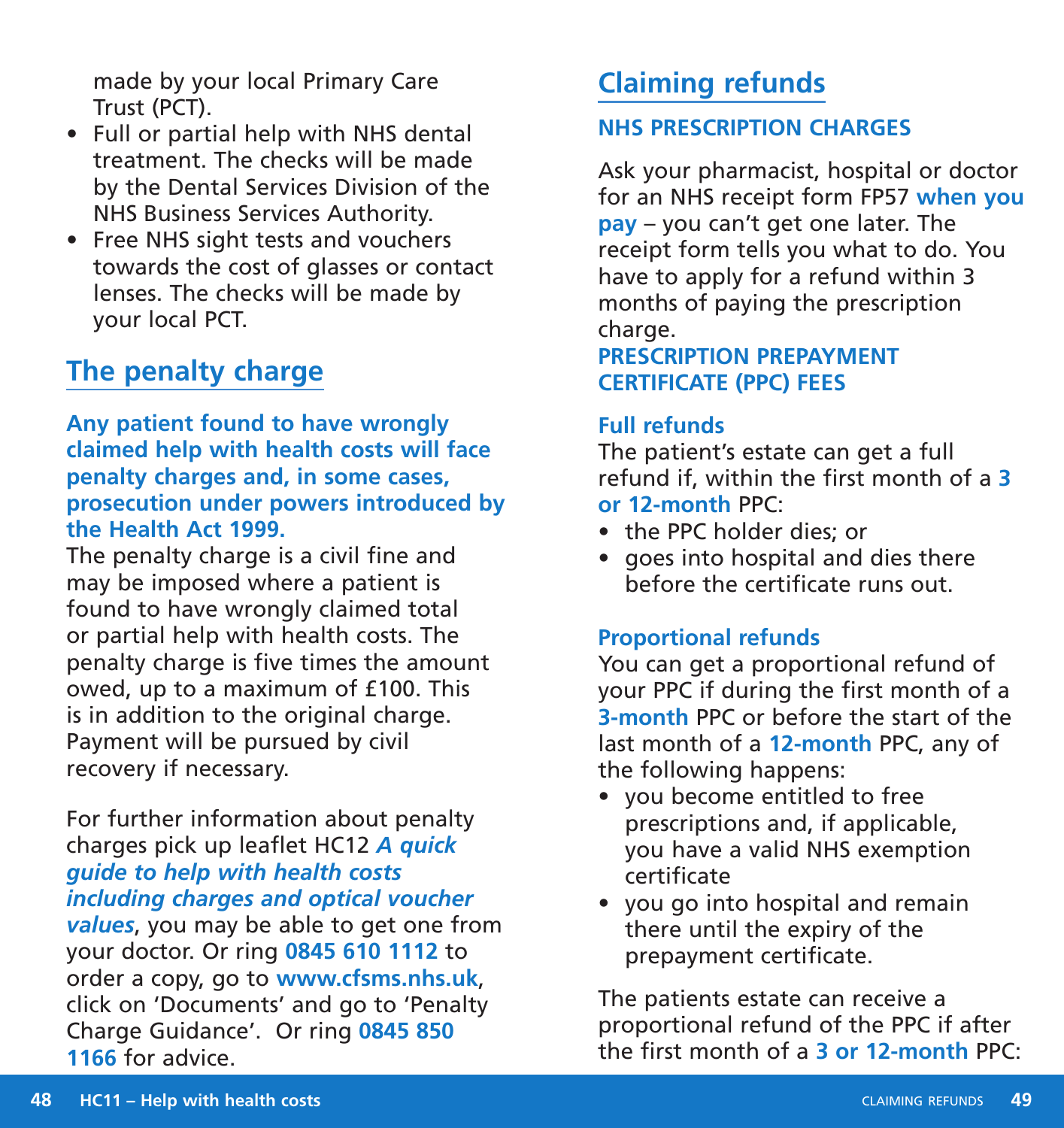- the PPC holder dies, or
- goes into hospital and dies there before the certificate runs out.

The money refunded will be the difference between the amount due for the months before you became exempt and the amount actually paid. For example, a 12-month PPC starts in June, the holder dies in January, refund for February to May of 4/12 of the fee paid. **Refunds where the full PPC price has not been paid**

If the PPC holder chose to pay for a **12-month** PPC by 10 monthly Direct Debit instalments and full payment has not been made, the amount of refund you, or the patient's estate if the PPC holder dies, can get is:

- the amount of refund payable had the PPC holder paid in full, as outlined in previous paragraphs; plus
- the amount the PPC holder has paid to date; minus
- the full 12-month PPC price.

# **Making the claim**

If you wish to claim a refund for any of the reasons listed, send the original certificate to:

NHS Business Services Authority PO Box 854 Newcastle-upon-Tyne NE99 2DE

telling them the reason why you want

to claim a refund.

If you are paying by Direct Debit and become exempt you will be required to contact your bank or building society to cancel the payments.

# **Time limits for making PPC refund claims**

You must make your claim for a refund so it is received within the following time limits:

- Following the death of the PPC holder – claim within 24 months of death.
- You go into hospital and remain there until the certificate expires: claim must be received within 3 months of the PPC expiry date.
- If you become entitled to free prescriptions: claim must be received within 3 months of becoming exempt.

# **OTHER REFUNDS**

You will need a receipt which shows you have paid for NHS treatment (see following paragraphs for details). For **income-based** claims, use form HC5 appropriate to the charge you have paid, available from Jobcentre Plus offices, NHS hospitals, at www.dh.gov.uk/helpwithhealthcosts or by calling 0845 610 1112. Your dentist or optician may have one too. The HC5 tells you what to do. You will need to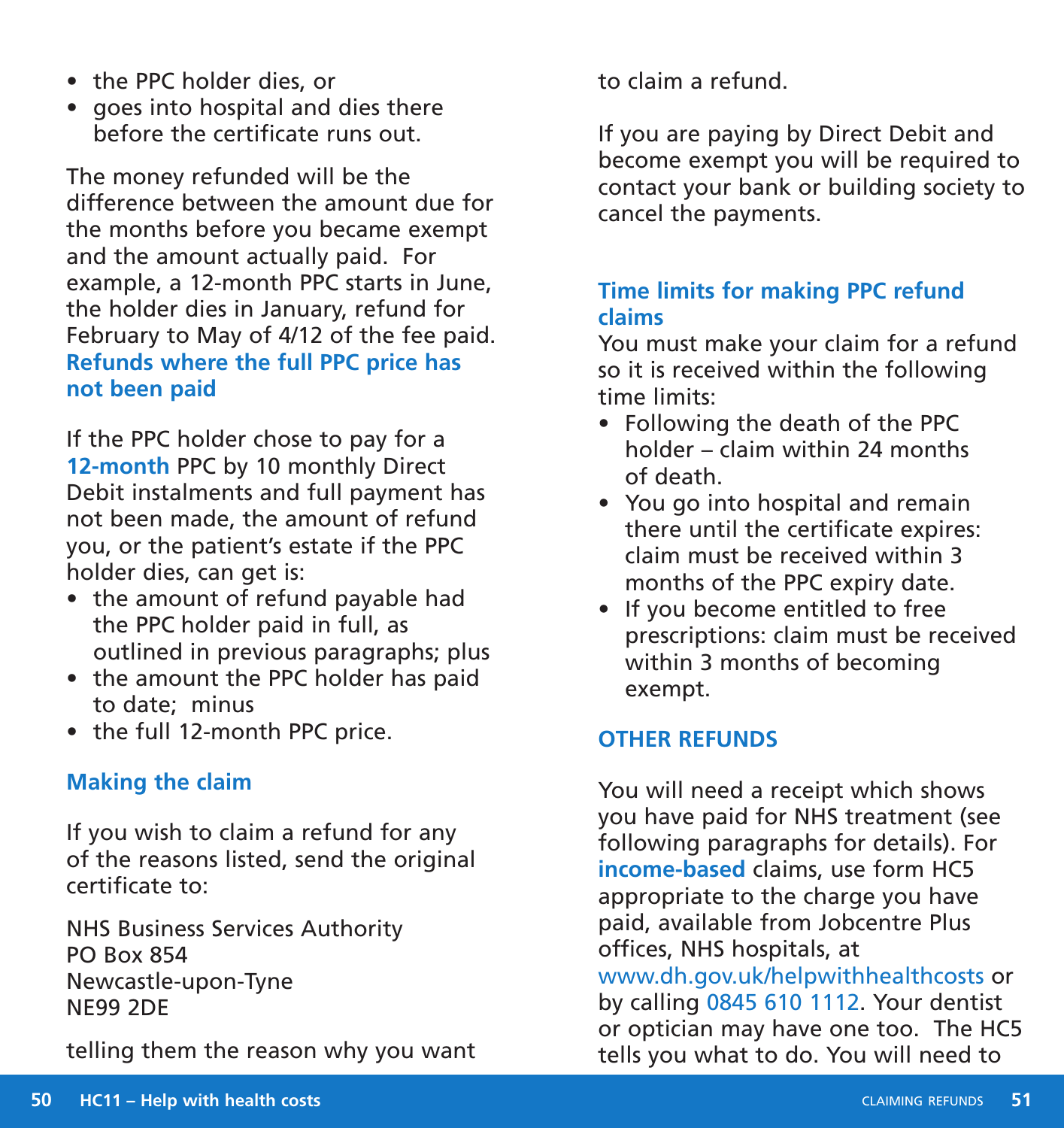write a letter (enclosing your receipt) to apply for a refund for **other reasons**. You will need to send this letter to the Primary Care trust covering your home address. You have to claim a refund within three months of paying the health cost.

#### **NHS DENTAL CHARGES**

Ask your dentist for NHS receipt form FP64 or a receipt which shows the amount of the NHS charge and the date you paid.

If you are claiming on the grounds of low income, complete form HC5(D). It tells you where to send the completed form.

If you want to claim a refund for another reason, for example, because you are pregnant, have had a baby in the previous 12 months, are aged under 18 or are aged 18 in full-time education you will need to explain why you are claiming a refund. Enclose your receipt and make sure you include your full name and the address of your dentist, and write to:

NHS Business Services Authority, Dental Services Division, Compton Place Road, Eastbourne, East Sussex BN20 8AD.

If you are a War Pensioner - read page 28.

**NOTE:** Refunds of charges for private

dental treatment or sundry items such as toothbrushes cannot be made. Where a course of treatment is a mixture of NHS and private treatment a refund of the NHS charge only can be made.

The Dental Services Division will check that you received NHS treatment and paid the charge claimed before sending out payment.

#### **SIGHT TEST FEES**

Ask the person who tests your sight for a receipt that shows that you paid for the test and the date of payment. Complete an HC5(O) refund claim form. The HC5(O) tells you what to do next.

#### **GLASSES OR CONTACT LENS COSTS**

If you have already used a voucher towards the cost of your glasses or lenses, you cannot get a refund unless it was only a 'complex lens' voucher. Nor can you claim a refund of the difference between the voucher value and the actual cost of your glasses or lenses, even if they cost more than the voucher value.

If you want to claim a refund, ask the person who supplies your glasses or contact lenses for a receipt which shows how much you paid and the date of payment. Complete an HC5(O) refund form and make sure you enclose your optical prescription and your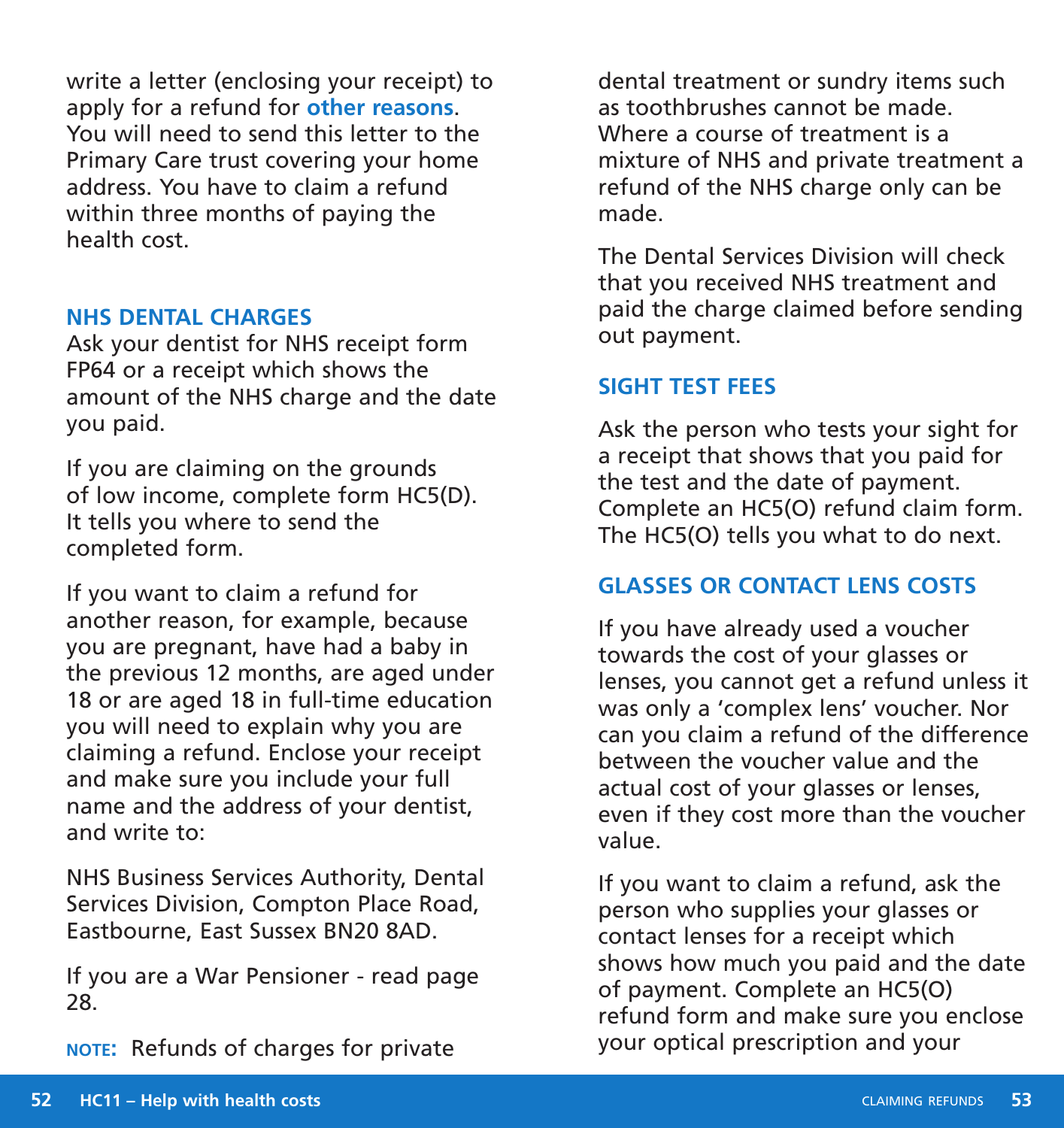receipt with your HC5(O) when you send it off. The form tells you what to do. The maximum refund you can get back will be the voucher value which matches your prescription.

#### **Lost or damaged glasses or contact lenses**

If your glasses or contact lenses have been lost or damaged and you pay for replacement or repairs, you will only be considered for a refund if you are entitled to a voucher. But, your Primary Care Trust has to agree that the loss or damage was due to illness before payment can be made – read page 35.

#### **TRAVEL COSTS TO RECEIVE NHS TREATMENT**

If you receive NHS treatment under the care of a consultant, or through a referral by a doctor or dentist, usually an NHS hospital will give you your refund when you go for treatment. If this is not possible, ask the hospital for an HC5(T) refund claim form – it tells you what to do. If you receive NHS treatment under the care of a consultant, or through a referral by a doctor or dentist other than at an NHS hospital, ask for form HC5(T) when you go for treatment.

### **NHS WIGS AND FABRIC SUPPORTS CHARGES**

Ask the hospital for a receipt that shows that you have paid an NHS charge, and complete an HC5(W) refund claim form. The form tells you what do.

The HC5(W) is available at **www.dh.gov.uk/helpwithhealthcosts**

#### **WAR PENSIONERS**

You can claim money back for dental treatment, travel costs, sight tests, glasses or contact lenses if the treatment, or the reason for travel, is for your accepted disablement.

Write to: The Treatment Group, Service Personnel and Veterans Agency, Norcross, Blackpool FY5 3WP. You can get a pre-paid addressed envelope from Post Offices.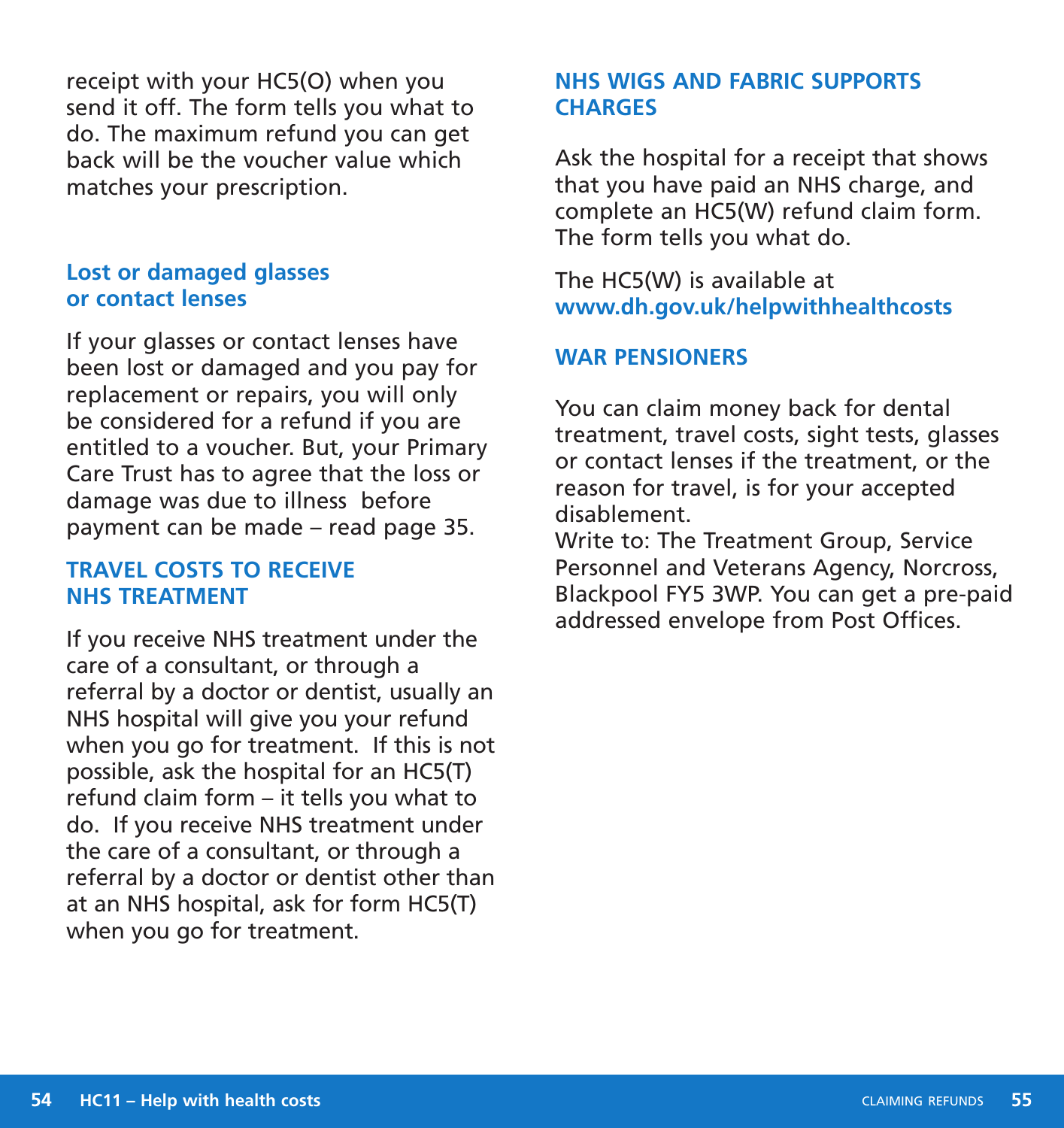# **FREE NHS PRESCRIPTIONS Proof of entitlement**

| You can get free<br>prescriptions if you are: | The proof you<br>need to have                                                                                                                                                                                                                                                                                                                                                                                                 | Where and how to get proof                                                                                                                                                                                                                                                                 |
|-----------------------------------------------|-------------------------------------------------------------------------------------------------------------------------------------------------------------------------------------------------------------------------------------------------------------------------------------------------------------------------------------------------------------------------------------------------------------------------------|--------------------------------------------------------------------------------------------------------------------------------------------------------------------------------------------------------------------------------------------------------------------------------------------|
| Under 16<br>60 or over                        | If your date of birth is<br>printed on your<br>prescription you will<br>not need to make a<br>declaration or show<br>proof. If your date of<br>birth is not printed on<br>your prescription, show<br>your NHS medical card,<br>current Child Benefit<br>award notice, pension<br>award notice, passport,<br>birth certificate, driving<br>license, or any other<br>official papers<br>showing your name<br>and date of birth. | NHS medical cards are sent to you when you are<br>first registered as a patient with a GP. If you need<br>a card, contact your local Primary Care Trust.<br>NOTE: Some Primary Care Trusts no longer issue<br>NHS medical cards; in this case use one of the<br>other documents mentioned. |
| Aged 16, 17 or 18 in<br>full-time education   | A current Child Benefit<br>award notice. You can<br>show proof of your<br>date of birth (which<br>might be on your<br>prescription - see<br>above) and proof that<br>you are a full-time<br>student.                                                                                                                                                                                                                          | The Child Benefit Centre. 0845 302 1444.<br>Your school, college, university or local education<br>authority can give you proof that you are in<br>qualifying full-time education (see page 15).                                                                                           |
| Aged 19 in full-time<br>education or training | A current Child Benefit<br>award notice and are<br>named on a qualifying<br>tax credit award notice<br>or decision letter.                                                                                                                                                                                                                                                                                                    | The tax credit award notice or decision letter<br>issued to the person receiving tax credits for you.                                                                                                                                                                                      |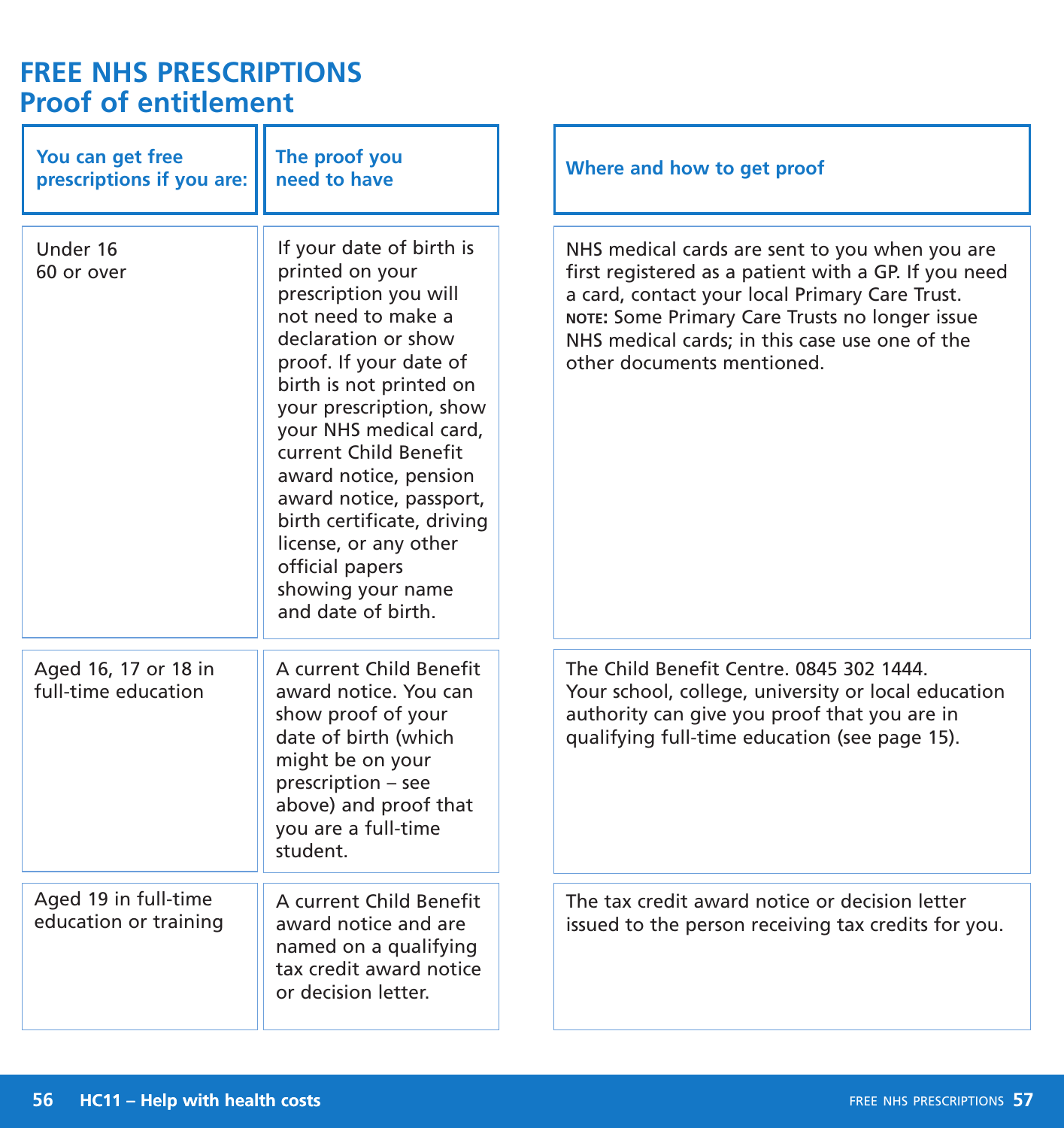#### Free NHS prescriptions – *continued*

| You can get free<br>prescriptions if you are:                                                                                         | The proof you<br>need to have                            | Where and how to get proof                                                                                                                                                                                                          |
|---------------------------------------------------------------------------------------------------------------------------------------|----------------------------------------------------------|-------------------------------------------------------------------------------------------------------------------------------------------------------------------------------------------------------------------------------------|
| Pregnant or have had a<br>baby in the previous 12<br>months and are named<br>on a valid maternity<br>exemption certificate or<br>card | A maternity<br>exemption certificate<br>or card (Matex). | Ask your GP, nurse, midwife or health visitor for<br>an FW8 application form. The form tells you what<br>to do. A certificate/card will be sent to you upon<br>receipt of a properly completed application form.                    |
| Named on a valid<br>medical exemption<br>certificate or card<br>because you have a<br>listed medical condition                        | A medical exemption<br>certificate or<br>card (Medex).   | Ask your GP or NHS hospital for an FP92A<br>application form. The form tells you what to do. A<br>certificate/card will be sent to you upon receipt<br>of a properly completed application form.                                    |
| You are named on<br>a valid war pension<br>exemption certificate,<br>and the prescription is<br>for your accepted<br>disablement      | A war pension<br>exemption certificate.                  | Write to: The Service Personnel and Veterans<br>Agency, Norcross, Blackpool FY5 3WP.                                                                                                                                                |
| Named on a<br>valid prescription<br>prepayment certificate                                                                            | A prescription<br>prepayment<br>certificate.             | Buy online via www.nhsbsa.nhs.uk/healthcosts.<br>Phone 0845 850 0030 (8am to 6pm) to pay by<br>credit or debit card. For payments by cheque get<br>an application form (FP95) from your pharmacy.<br>The FP95 tells you what to do. |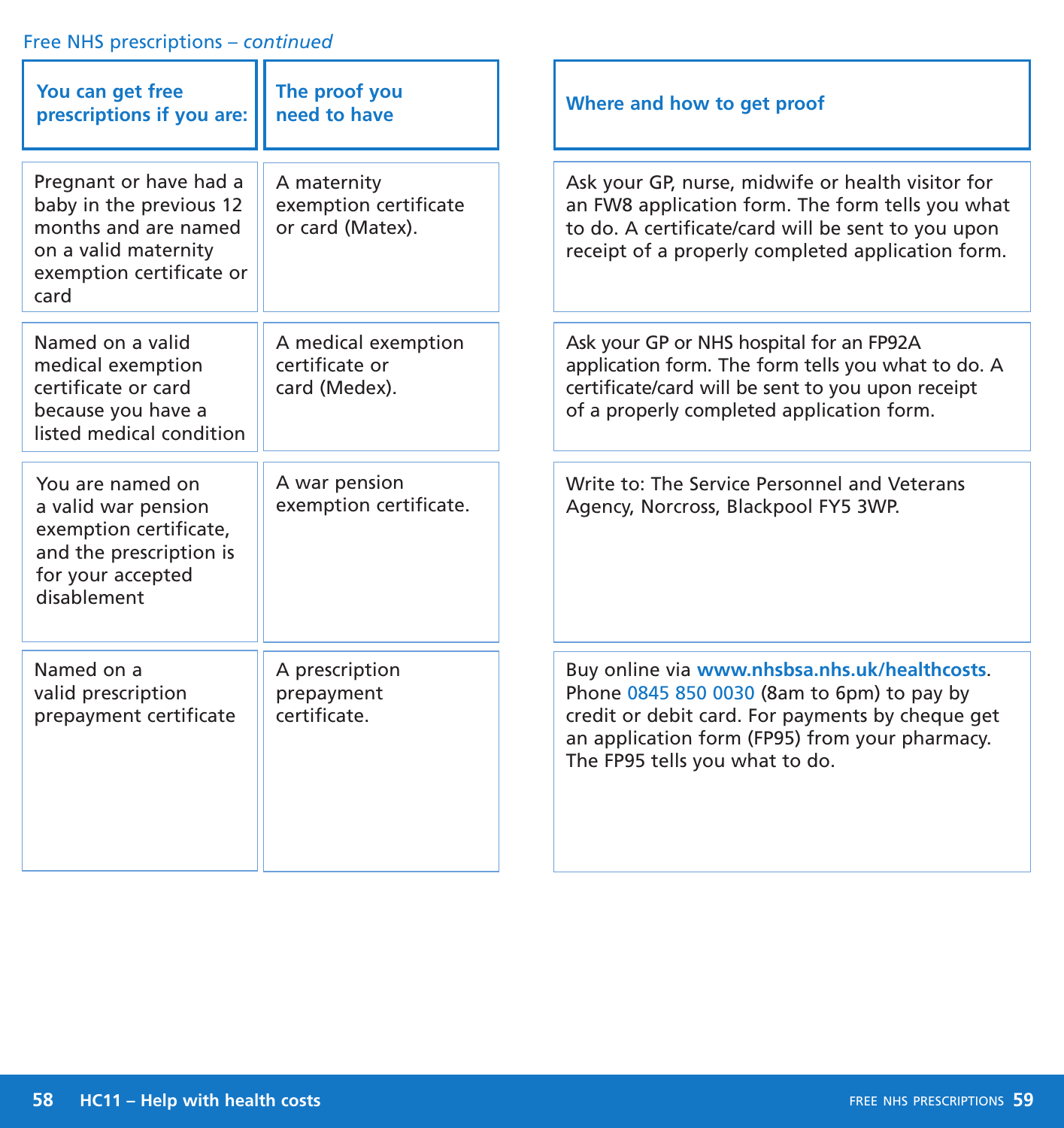#### Free NHS prescriptions – *continued*

| You can get free<br>prescriptions if you are:                                                                                                                                                                                   | The proof you<br>need to have                                                                                             | Where and how to get proof                                                                                                                                                                                                                                                                                          |
|---------------------------------------------------------------------------------------------------------------------------------------------------------------------------------------------------------------------------------|---------------------------------------------------------------------------------------------------------------------------|---------------------------------------------------------------------------------------------------------------------------------------------------------------------------------------------------------------------------------------------------------------------------------------------------------------------|
| Getting Income<br>Support, or your<br>partner is getting<br>this benefit                                                                                                                                                        | An entitlement letter<br>from your Jobcentre<br>Plus office.                                                              | You have to claim the benefit at your Jobcentre<br>Plus office (the address will be in your local<br>telephone book). Contribution-based Jobseeker's<br>Allowance, Incapacity Benefit, Contribution-based<br><b>Employment and Support Allowance or Disability</b><br>Living Allowance do not count as they are not |
| Getting Income-based<br>Jobseeker's Allowance,<br>or your partner is<br>getting this benefit                                                                                                                                    | An entitlement letter<br>from your Jobcentre<br>Plus office.                                                              | income related.<br>If payments are made into your bank or building<br>society, you can obtain proof in the form of an<br>entitlement letter from your Jobcentre Plus office.                                                                                                                                        |
| <b>Getting Income-related</b><br>Employment and<br>Support Allowance, or<br>your partner is getting<br>this benefit                                                                                                             | An entitlement letter<br>from your Jobcentre<br>Plus office.                                                              |                                                                                                                                                                                                                                                                                                                     |
| <b>Getting Pension Credit</b><br>Guarantee Credit, or<br>your partner is getting<br>this benefit                                                                                                                                | Your award notice from<br>the Pension Centre.                                                                             | If you have lost or mislaid your Pension Centre<br>award notice, contact the Pension Centre phone<br>line on 0845 606 0265.                                                                                                                                                                                         |
| Included in an award of<br>tax credits and meet<br>the qualifying<br>conditions. This<br>includes any qualifying<br>young persons who are<br>included in an award of<br>tax credits which meet<br>the qualifying<br>conditions. | A valid NHS tax credit<br>exemption certificate,<br>or you can use your<br>tax credit award notice<br>or decision letter. | If you are eligible for free prescriptions, your<br>exemption certificate will be sent to you. If<br>you haven't yet received your certificate, use<br>your award notice or decision letter.                                                                                                                        |
| Named on a valid HC2<br>certificate                                                                                                                                                                                             | An NHS certificate HC2<br>for full help with<br>health costs.                                                             | Make a claim using Form HC1, obtainable from<br>your Jobcentre Plus office or by calling 0845 850<br>1166 or 0845 610 1112. You may also be able<br>to get an HC1 from your local hospital, dentist,<br>optician or doctor.                                                                                         |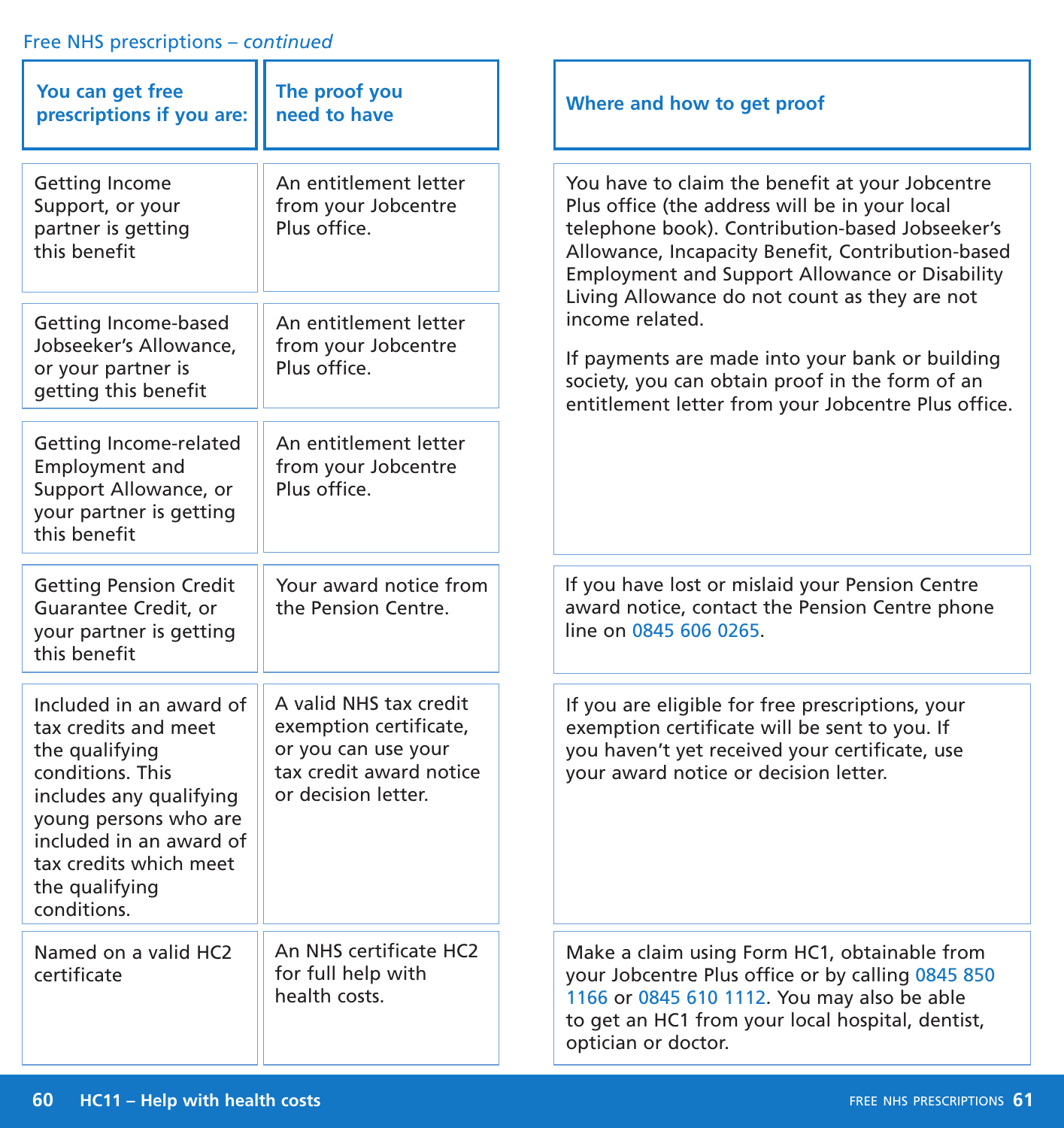# **FREE NHS DENTAL TREATMENT Proof of entitlement**

| You can get free dental<br>treatment if, when<br>the treatment starts,<br>you are: | The proof you need<br>to have                                                                                                                                                            | Where and how to get proof                                                                                                                                                                                                                                                                                                                                                                                                                                                                                      |
|------------------------------------------------------------------------------------|------------------------------------------------------------------------------------------------------------------------------------------------------------------------------------------|-----------------------------------------------------------------------------------------------------------------------------------------------------------------------------------------------------------------------------------------------------------------------------------------------------------------------------------------------------------------------------------------------------------------------------------------------------------------------------------------------------------------|
| Under 18 years old                                                                 | Any official document<br>showing your name<br>and date of birth, such<br>as a birth certificate,<br>NHS medical card or<br>passport.                                                     | NHS medical cards are given out when you are<br>first registered as a patient with a GP. If you need<br>a card, contact your local Primary Care Trust.<br>NOTE: Some Primary Care Trusts no longer issue<br>NHS medical cards; in this case use one of the<br>other documents mentioned.                                                                                                                                                                                                                        |
| Aged 18 in<br>full-time education                                                  | A current Child<br>Benefit award notice.<br>You can show proof of<br>your date of birth, such<br>as a birth certificate<br>or passport and proof<br>that you are a full-time<br>student. | The Child Benefit Centre, 0845 302 1444.<br>Your school, college, university or local education<br>authority can give you proof that you are in<br>qualifying full-time education (see page 15).                                                                                                                                                                                                                                                                                                                |
| Pregnant or have had a<br>baby in the previous 12<br>months                        | MatB1 certificate<br>or NHS prescription<br>maternity exemption<br>certificate or card<br>(Matex) or notification<br>of birth form, birth<br>certificate or stillbirth<br>certificate.   | MatB1 certificates are issued by your GP or<br>registered midwife.<br>You can use your prescription maternity<br>exemption certificate or card (Matex) as proof.<br>To get one ask your GP, nurse, midwife or health<br>visitor for an FW8 application form. The form<br>tells you what to do.<br>The midwife who delivers your baby will give<br>you a notification of birth form.<br>Birth certificates and stillbirth certificates are<br>issued by your local registrar of births,<br>marriages and deaths. |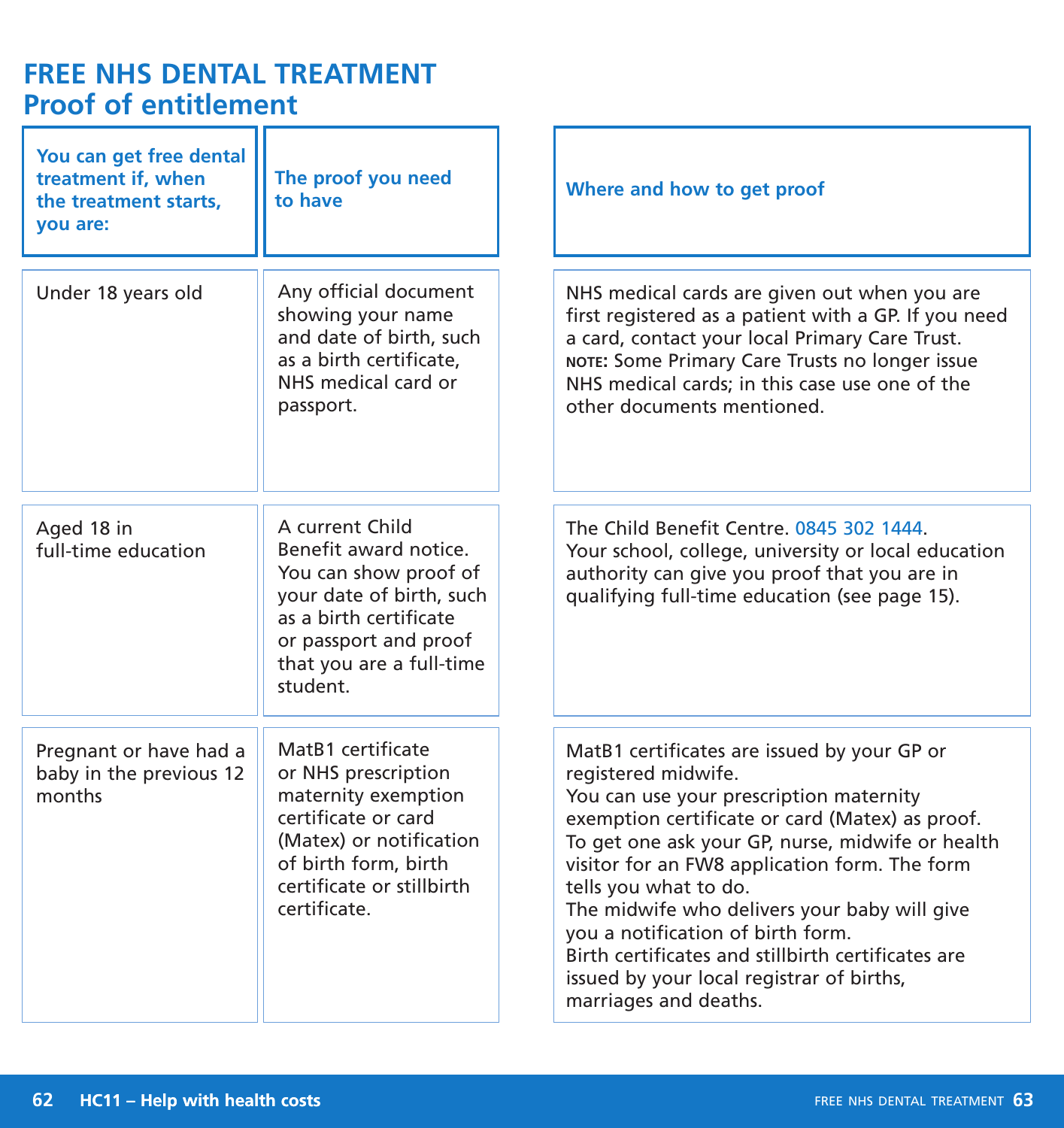#### Free NHS dental treatment – *continued*

| You can get free dental<br>treatment if, when the<br>treatment starts, or<br>when the charge is<br>made, you are:                                                                                                               | The proof you need<br>to have                                                                                             | Where and how to get proof                                                                                                                                                                                                                                         |
|---------------------------------------------------------------------------------------------------------------------------------------------------------------------------------------------------------------------------------|---------------------------------------------------------------------------------------------------------------------------|--------------------------------------------------------------------------------------------------------------------------------------------------------------------------------------------------------------------------------------------------------------------|
| Getting Income<br>Support, or your<br>partner is getting<br>this benefit                                                                                                                                                        | An entitlement letter<br>from your Jobcentre<br>Plus office.                                                              | You have to claim the benefit at your Jobcentre<br>Plus office (the address will be in your local<br>telephone book). Contribution-based Jobseeker's<br>Allowance, Incapacity Benefit, Contribution-based<br><b>Employment and Support Allowance or Disability</b> |
| Getting Income-based<br>Jobseeker's Allowance,<br>or your partner is<br>getting this benefit                                                                                                                                    | An entitlement letter<br>from your Jobcentre<br>Plus office.                                                              | Living Allowance do not count as they are not<br>income related.<br>If payments are made into your bank or building<br>society, you can obtain proof in the form of an<br>entitlement letter from your Jobcentre Plus office.                                      |
| Getting Income-related<br>Employment and<br>Support Allowance, or<br>your partner is getting<br>this benefit                                                                                                                    | An entitlement letter<br>from your Jobcentre<br>Plus office.                                                              |                                                                                                                                                                                                                                                                    |
| <b>Getting Pension Credit</b><br>Guarantee Credit, or<br>your partner is getting<br>this benefit                                                                                                                                | Your award notice from<br>the Pension Centre.                                                                             | If you have lost or mislaid your Pension Centre<br>award notice, contact the Pension Centre phone<br>line on 0845 606 0265.                                                                                                                                        |
| Included in an award of<br>tax credits and meet<br>the qualifying<br>conditions. This<br>includes any qualifying<br>young persons who are<br>included in an award of<br>tax credits which meet<br>the qualifying<br>conditions. | A valid NHS tax credit<br>exemption certificate,<br>or you can use your tax<br>credit award notice or<br>decision letter. | If you are eligible for free treatment, your<br>exemption certificate will be sent to you. If you<br>haven't yet received your certificate, use your<br>award notice or decision letter.                                                                           |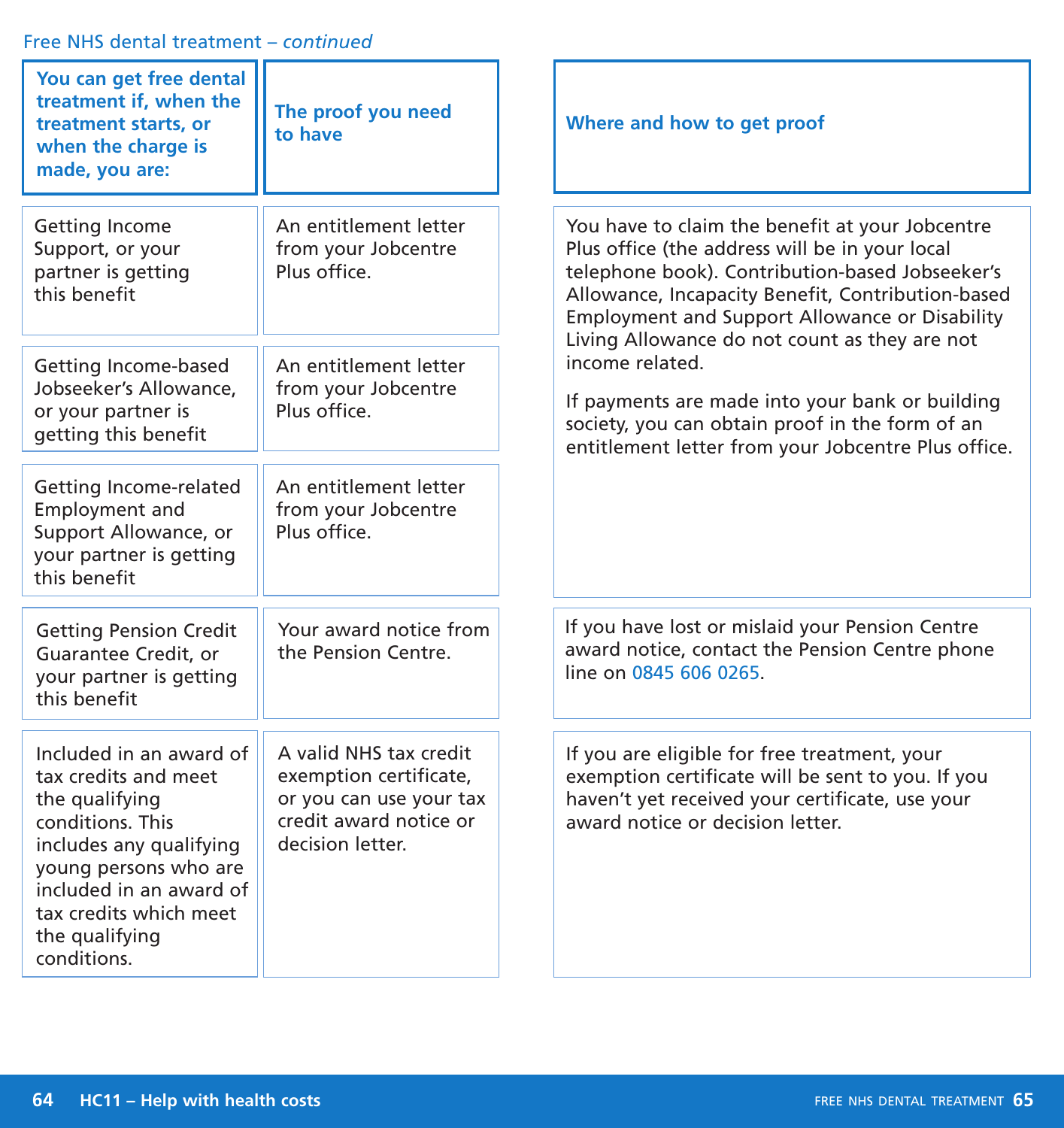#### Free NHS dental treatment – *continued*

| You can get free dental<br>treatment if, when the<br>treatment starts, or<br>when the charge is<br>made, you are: | The proof you need<br>to have                                                                                         |
|-------------------------------------------------------------------------------------------------------------------|-----------------------------------------------------------------------------------------------------------------------|
| Named on a valid<br><b>HC2</b> certificate                                                                        | An NHS certificate<br>HC2 for full help<br>with health costs                                                          |
| Named on a valid<br>HC3 certificate                                                                               | The cost may be<br>reduced if you are<br>named on an NHS<br>certificate HC3 for<br>partial help with<br>health costs. |

**Where and how to get proof**

Make a claim using form HC1, obtainable from your Jobcentre Plus office or by calling 0845 850 1166 or 0845 610 1112. You may also be able to get an HC1 from your local hospital, dentist, optician or doctor.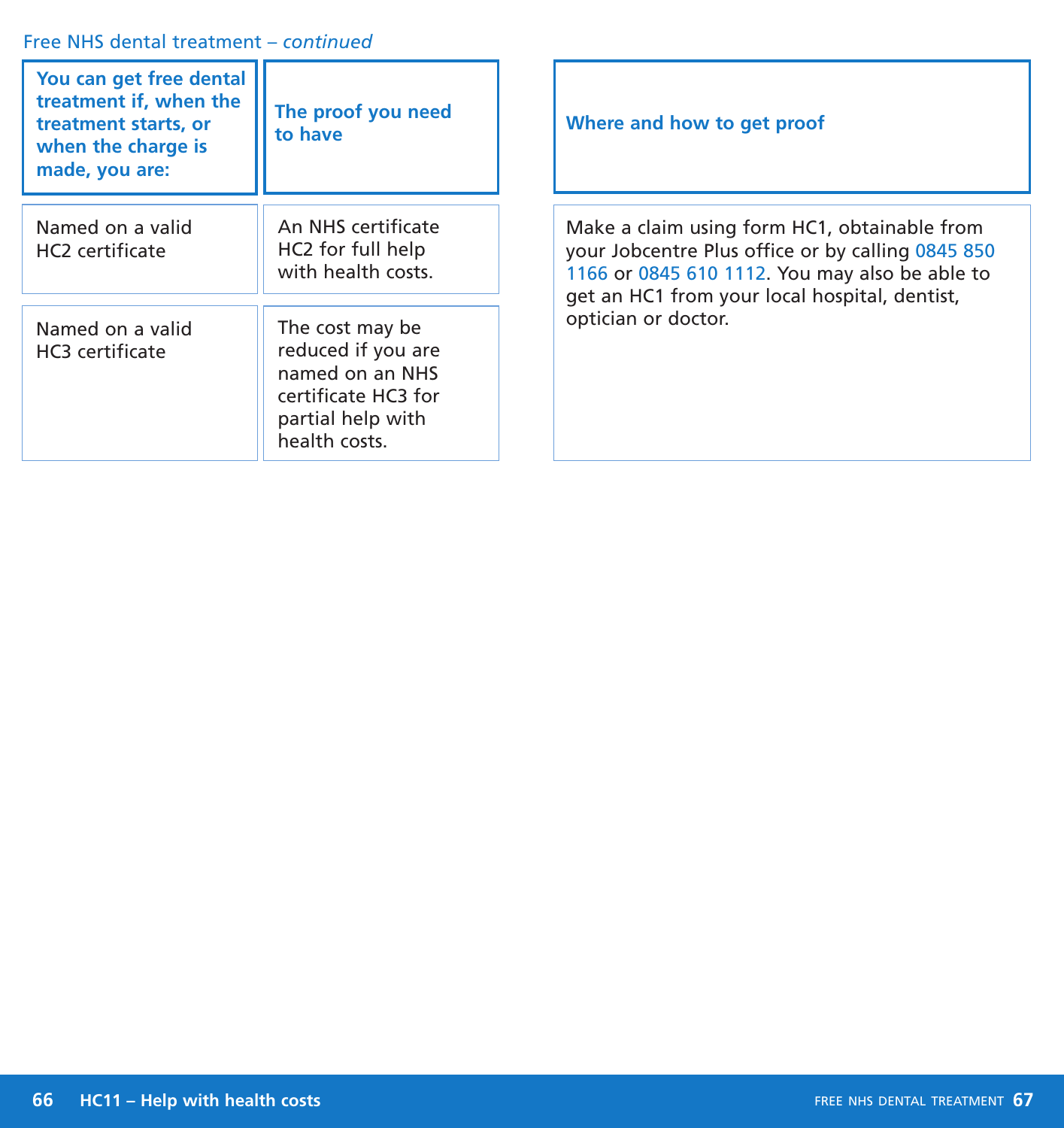# **FREE NHS SIGHT TESTS Proof of entitlement**

| You can get a free NHS<br>sight test if you are:                                                               | The proof you<br>need to have                                                                                                                                                                              | Where and how to get proof                                                                                                                                                                                                                                                                 |
|----------------------------------------------------------------------------------------------------------------|------------------------------------------------------------------------------------------------------------------------------------------------------------------------------------------------------------|--------------------------------------------------------------------------------------------------------------------------------------------------------------------------------------------------------------------------------------------------------------------------------------------|
| Aged 60 or over                                                                                                | Any official document<br>showing your name<br>and date of birth, such<br>as a birth certificate,<br>NHS medical card,<br>passport, travel<br>concession card,<br>pension award notice,<br>driving licence. | NHS medical cards are sent to you when you are<br>first registered as a patient with a GP. If you need<br>a card, contact your local Primary Care Trust.<br>NOTE: Some Primary Care Trusts no longer issue<br>NHS medical cards; in this case use one of the<br>other documents mentioned. |
| Aged 40 and over<br>and are the parent,<br>brother, sister, or son<br>or daughter of a<br>person with glaucoma | An official document<br>to prove your date of<br>birth – see above.                                                                                                                                        | NHS medical card – see above.                                                                                                                                                                                                                                                              |
| Registered severely<br>sight-impaired/blind<br>or sight-impaired/<br>partially sighted                         | Certificate of<br>registration as severely<br>sight-impaired/blind<br>or sight-impaired/<br>partially sighted.                                                                                             | Contact your local authority.                                                                                                                                                                                                                                                              |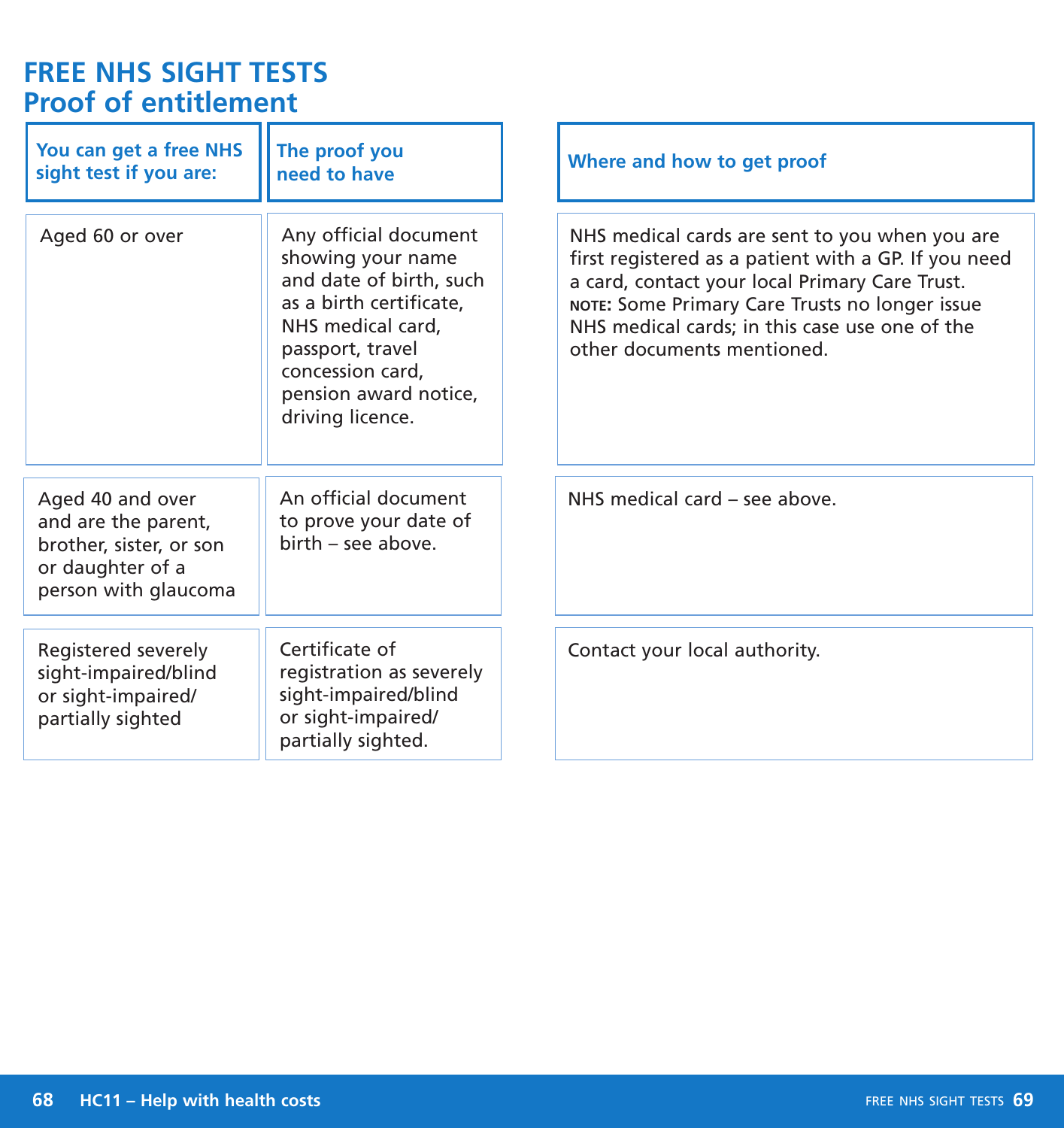# Free NHS sight tests – *continued*

| You can get a free NHS<br>sight test if you are: | The proof you<br>need to have                                                                         | Where and how to get proof                                                                                                                                                 |
|--------------------------------------------------|-------------------------------------------------------------------------------------------------------|----------------------------------------------------------------------------------------------------------------------------------------------------------------------------|
| Suffering from diabetes                          | Repeat prescriptions<br>card, out-patients<br>appointment card,<br>record of blood<br>sugar readings. | Your GP, or your hospital diabetic or eye clinic.<br>Your repeat prescription or outpatient card<br>should show you are attending a diabetic clinic<br>on a regular basis. |
| Suffering from<br>glaucoma                       | Statement that you are<br>a glaucoma sufferer.                                                        | Your GP, or your hospital eye clinic.                                                                                                                                      |
| Considered to be<br>at risk of glaucoma          | Statement that<br>you are at risk of<br>developing glaucoma.                                          | Your GP, or your hospital eye clinic.                                                                                                                                      |
| In need of<br>complex lenses                     | Take your existing<br>glasses or existing<br>optical prescription.                                    | If you do not already have complex lenses,<br>your optician will advise if you are eligible.                                                                               |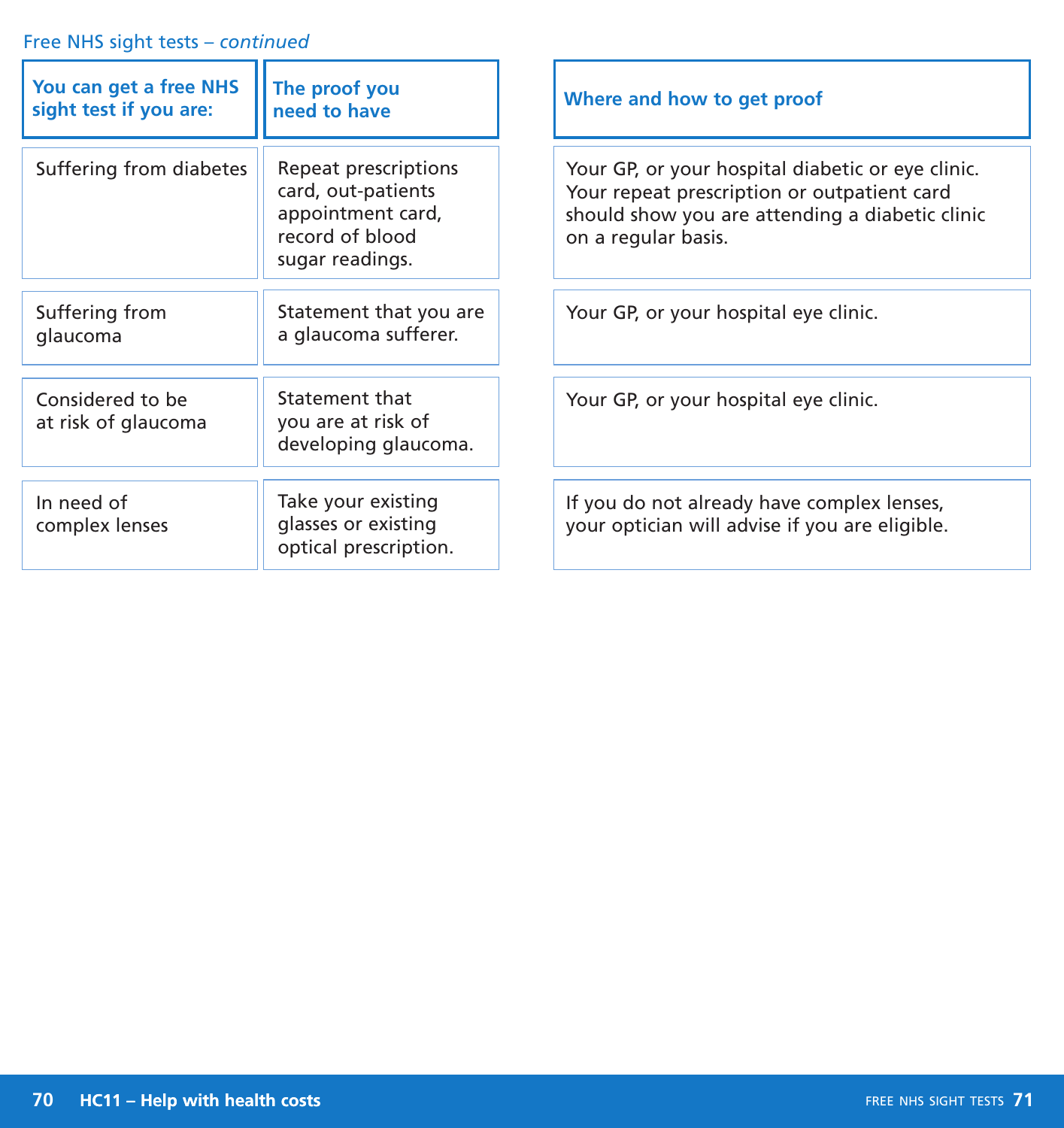# **FREE NHS SIGHT TESTS AND OPTICAL VOUCHERS Proof of entitlement**

| You can get a free NHS<br>sight test and an optical<br>voucher if you are: | The proof you<br>need to have                                                                                                                                                                  | Where and how to get proof                                                                                                                                                                                                                                                                 |
|----------------------------------------------------------------------------|------------------------------------------------------------------------------------------------------------------------------------------------------------------------------------------------|--------------------------------------------------------------------------------------------------------------------------------------------------------------------------------------------------------------------------------------------------------------------------------------------|
| Aged under 16                                                              | Show your NHS medical<br>card, current Child<br>Benefit award notice,<br>passport, birth<br>certificate.                                                                                       | NHS medical cards are sent to you when you are<br>first registered as a patient with a GP. If you need<br>a card, contact your local Primary Care Trust.<br>NOTE: Some Primary Care Trusts no longer issue<br>NHS medical cards; in this case use one of the<br>other documents mentioned. |
| Aged 16, 17 or 18<br>in full-time education                                | A current Child<br>Benefit award notice or<br>you can show proof<br>of your date of birth,<br>such as your birth<br>certificate or passport,<br>and proof that you are<br>a full-time student. | The Child Benefit Centre, 0845 302 1444.<br>Your school, college, university or your local<br>education authority can give you proof that<br>you are in qualifying full-time education<br>(see page 15).                                                                                   |
| Aged 19 in full-time<br>education or training                              | A current Child Benefit<br>award notice and are<br>named on a qualifying<br>tax credit award notice<br>or decision letter.                                                                     | The tax credit award notice or decision letter<br>issued to the person receiving tax credits for you.                                                                                                                                                                                      |
| Named on a valid<br>HC2 certificate                                        | An NHS certificate<br>HC2 for full help<br>with health costs.                                                                                                                                  | Make a claim using Form HC1, obtainable from<br>your Jobcentre Plus office or by calling 0845 850<br>1166 or 0845 610 1112. You may also be able<br>to get one from your local hospital, dentist,<br>optician or doctor.                                                                   |
| Named on a valid<br>HC3 certificate                                        | The cost may be reduced<br>if you are named on an<br>NHS certificate HC3 for<br>partial help with health<br>costs.                                                                             |                                                                                                                                                                                                                                                                                            |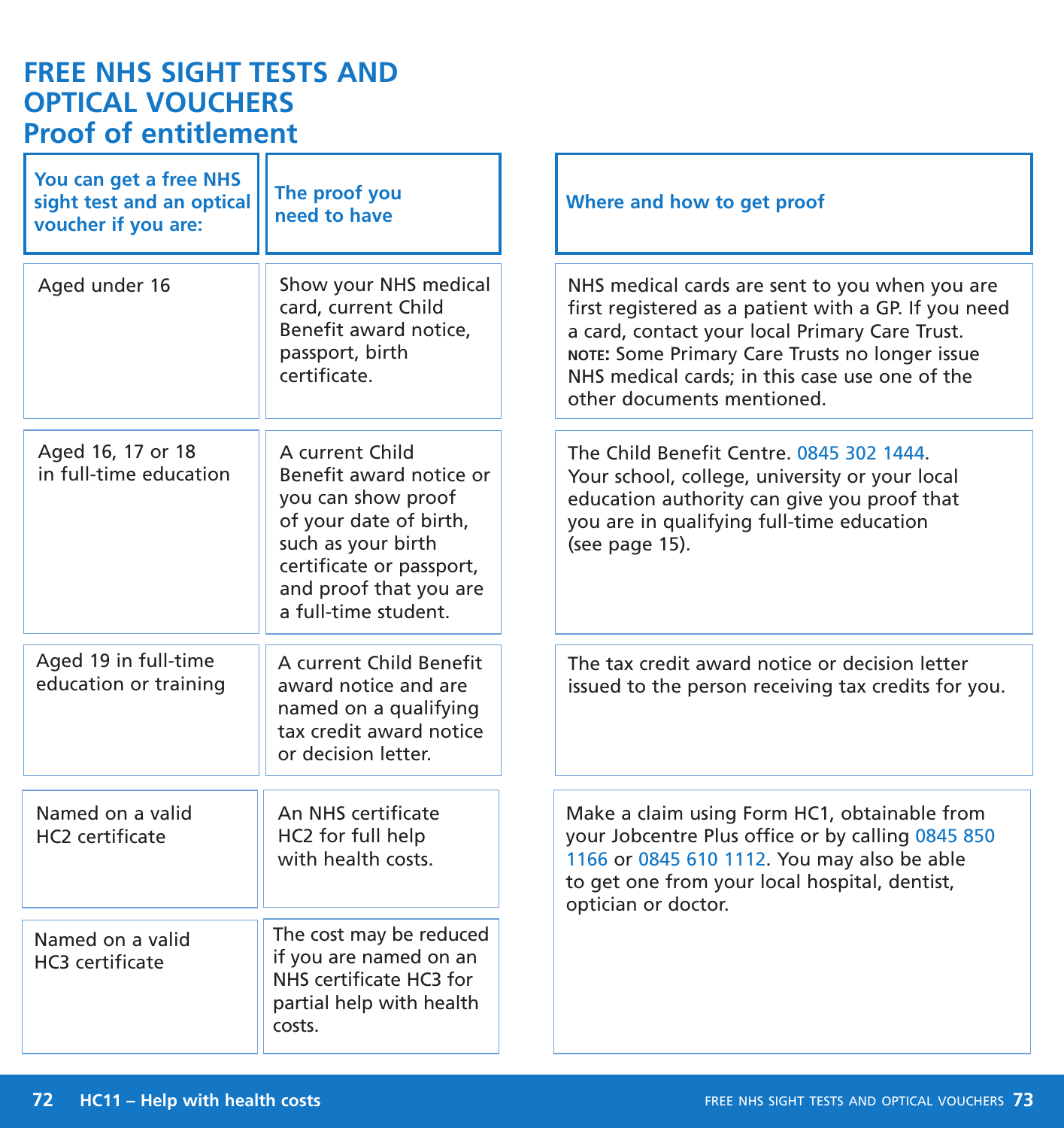#### Free NHS sight tests and optical vouchers – *continued*

| You can get a free NHS<br>sight test and an optical<br>voucher if you are:                                                                                                                                                      | The proof you<br>need to have                                                                                            | Where and how to get proof                                                                                                                                                                                                                                                                                          |
|---------------------------------------------------------------------------------------------------------------------------------------------------------------------------------------------------------------------------------|--------------------------------------------------------------------------------------------------------------------------|---------------------------------------------------------------------------------------------------------------------------------------------------------------------------------------------------------------------------------------------------------------------------------------------------------------------|
| Getting Income<br>Support, or your<br>partner is getting<br>this benefit                                                                                                                                                        | An entitlement letter<br>from your Jobcentre<br>Plus office.                                                             | You have to claim the benefit at your Jobcentre<br>Plus office (the address will be in your local<br>telephone book). Contribution-based Jobseeker's<br>Allowance, Incapacity Benefit, Contribution-based<br><b>Employment and Support Allowance or Disability</b><br>Living Allowance do not count as they are not |
| Getting Income-based<br>Jobseeker's Allowance,<br>or your partner is<br>getting this benefit                                                                                                                                    | An entitlement letter<br>from your Jobcentre<br>Plus office.                                                             | income related.<br>If payments are made into your bank or building<br>society, you can obtain proof in the form of an<br>entitlement letter from your Jobcentre Plus office.                                                                                                                                        |
| Getting Income-related<br>Employment and<br>Support Allowance, or<br>your partner is getting<br>this benefit                                                                                                                    | An entitlement letter<br>from your Jobcentre<br>Plus office.                                                             |                                                                                                                                                                                                                                                                                                                     |
| <b>Getting Pension Credit</b><br>Guarantee Credit, or<br>your partner is getting<br>this benefit                                                                                                                                | Your award notice from<br>the Pension Centre.                                                                            | If you have lost or mislaid your Pension Centre<br>award notice, contact the Pension Centre phone<br>line on 0845 606 0265.                                                                                                                                                                                         |
| Included in an award of<br>tax credits and meet<br>the qualifying<br>conditions. This<br>includes any qualifying<br>young persons who are<br>included in an award of<br>tax credits which meet<br>the qualifying<br>conditions. | A valid NHS tax credit<br>exemption certificate or<br>you can use your tax<br>credit award notice or<br>decision letter. | If you are eligible for a free sight test and optical<br>voucher, your exemption certificate will be sent<br>to you. If you haven't yet received your<br>certificate, use your award notice or decision<br>letter.                                                                                                  |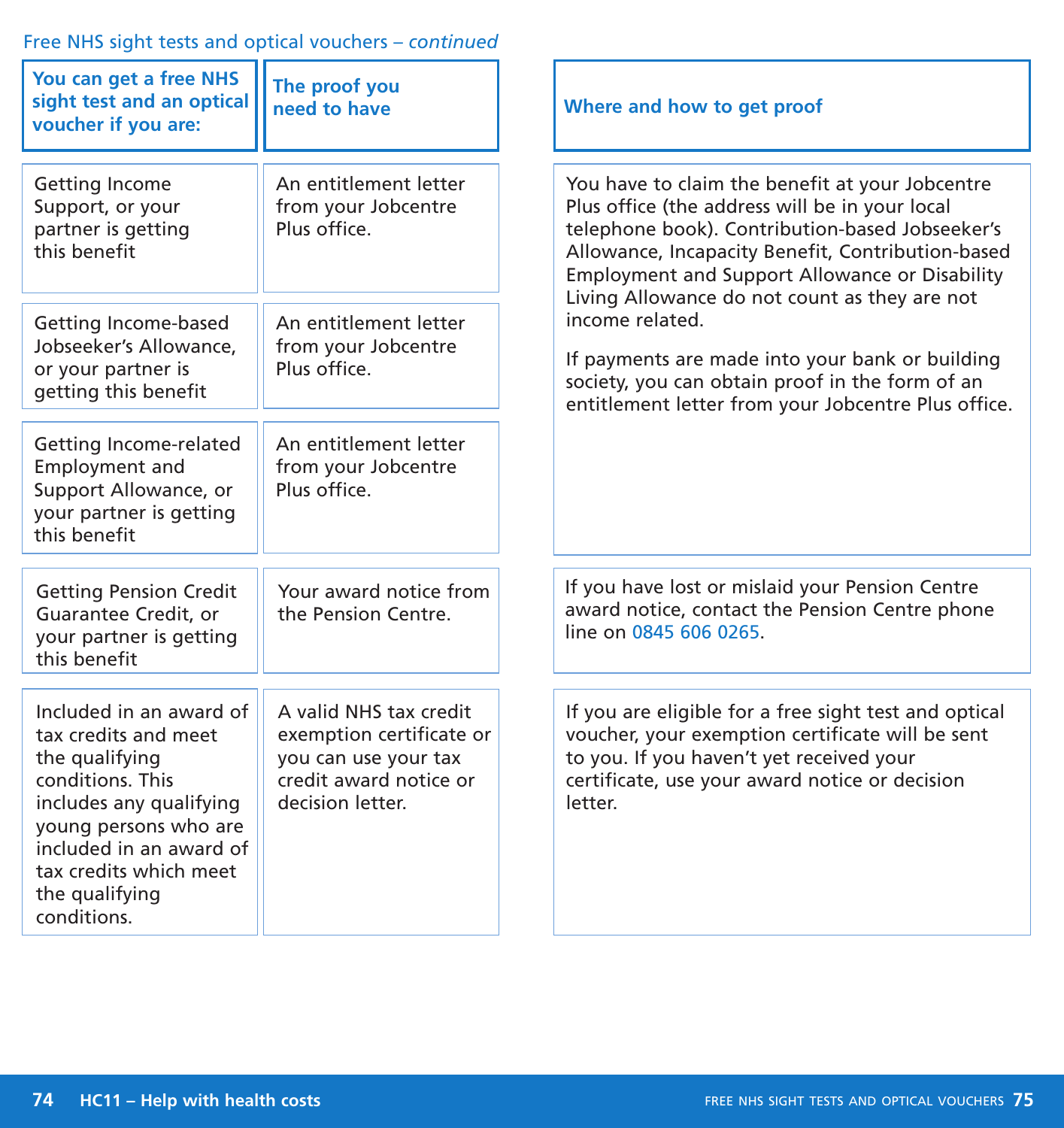# **Ordering forms and leaflets**

#### **PRINTED VERSIONS**

The items listed below are available from: 3M Security Printing and Systems Ltd Gorse Street Oldham OL9 9QH Telephone: 0845 610 1112 Fax: 0161 683 2188 Email: nhsforms@spsl.uk.com Web: www.nhsforms.co.uk

Ask for:

- HC1 Help with health costs **claim form**
- The appropriate version of the HC5 Help with health costs **refund claim form** for the charge you paid. For all health costs except prescription charges (ask for FP57 when you pay a prescription charge, to claim a refund)
- HC11 (this leaflet) Please quote product reference **HC11 Help with health costs**

The HC11 can also be made available in braille on request

• HC12 A quick guide to help with health costs including charges and optical voucher values.

#### **ELECTRONIC INFORMATION**

The following are on the DH website at: **www.dh.gov.uk** Use the advanced search facility to find the document you need:

- HC11 Help with health costs
- HC12 A quick guide to help with health costs including charges and optical voucher values
- *Caring for dispersed asylum seekers – a resource pack* – Information for health staff, service planners and agencies providing advice for asylum seekers.

Information about the following are on the DH website, use the advanced search facility to find the information you need:

• HB6 A practical guide for disabled people or carers (Where to find information, services and equipment)

### **TRANSLATION SERVICE**

If you have any queries and English is not your first language, call the NHS Business Services Authority on 0845 850 1166. They have a telephone interpretation service. When you call, say in English, or ask a friend to say in English, that you have a query in another language and state the language you need.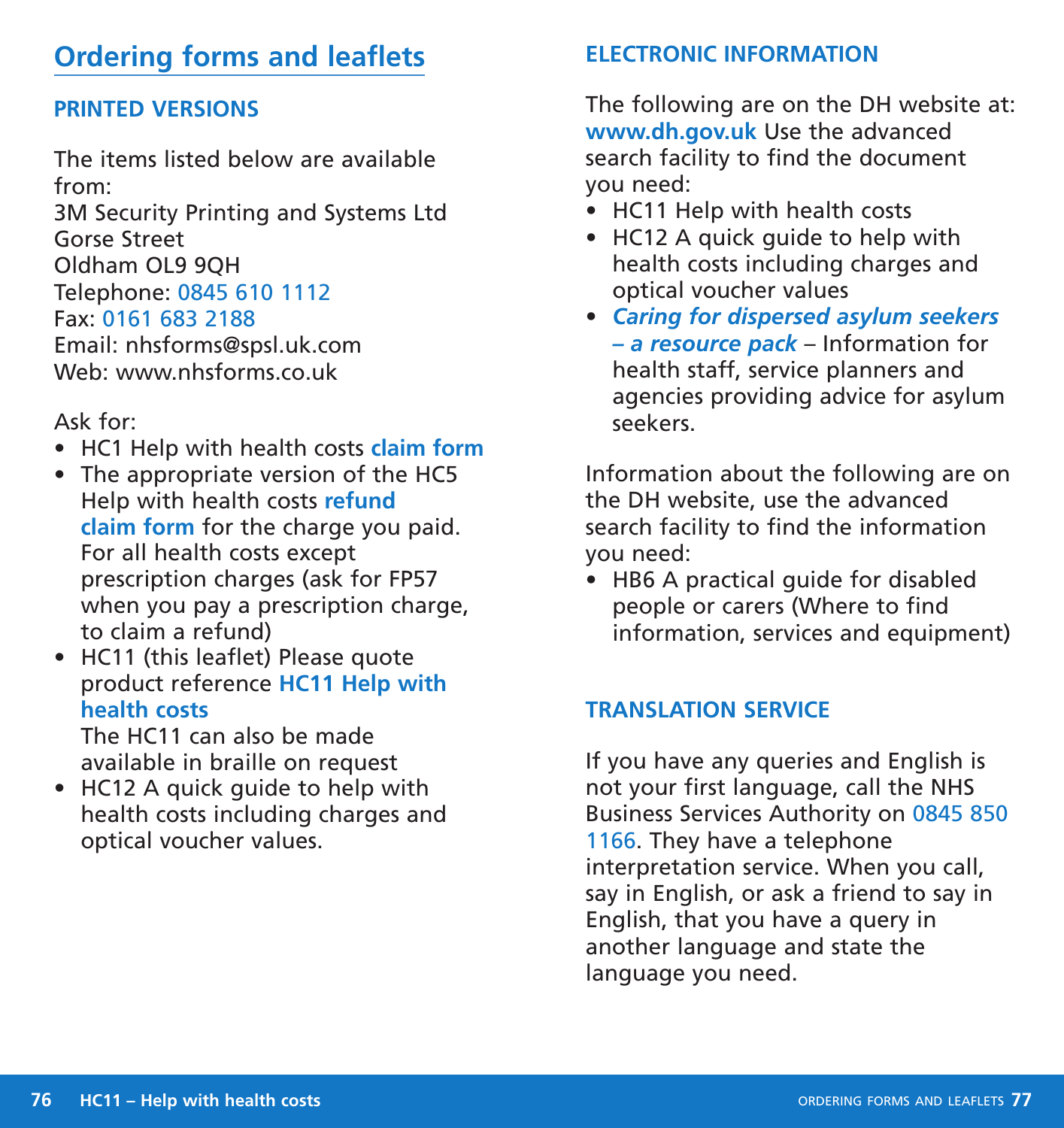# **Advice lines**

#### **Health cost advice lines**

For more information about anything in this booklet, ring 0845 850 1166 (local call rates). But see below if you have a query about an exemption or prepayment certificate.

#### **Medical and Maternity Exemption Certificates** 0845 601 8076

#### **Prescription Prepayment Certificates**

For price, phone orders and enquiries: 0845 850 0030

#### **NHS Tax Credit Exemption Certificates**

Call 0845 609 9299 (please have your tax credit award notice ready to answer questions). For enquiries about tax credit applications or entitlement to an award notice ring HM Revenue and Customs - Tax Credit helpline on the number shown below.

#### **HM Revenue and Customs – Tax Credit helpline**

For enquiries about applications or entitlement to Tax Credit Award Notices: 0845 300 3900

For people with hearing or speech difficulties: 0845 300 3909

#### **Health advice**

24-hour confidential nurse advice and health information service **NHS Direct:** 0845 46 47

**Please note: NHS Direct do not deal with tax credit queries.**